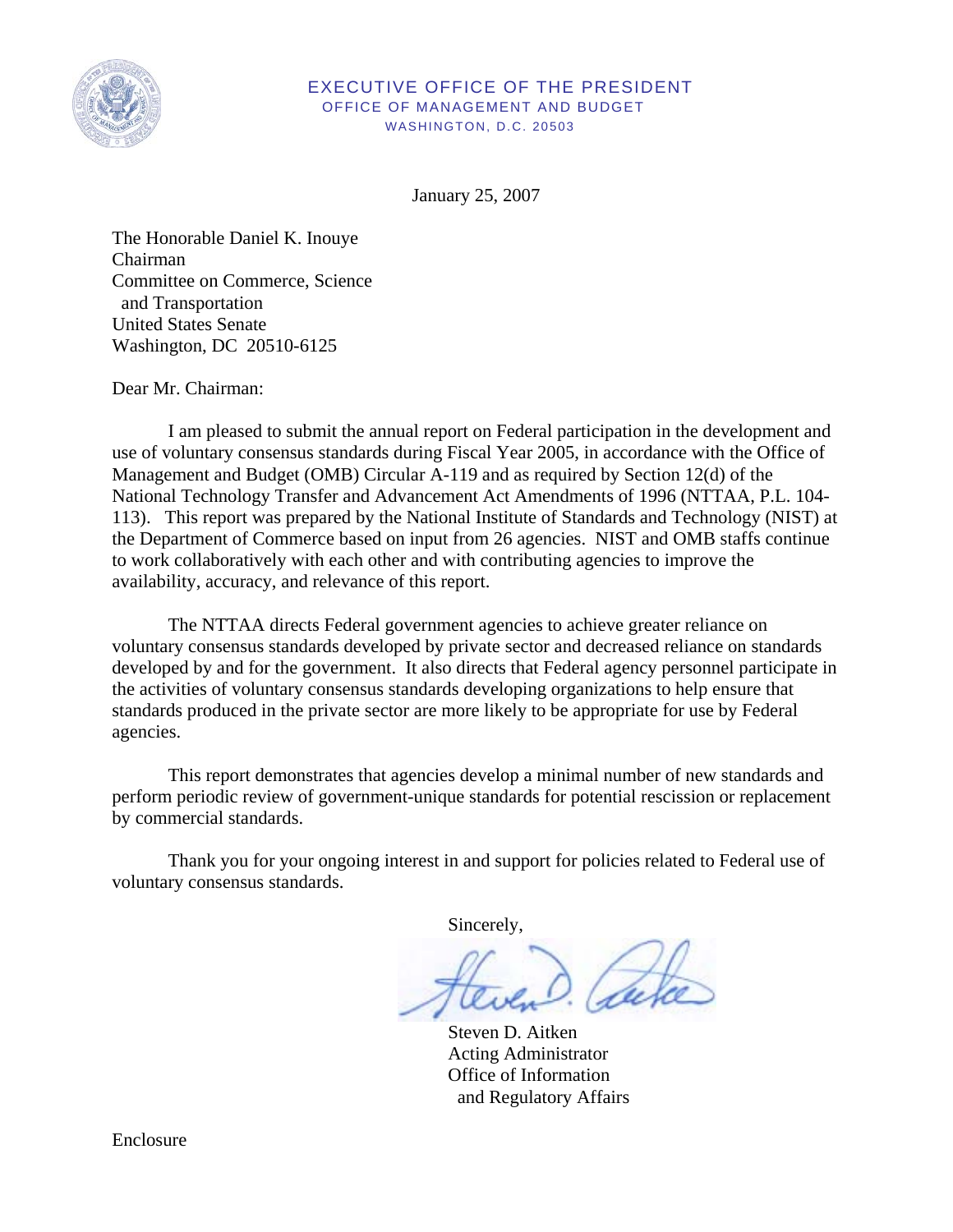Identical Letter Sent to:

The Honorable Vernon J. Ehlers The Honorable David Wu The Honorable Bart Gordon The Honorable Sherwood Boehlert The Honorable Ted Stevens The Honorable Daniel Inouye The Honorable John Ensign The Honorable John Kerry The Honorable Richard B. Cheney The Honorable J. Dennis Hastert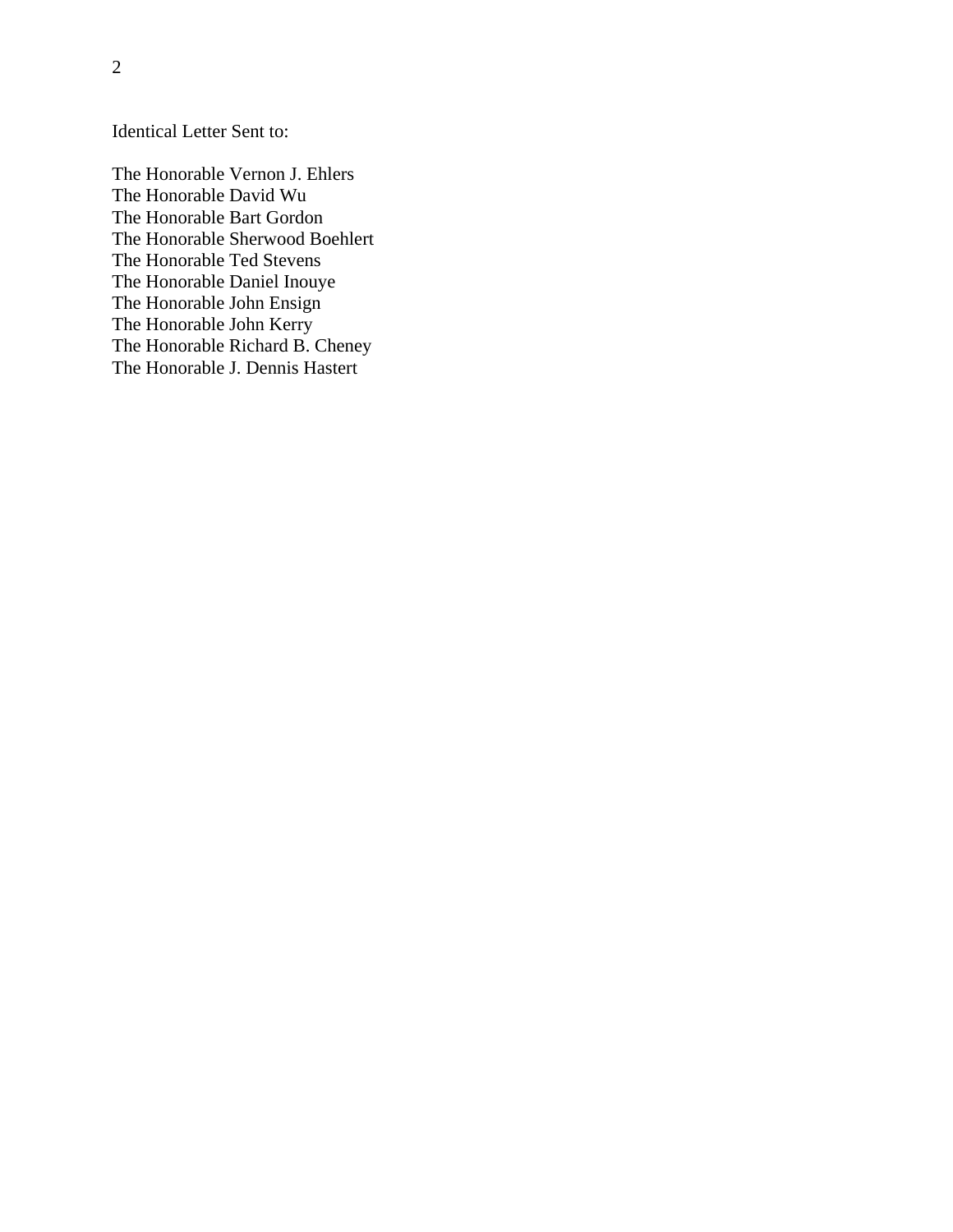# **Ninth Annual Report on Federal Agency Use of Voluntary Consensus Standards and Conformity Assessment**

December 2006



**U.S. DEPARTMENT OF COMMERCE**  *Carlos M. Gutierrez, Secretary*  **TECHNOLOGY ADMINISTRATION**  *Robert C. Cresanti, Under Secretary of Commerce for Technology*  **NATIONAL INSTITUTE OF STANDARDS AND TECHNOLOGY**  *William A. Jeffrey, Director*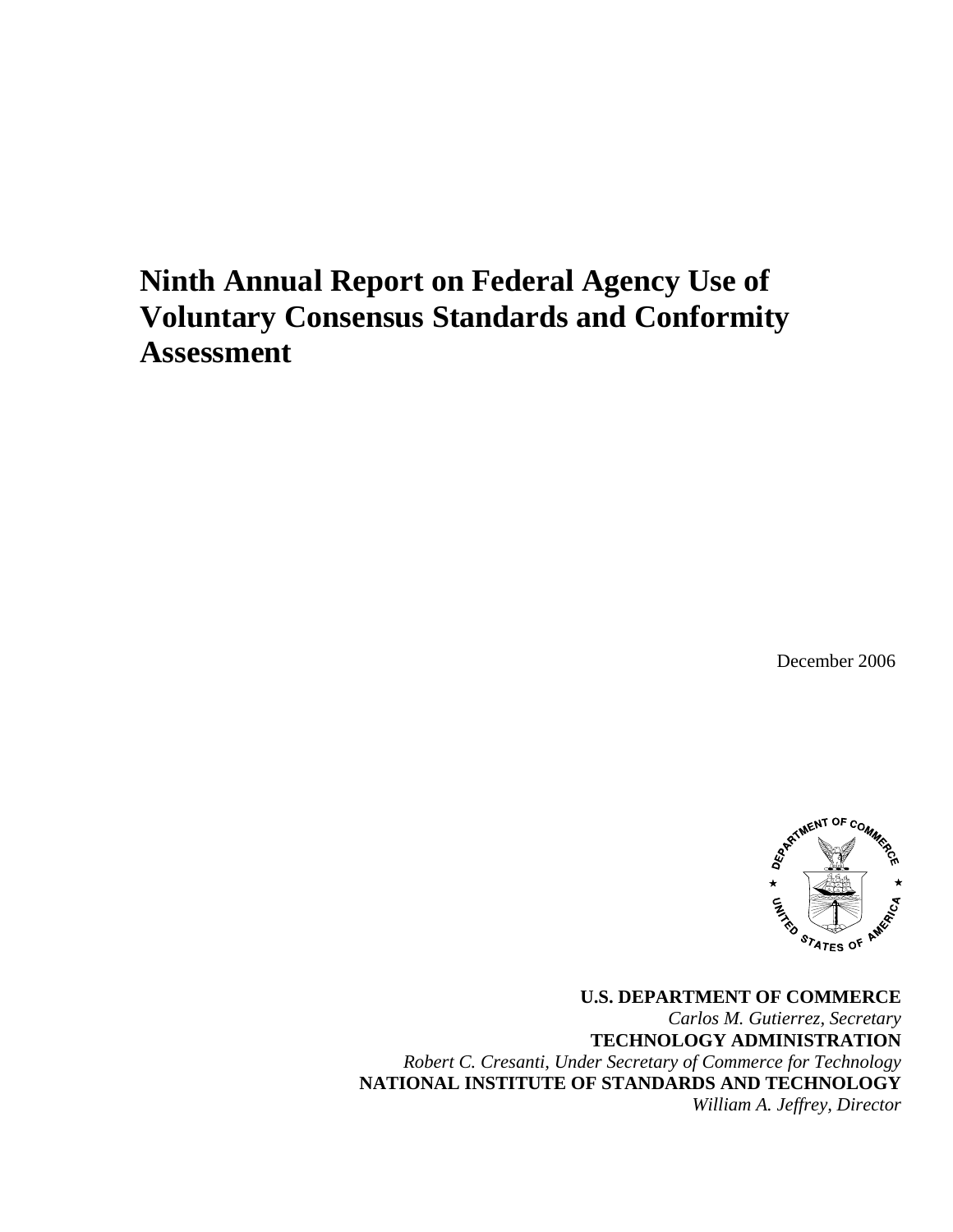# **Table of Contents**

| 3.1 – Government-Unique Standards Used in Lieu of Voluntary Consensus<br>3.2 – Current Federal Agency Use of Voluntary Consensus Standards (VCSs)  5<br>3.3 – Current Agency Reporting on Voluntary Consensus Standards Substituted for |
|-----------------------------------------------------------------------------------------------------------------------------------------------------------------------------------------------------------------------------------------|
|                                                                                                                                                                                                                                         |
|                                                                                                                                                                                                                                         |
|                                                                                                                                                                                                                                         |
|                                                                                                                                                                                                                                         |
|                                                                                                                                                                                                                                         |
|                                                                                                                                                                                                                                         |
| Appendix B – FY 2005 Federal Agency Use of Standards and Participation in Private                                                                                                                                                       |
| Appendix C -Government-Unique Standards Used in Lieu of Voluntary Consensus<br>Appendix C.1 – Government-Unique Standards Used in Lieu of Voluntary<br>Appendix C.2 – Instances of Government-Unique Standards Used in lieu of          |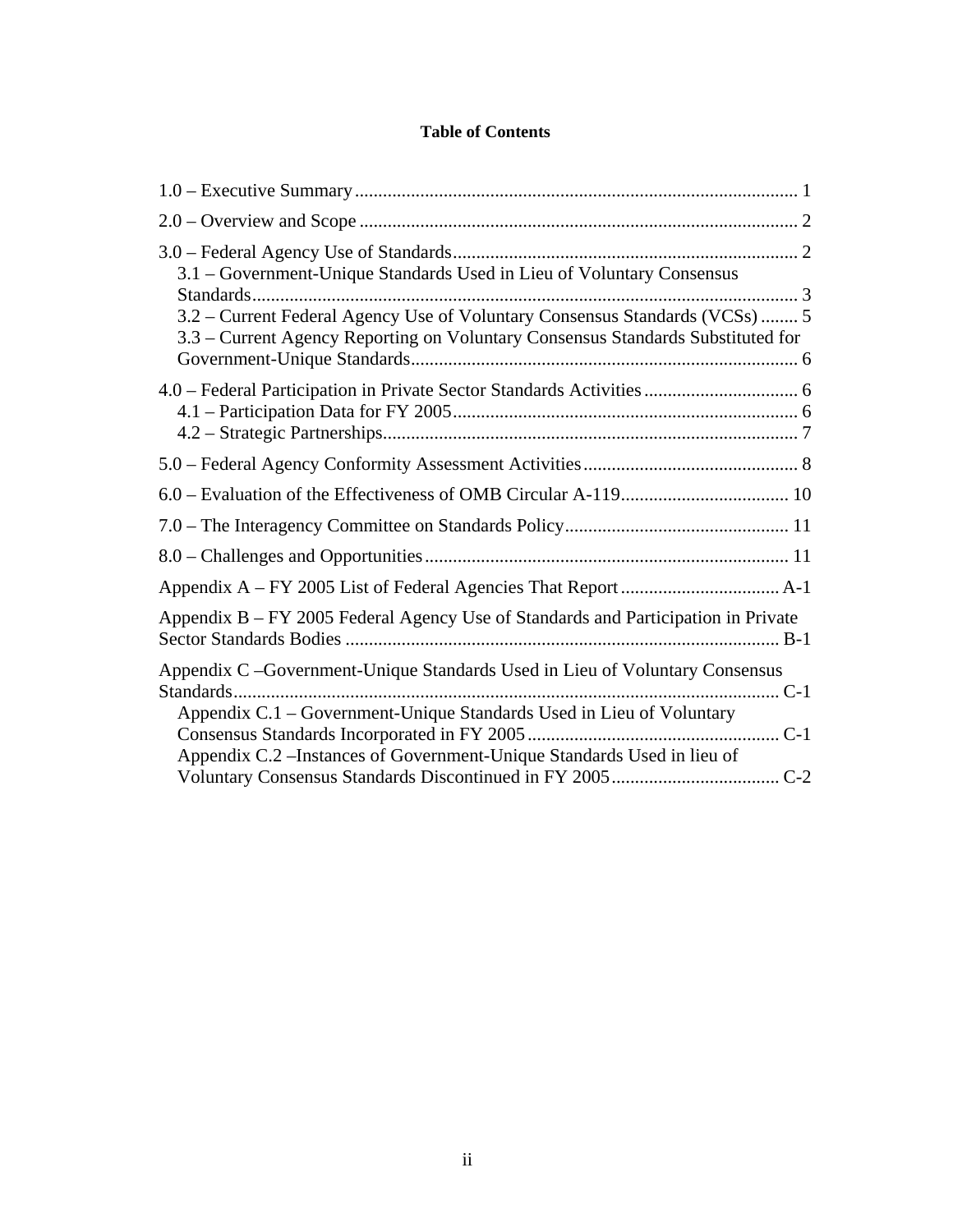# <span id="page-4-0"></span>**Summary Report on Federal Agency Use of Private Sector Standards And Conformity Assessment Activities for FY 2005**

# **1.0 – Executive Summary**

The U.S. Department of Commerce's National Institute of Standards and Technology (NIST) prepares this summary report for the Office of Management and Budget (OMB) in compliance with OMB Circular A-119 and Public Law 104-113, the National Technology Transfer and Advancement Act (NTTAA). As required by Section 9 of the Circular, this report describes activities related to Federal use of voluntary consensus standards (VCSs) by 26 agencies during FY 2005. The report also summarizes voluntary agency reporting on coordination of conformity assessment activities.

As reported by agencies, the cumulative number of VCSs in use in their regulatory activities in FY 2005 stood at 6,229, a 37% increase from FY 2004. New uses in FY 2005 totaled 1,670, of which 243 were substitutions for government-unique standards. *The significant reported increase in use of VCSs in FY 2005 is primarily the result of continued improvements in the reporting process implemented by DHS, which reported 987 new uses. During the year, four government-unique standards were discontinued and one new one implemented. Since the enactment of the NTTAA there has been a fundamental shift in how the Federal government develops and deploys standards*. Since the inception of this report, agencies have adopted and continue to use only a small number of government-unique standards in lieu of voluntary consensus standards. (See Table B-1). The Act has successfully encouraged agencies to first look to voluntary consensus standards to meet their needs rather than to develop government-unique standards.

*The Department of Defense (DoD) continues to lead the Federal government in the use of VCSs*. Data reported each year since 1997 do not include all nongovernmental standards currently in use by DoD, which launched its efforts to minimize use of governmentunique standards prior to the enactment of the NTTAA. DoD's inventory of private sector standards stood at 9,083 at the close of FY 2005.

*The Federal government is a key player in the U.S. private sector voluntary standards system*. The 3,954 agency representatives who participated in a total of 409 standards developing organizations in FY 2005 were instrumental in ensuring agency compliance with the NTTAA and the OMB Circular. Even more importantly, government participation means that government users understand both the intent and the content of specific standards. *While the number of standards bodies with Federal agency participation continued to decline in FY 2005, the number of agency staff participating in standards activities reached an all-time high*.

Reports for FY 2005 show that agencies now recognize or list a wide range of national and international private sector consensus standards as a component of agency guidance or recommendations in key areas. They also make "beyond-regulation" use of voluntary consensus bodies and of conformity assessment programs operated by the private sector.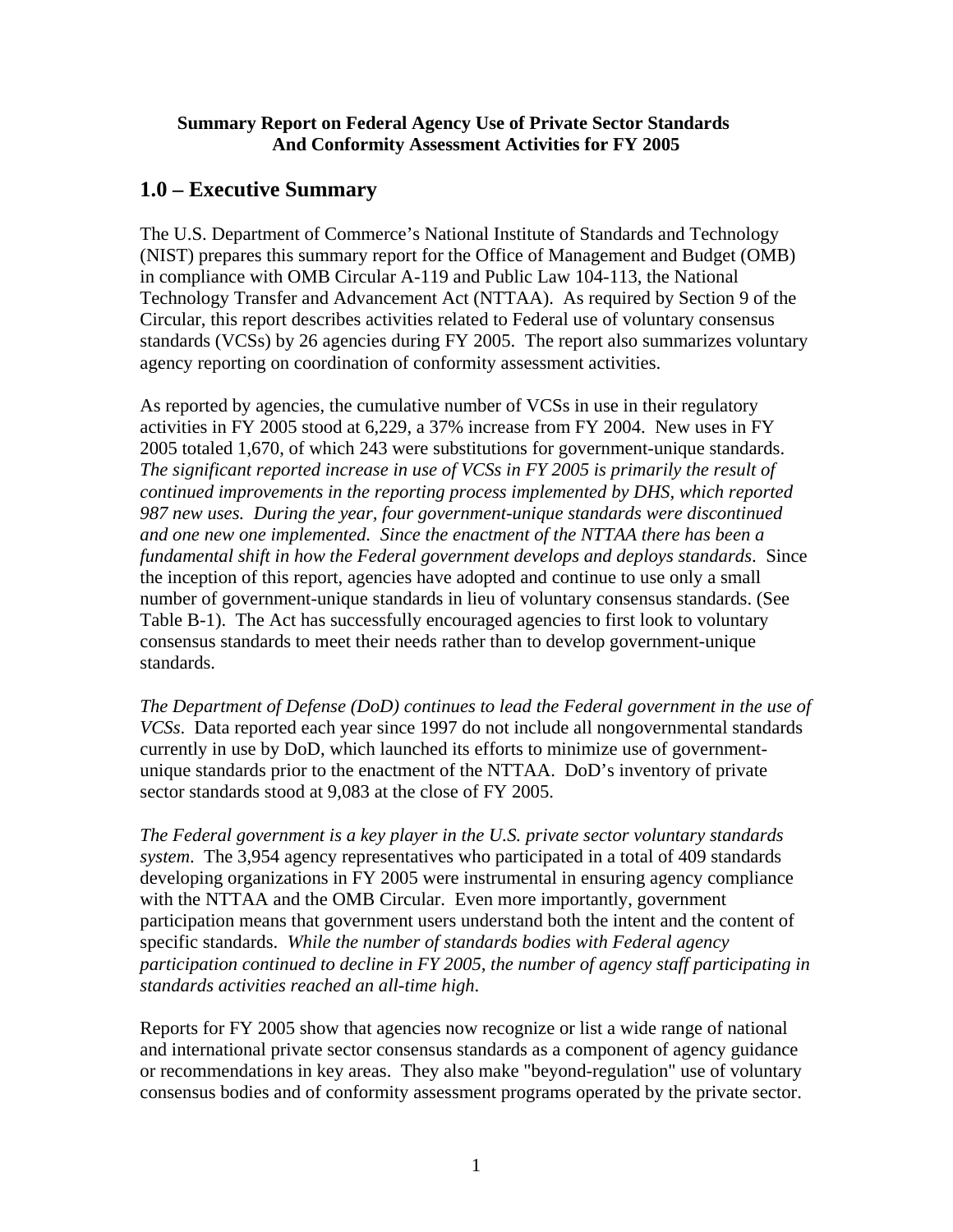<span id="page-5-0"></span>Some Federal agencies leverage their partnerships with the private sector in both the standards and conformity assessment realms to address national policy and technology needs. Partnership vehicles include standards panels and joint development of standards strategies and roadmaps in areas ranging from homeland security to health information.

# **2.0 – Overview and Scope**

This report fulfills the reporting requirements of Section 12 of the NTTAA and of OMB Circular A-119. It describes Federal agency activities related to the use of private sector standards in regulation, procurement and conformity assessment during FY 2005. In close consultation with OMB, NIST formulates this report based on inputs submitted to NIST by Federal agencies in fulfillment of the requirements of OMB Circular A-119. Section 12 of the Act, enacted on March 7, 1996, directs Federal government agencies to achieve two main goals. First, the Federal government must achieve greater reliance on voluntary consensus standards developed by the private sector. Second, the Federal government must decrease its dependence on government-unique standards developed by and for the Federal government. The NTTAA also directs Federal agency personnel to participate in the activities of voluntary consensus standards developing organizations (SDOs) so that the SDOs remain familiar with the Federal government's position on standards and consider that position in their final standards documents. This provision is intended to help ensure that standards produced in the private sector will be more appropriate, and cost effective, for use by Federal agencies. While these policies have been a part of the Circular for many years, the enactment of the NTTAA served to codify these policies into statute, thereby reinforcing them.

# **3.0 – Federal Agency Use of Standards**

The OMB Circular requires that Federal agencies use voluntary consensus standards in lieu of government-unique standards in their regulatory and procurement activities. However, a Federal agency is given the discretion to decide not to use existing voluntary consensus standards if the agency determines that use of such standards would either be inconsistent with applicable laws or otherwise impractical.

According to Section 6 of the OMB Circular:

"Use" means the incorporation of a standard in whole, in part, or by reference for procurement purposes, and the inclusion of a standard in whole, in part, or by reference in regulation(s).

 "Impractical" includes circumstances in which such use would fail to serve the agency's program needs; would be infeasible; would be inadequate, ineffectual, inefficient, or inconsistent with agency mission; or would impose more burdens, or would be less useful, than the use of another standard.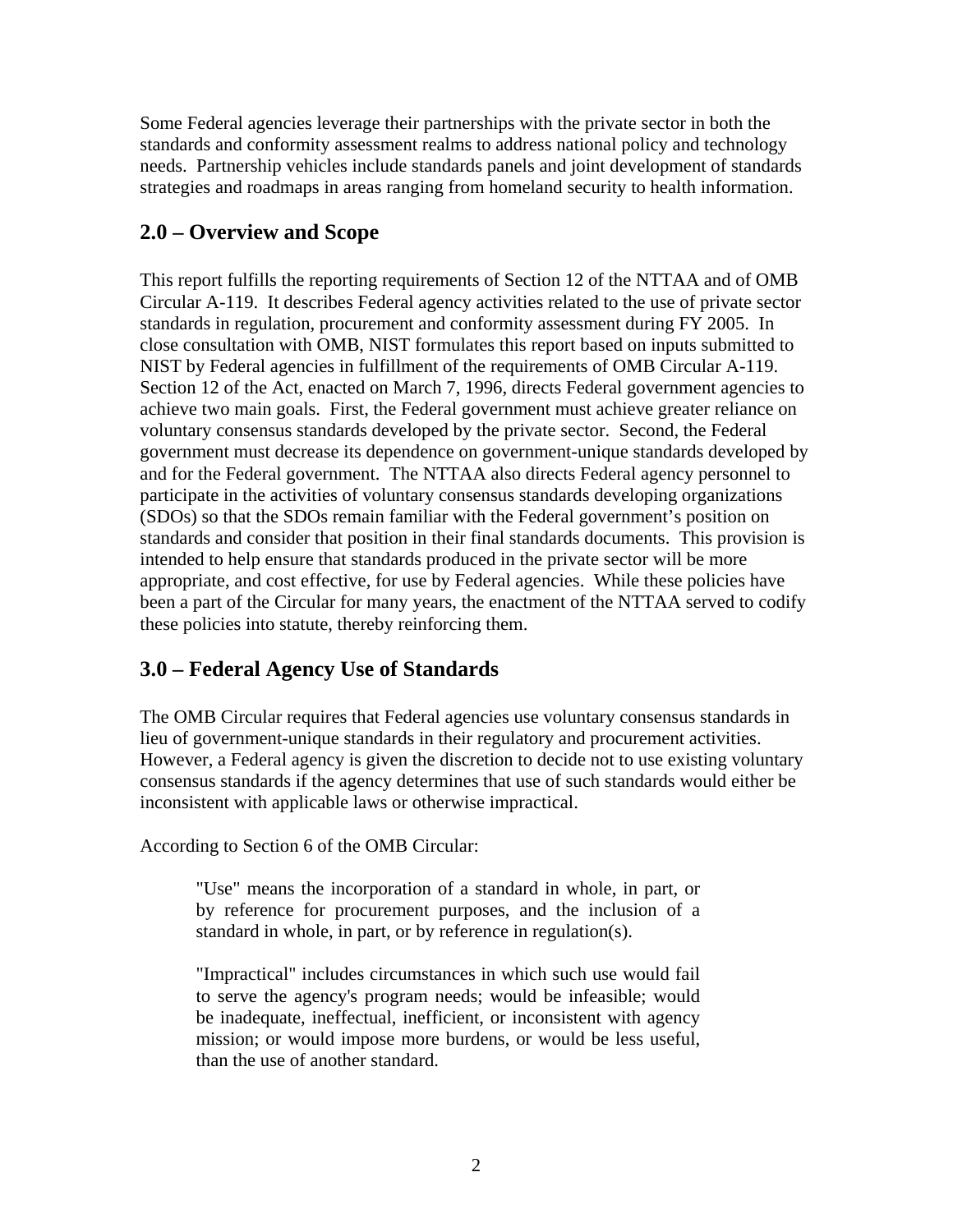<span id="page-6-0"></span>The Circular also directs agencies to establish a process for a continuing review of their use of standards for purposes of updating such use, including substitution of private sector standards for government-unique standards wherever possible.

NIST, through the Interagency Committee on Standards Policy (ICSP), coordinates the efforts of Federal agencies to report their use of standards in a clear and consistent manner and to eliminate confusing interpretations of the term "use" as well as in what has to be reported by Federal agencies. The ICSP established a work group in FY 2005 to: (1) review the reporting procedures for determining the number of private sector standards used by Federal agencies; and (2) establish guidelines as to what agencies should report. The group works with OMB as part of the continuing effort to increase the accuracy and consistency of agency data. The guidance produced by the new work group should help agencies present a more accurate report of the total number of the standards they use and of agency participation in standards activities.

In FY 2005, NIST also conducted its first intra-government training session to clarify agency responsibilities for reporting standards usage under the NTTAA. Approximately 20 representatives of various Federal agencies attended the NTTAA training session. The training included a round-table discussion of issues and problems in reporting agency use of standards. One major issue identified during the FY 2005 session was related to the turnover in agency staff. New staff members who are assigned reporting responsibilities are often unaware of the NTTAA, the Circular, and their agency's duties and responsibilities under both. This lack of awareness has sometimes led to inconsistent, incomplete, or delayed reporting. NIST plans to continue its training efforts for newer ICSP representatives so that the requirements of the NTTAA and the Circular are carried out effectively.

# **3.1 – Government-Unique Standards Used in Lieu of Voluntary Consensus Standards**

A major goal of the NTTAA is to reduce the need for Federal government use of government-unique standards. Hence, Section 6 of the Circular requires that Federal agencies report such use and explain the reason(s) why their agencies must use government-unique standards in lieu of private sector standards. However, reporting of such use is limited to only those situations where an applicable private sector standard exists. If there is no applicable private sector standard available to address the agency's needs, then the use of a government-unique standard is not required to be reported. In the past, some agencies have reported the use of government-unique standards in cases where no applicable private sector standard was available. NIST continues to work with the agencies to clarify that no reporting is required in these cases.

Section 12 of the Circular allows Federal agencies to report their use of private sector standards on either a "categorical" or a "transactional" basis. Those agencies that report on a "categorical" basis are not required to list each instance that a government-unique standard is used in lieu of a private sector standard in procurement actions. Agencies that routinely reference private sector or government-unique standards in their numerous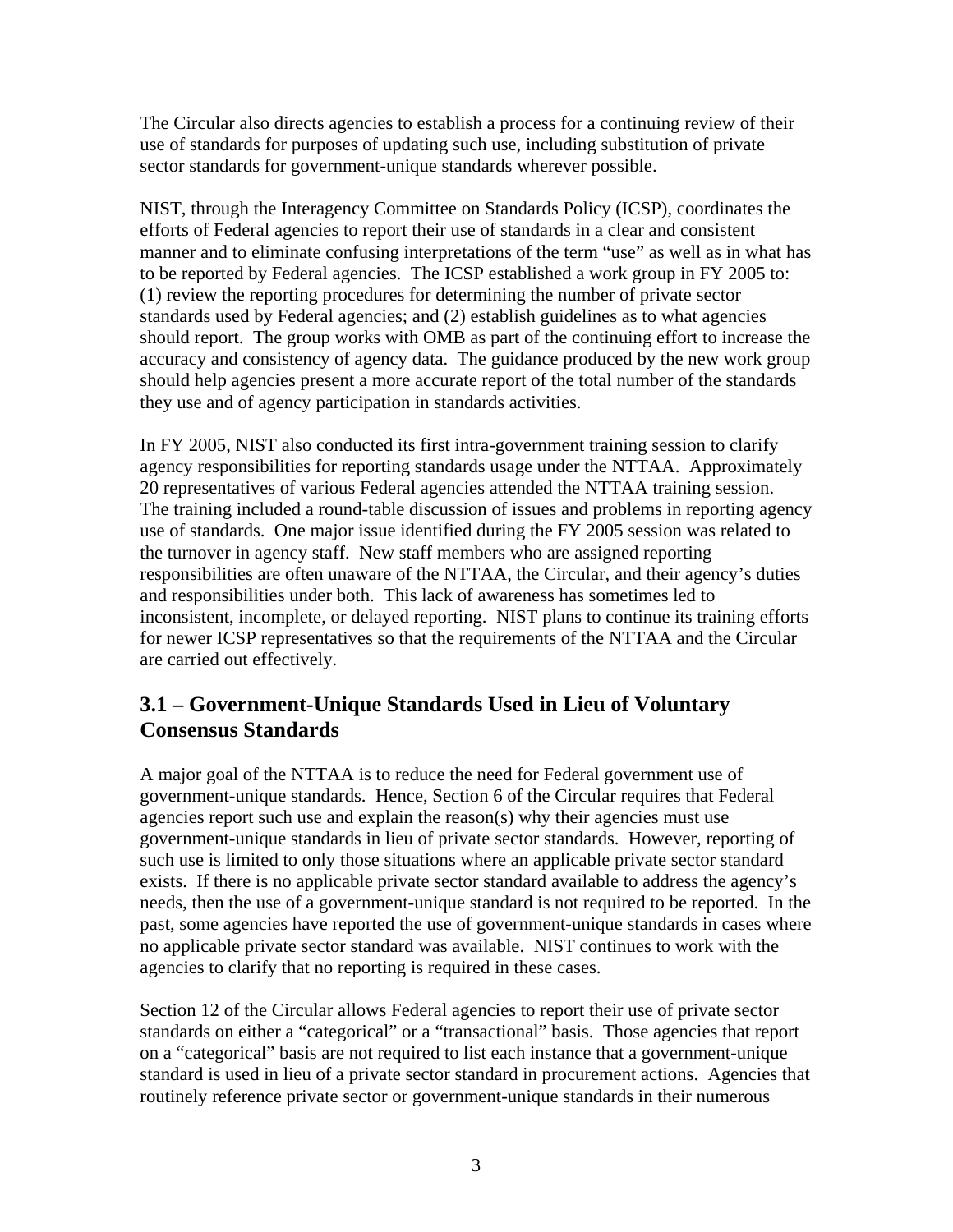procurement actions can report such usage on a "categorical" basis if they meet other requirements outlined in the Circular. For example, the agency must maintain a centralized standards management system that identifies how the agency uses both government-unique and private sector standards. The agency must also maintain records on the groups or categories in which the agency uses government-unique standards in lieu of private sector standards. Such agencies are also required to have a system in place to ensure that government-unique standards are developed only when suitable private sector standards are not available for use. At present, only DoD and the National Aeronautics and Space Administration (NASA) consistently report on a "categorical" basis. In those cases when government-unique standards are required because private-sector standards do not exist, use of the government-unique standard is not subject to reporting.

Regulatory agencies must report their standards use on a "transactional" basis because they use far fewer standards in their rulemaking processes than do agencies, such as DoD, that engage in extensive procurement activities. This means that these agencies must report every time that a standard is used, typically by reference in a regulation.

Table 3.1 illustrates the use of government-unique standards (that is, the total number used, by agency and the U.S. Government as a whole, by year) in lieu of voluntary consensus standards since FY 1997, as well as the number of government-unique standards introduced and discontinued in each fiscal year. For FY 2005, the Department of Agriculture (USDA) reported the new use of a government-unique standard. The Government Printing Office (GPO) identified four instances where the use of government-unique standards was previously reported even though no applicable VCS existed. The four are recorded as discontinued. The Department of Interior and GPO reported new government-unique standards in FY 2005; however, they are not in lieu of voluntary consensus standards and therefore not included in the report.

| Table 3.1 - Government-unique Standards Used in Lieu of Voluntary |      |                |                |                |                |                |                |                |                |
|-------------------------------------------------------------------|------|----------------|----------------|----------------|----------------|----------------|----------------|----------------|----------------|
| <b>Consensus Standards</b>                                        |      |                |                |                |                |                |                |                |                |
| Agency                                                            | 1997 | 1998           | 1999           | 2000           | 2001           | 2002           | 2003           | 2004           | 2005           |
| <b>USDA</b>                                                       |      |                |                |                |                |                |                |                |                |
| <b>HHS</b>                                                        | 3    | 3              | 3              | $\mathcal{R}$  | 3              | 3              | 3              | $\overline{2}$ | $\overline{2}$ |
| <b>HUD</b>                                                        |      |                |                | $\overline{2}$ | $\overline{2}$ | $\overline{2}$ | $\overline{2}$ | $\overline{2}$ | $\overline{2}$ |
| <b>DOL</b>                                                        |      |                |                |                | 1              | $\overline{2}$ | 4              | 5              | 5              |
| <b>DOT</b>                                                        |      | $\overline{2}$ | $\overline{2}$ | $\overline{2}$ | $\overline{2}$ | 3              | 3              | 3              | 3              |
| <b>EPA</b>                                                        |      | 3              | 28             | 29             | 40             | 45             | 50             | 50             | 50             |
| <b>GSA</b>                                                        |      |                |                | 3              | $\overline{2}$ | $\overline{2}$ | 3              | $\overline{2}$ | $\overline{2}$ |
| <b>NARA</b>                                                       |      |                |                |                | 1              |                | 1              | 1              |                |
| <b>CPSC</b>                                                       |      |                |                | 1              | 1              |                | $\overline{2}$ | $\overline{2}$ | $\overline{2}$ |
| <b>GPO</b>                                                        |      |                |                | 4              | 4              | 4              | 4              | 4              | $\theta$       |
| <b>Total in use</b>                                               | 4    | 8              | 33             | 45             | 56             | 63             | 72             | 71             | 68             |
| New Uses                                                          | $+4$ | $+4$           | $+25$          | $+12$          | $+12$          | $+7$           | $+9$           | $+1$           | $+1$           |
| Discontinued                                                      |      |                |                |                | -1             |                |                | $-2$           | -4             |

These changes yield a net total of 68 government-unique standards reported as being used in lieu of voluntary consensus standards during FY 2005.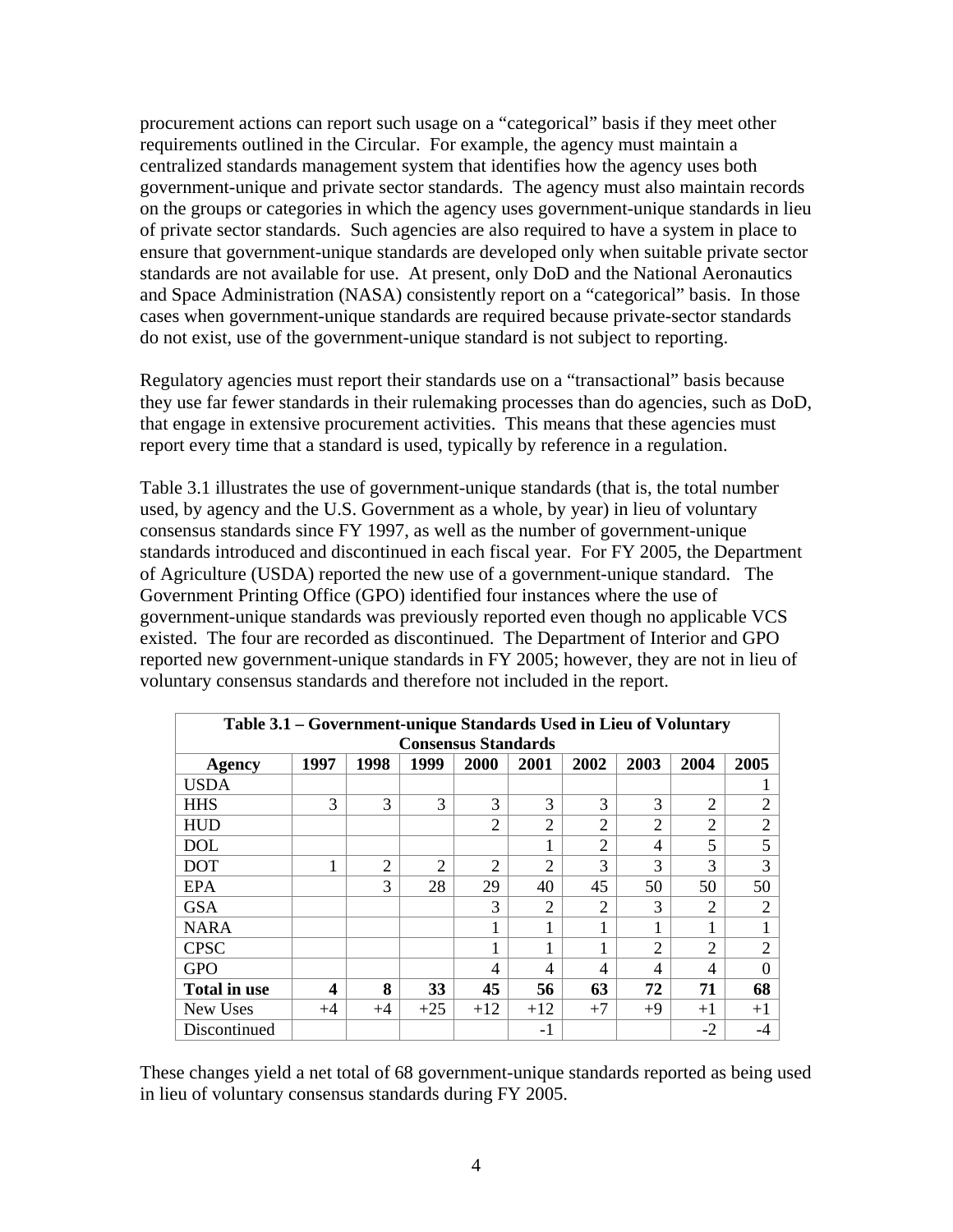<span id="page-8-0"></span>A complete listing of the government-unique standards used in lieu of voluntary consensus standards from FY 1997 through FY 2005 is available in Appendix C of this report. The list includes the justification(s) for not using each listed voluntary consensus standard. It should be noted that agency justifications tend to focus on the need for more detailed requirements, higher performance specifications and measurements, and/or the need to accommodate highly specialized technologies not yet adequately addressed by voluntary consensus standards.

# **3.2 – Current Federal Agency Use of Voluntary Consensus Standards (VCSs)**

Federal agencies annually report the total number of VCSs they used during the previous fiscal year. For FY 2005, agencies reported a total of 1,670 new uses of VCSs, with a cumulative total number of uses of VCSs reported since 1997 of 6,229. The significant increase in FY 2005 is primarily the result of the improved reporting process implemented by DHS, which reported 987 new uses. Table 3.2 illustrates the upward trend in the total number of VCSs in use by Federal agencies.



\* The increase of VCS usage during FY 2000 was due largely to a reported increase of more than 1500 VCSs used by the Department of Interior. This irregularity is attributable to erroneous interpretations of the term "use" by DOI as described in Section 3.0 of this report. These 1500 VCSs were withdrawn from the inventory for subsequent reporting years.

It should be noted that, since these data include only those standards used since the 1997 onset of agency reporting, the data do not include all non-governmental standards currently in use by DoD, which initiated efforts to minimize use of government-unique standards prior to enactment of the NTTAA. DoD continues to be the leader in the adoption of private sector standards reporting a total inventory of 9,083 private sector standards for FY 2005.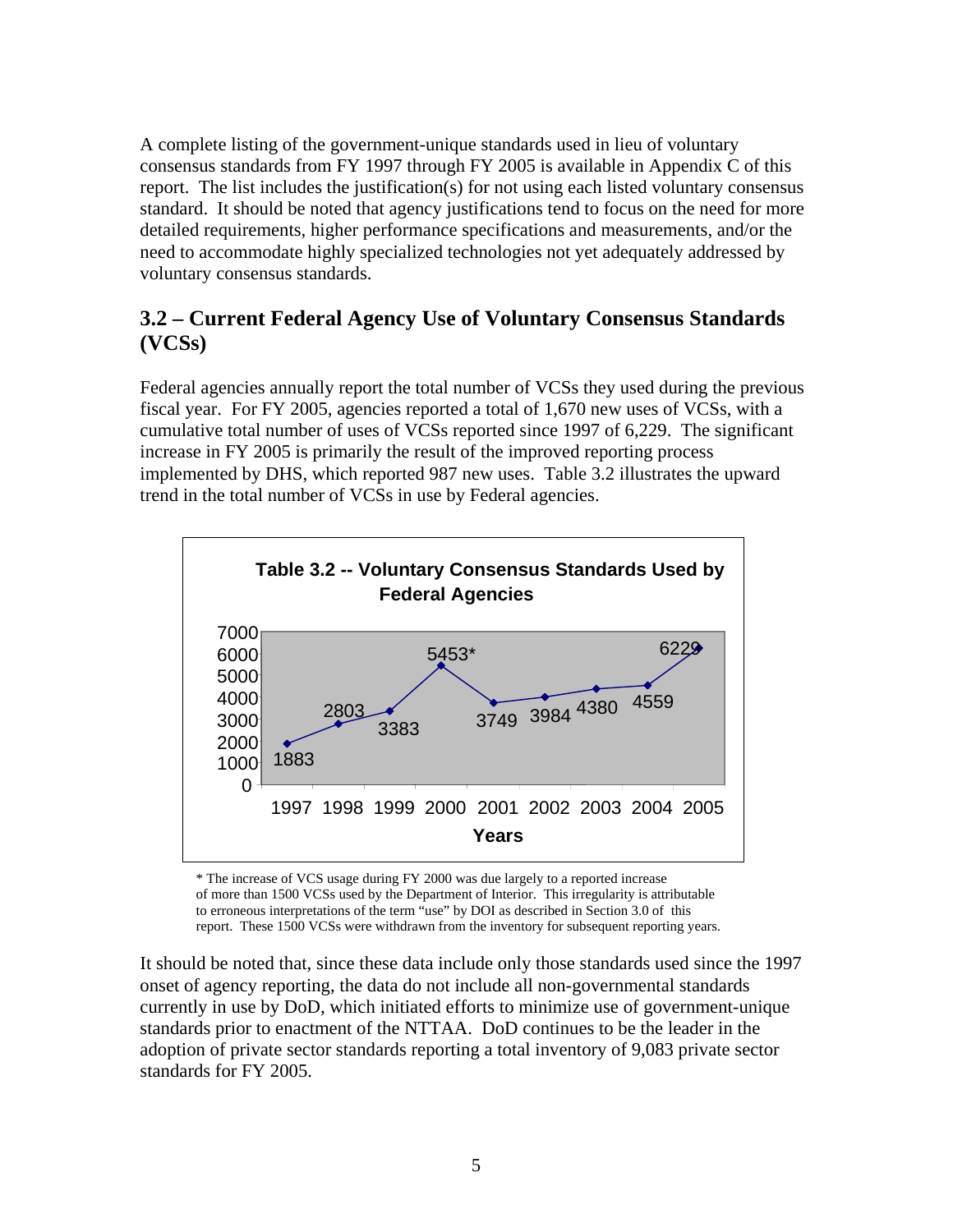# <span id="page-9-0"></span>**3.3 – Current Agency Reporting on Voluntary Consensus Standards Substituted for Government-Unique Standards**

Federal agencies also report annually on the number of voluntary consensus standards they have substituted for government-unique standards during the year. Table 3.3 illustrates the cumulative total number of substitutions each year since FY 1997. In FY 2005, Federal agencies substituted 243 voluntary consensus standards for governmentunique standards. After an intense initial effort to substitute many standards, the trend within the Federal government to make such substitutions is still increasing although at a slower pace.



# **4.0 – Federal Participation in Private Sector Standards Activities**

OMB Circular A-119 states that Federal agencies "must consult with voluntary consensus standards bodies, both domestic and international, and must participate with such bodies in the development of voluntary consensus standards when consultation and participation is in the public interest and is compatible with their missions, authorities, priorities, and budget resources." The Circular goes on to declare that "agency support provided to a voluntary consensus standards activity must be limited to that which clearly furthers agency and departmental missions, authorities, priorities, and is consistent with budget resources."

# **4.1 – Participation Data for FY 2005**

In FY 2005, agencies reported participation in 409 private sector standards bodies, compared to 431 in FY 2004. The list of organizations includes American National Standards Institute (ANSI)-accredited voluntary consensus standards developers, industry and trade associations, and international organizations.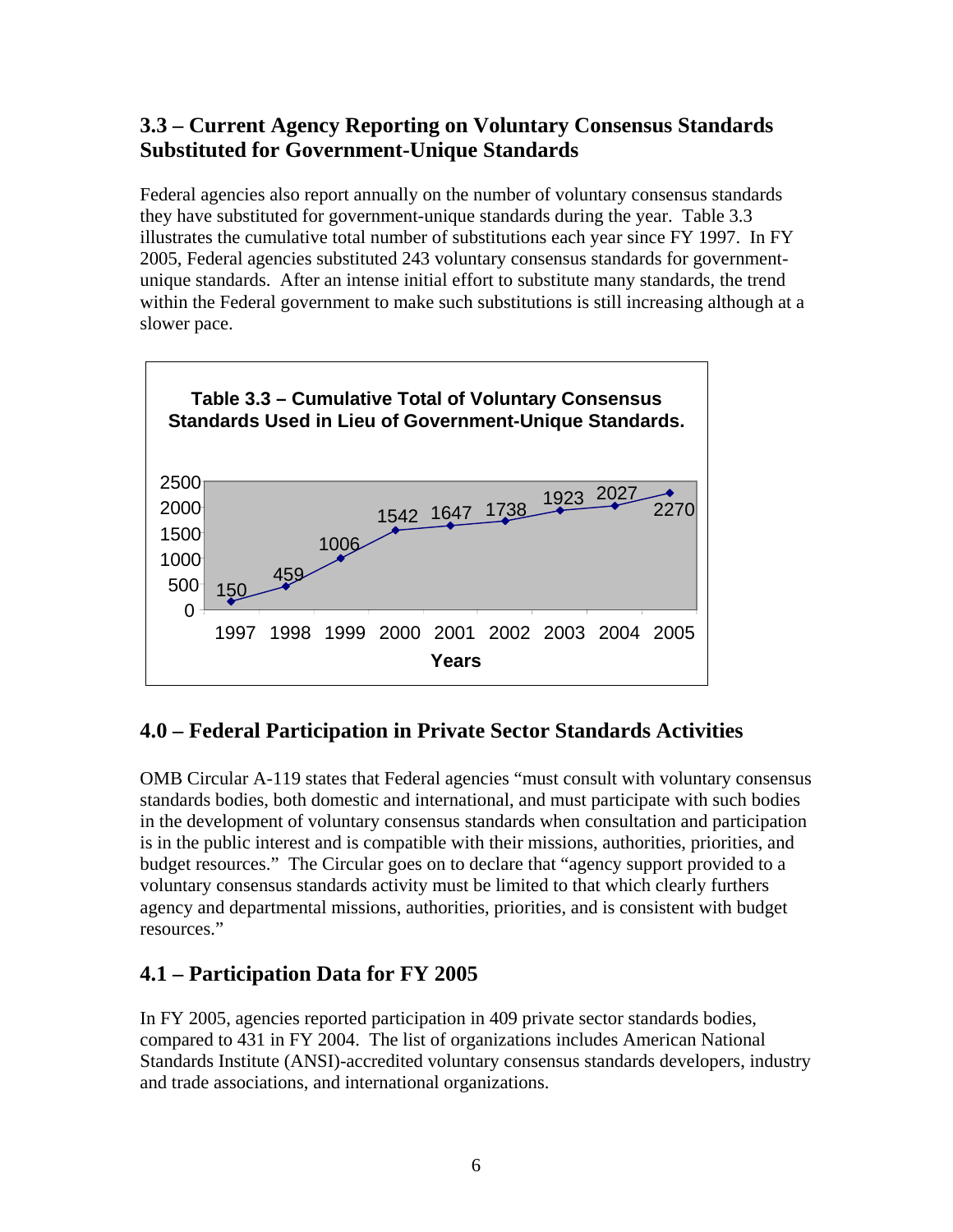<span id="page-10-0"></span>Federal agencies are also required by OMB to report the number of Federal employees serve on technical standards development committees, subcommittees, or workgroups, but also those who participate in management activities, annual meetings, or seminars. In who participate in private sector standards bodies. This includes not only those who FY 2005, agencies reported that 3,954 employees participated in private sector standards body activities. This was an increase of 736 participants from FY 2004.

A complete listing of the standards developing organizations in which Federal agencies http://standards.gov. Data detailing FY 2005 participation for each agency is provided in participated can be viewed in the extended appendices to this report located at Appendix B.

# **.2 – Strategic Partnerships 4**

Today, standards are playing a valuable role in tackling some of the important issues facing the country today. To best address these standards needs, the government and private sector are forming strategic partnerships to develop standards that will reduce costs, improve quality, and provide greater value to all stakeholders.

For example, the development of appropriate standards for addressing health informatics, computer security, and homeland security will provide for common and uniform requirements to help ensure effective and interoperable products.

In support of the President's Health Information Technology Agenda, the Office of the (ANSI) to organize the Healthcare Information Technology Standards Panel (HITSP). National Coordinator for Health Information Technology in the Department of Health and Human Services has contracted with the American National Standards Institute HITSP serves as a cooperative partnership between the public and private sectors for the purpose of achieving a widely accepted and useful set of standards specifically to enable and support widespread interoperability among health related software applications. The HITSP is comprised of a wide range of stakeholders that will assist in the harmonization of the standards needed for the U.S. Nationwide Health Information Network (NHIN).

The General Services Administration's E-Authentication Initiative will provide a trusted and secure standards-based authentication architecture to support Federal E-Government applications and initiatives. Standards will provide a uniform process for establishing electronic identity and eliminate the need for each initiative to develop a redundant solution for the verification of identity and electronic signatures. E-Authentication's distributed architecture will also allow citizens and businesses to use non-government issued credentials to conduct transactions with the government.

Successful implementation of E-Authentication will produce numerous benefits for the public and the Federal government. Citizens and businesses will have a secure, easy-touse and consistent method of proving identity to the government and will be spared the burden of having to keep track of multiple sets of registration information. Federal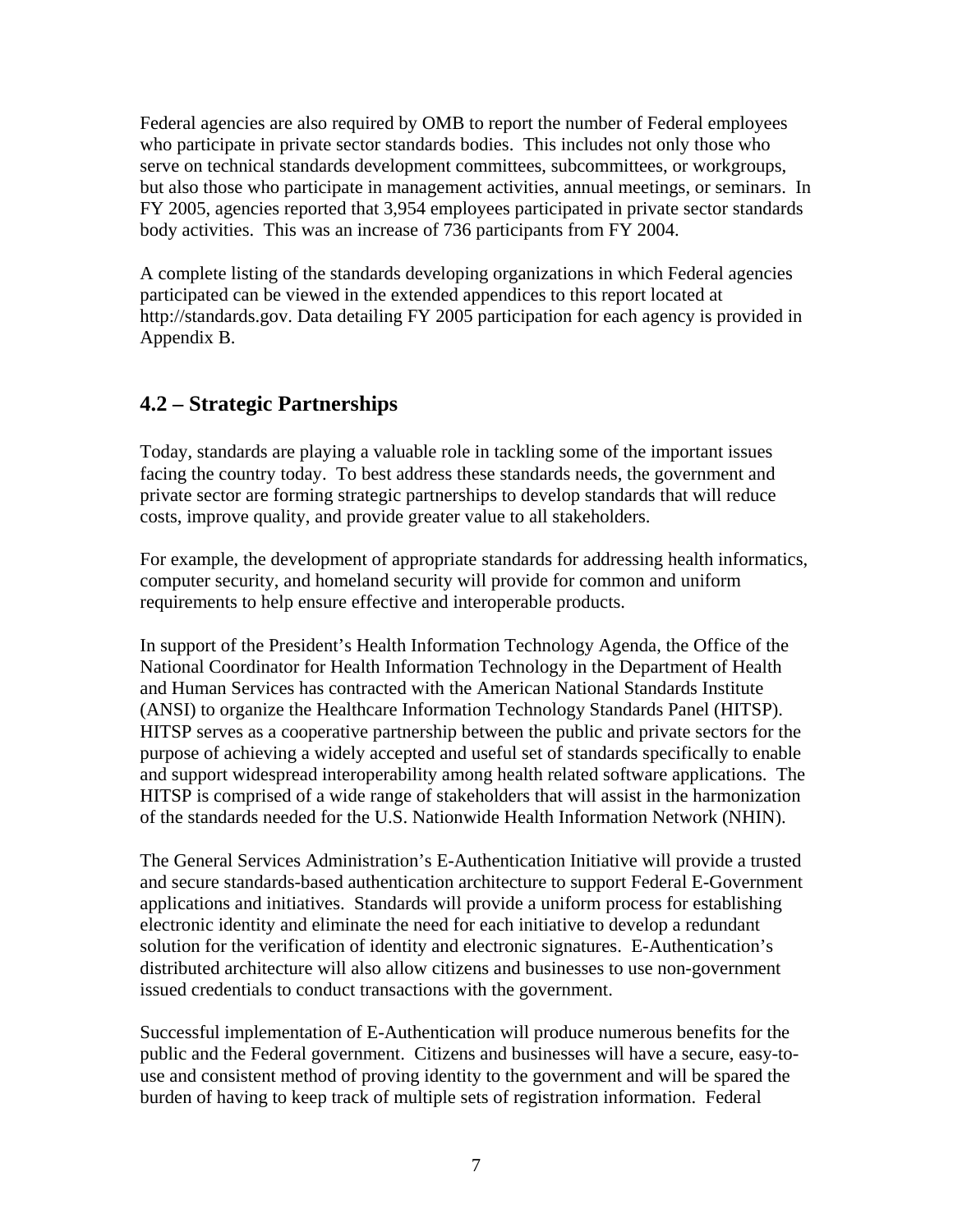<span id="page-11-0"></span>agencies will be able to reduce authentication system development and acquisition c osts and reallocate labor resources previously used to develop such systems.

Also, in 2003, ANSI formed the American National Standards Institute's Homeland Security Standards Panel (ANSI-HSSP) which identifies existing consensus standards, or, partnership between the public and private sectors in order to meet the needs of the nation if none exist, assists the Department of Homeland Security (DHS) and those sectors requesting assistance to accelerate development and adoption of consensus standards critical to homeland security. The ANSI-HSSP promotes a positive, cooperative in this critical area.

We expect to see increased public-private partnerships focusing on strategic standards standards that are critical to facilitating innovation and global competitiveness, while also government to carry out its responsibilities. Close interaction and cooperation between needs in the future as both government and private sector work together to identify protecting public health, safety and the environment. Both OMB Circular A-119 and the NTTAA recognize the valuable contributions that standards make in enabling the the public and private sectors are critical to developing and using standards that serve national needs and support innovation and competitiveness.

# **.0 – Federal Agency Conformity Assessment Activities 5**

The NTTAA requires NIST to coordinate Federal, State, and local standards activities conformity assessment activities, with the goal of eliminating unnecessary duplication requirements and measures. Federal conformity assessment activities are a means of agencies have the required characteristics and/or perform in a specified manner. Agency accreditation, certification; licensing; product listing; the submission to an agency of manufacturing, operational, and related data for review; manufacturer self-declaration of requirements; post-marketing monitoring requirements; and the conduct of environmental and conformity assessment activities with private sector standards activities and and complexity in the development and promulgation of conformity assessment providing assurance that the products and services regulated or procured by Federal conformity assessment procedures may include sampling and testing, inspection, conformity to agency requirements; mandatory labeling and advertising requirements; establishment of national requirements which are adopted/enforced at state and local government levels; issuance of regulatory guidelines; pre-marketing approval impact assessments.

Each agency is responsible for coordinating its conformity assessment activities with order to make more productive use of the increasingly limited federal resources available those of other cognizant government agencies and with those of the private sector in for the conduct of conformity assessment activities and to reduce unnecessary duplication.

This year, agencies reported several examples of using existing public and private sector conformity assessment systems to reduce the duplication of programs and associated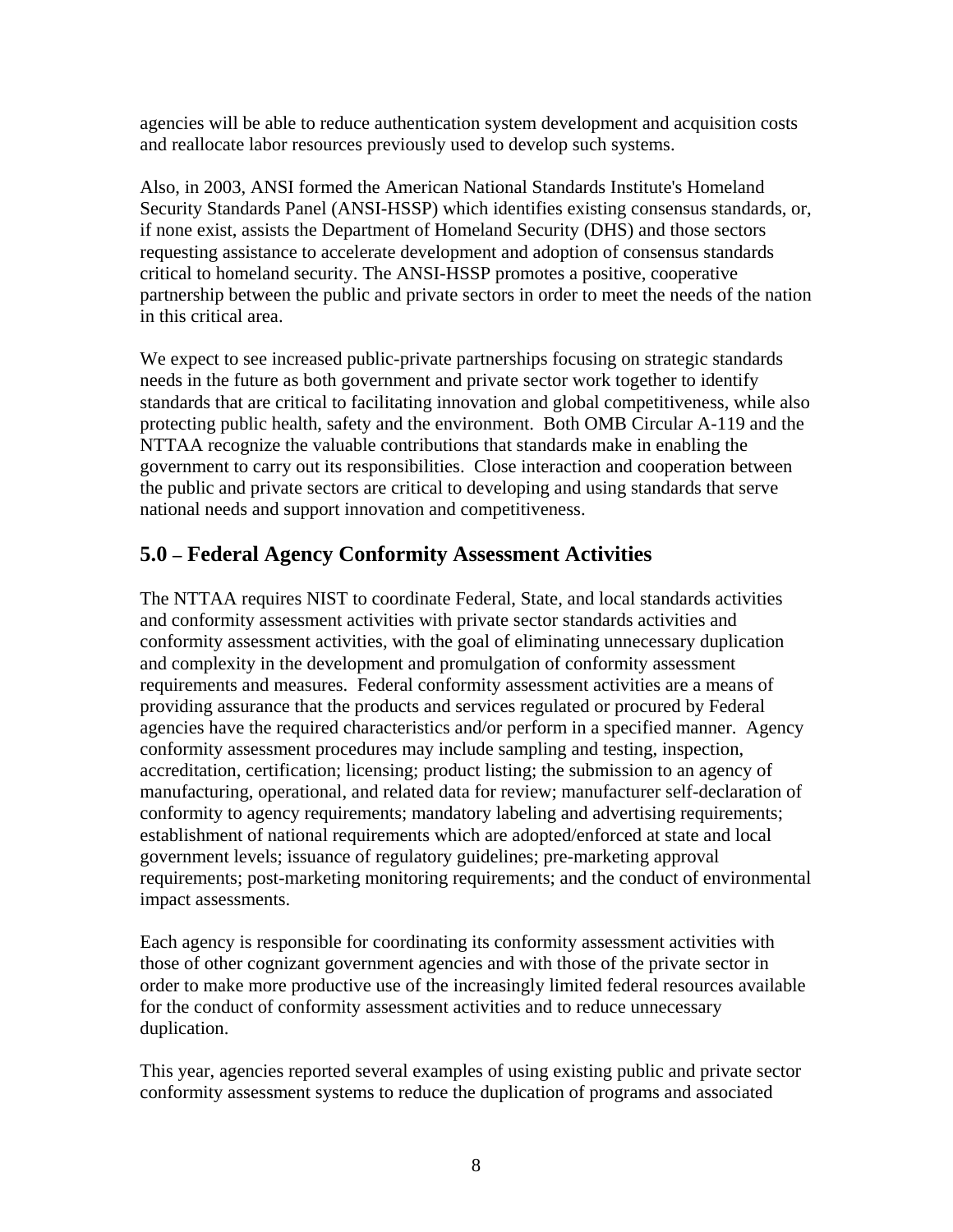costs. Examples of ongoing cooperation in conformity assessment activities include the following:

The Department of Health and Human Services (HHS) reported several activities including:

FDA's participation on ongoing conformity assessment activities such as the ANSI Accreditation and International Conformity Assessment Committees and Assessment allows FDA to ensure that its needs are met while utilizing existing ANSI's Board Committee on Conformity Assessment, as well as American Society for Testing and Materials (ASTM) Committee E-36 on Conformity recognition and accreditation criteria.

FDA's Center for Devices and Radiological Health allows a medical device manufacturer to submit a Declaration of Conformity to a "recognized standard" as other's conformity assessment procedures related to manufacture and marketing of medical devices. This reduces costs for manufacturers and decreases the time to described in ISO/IEC Guide 22 in its standards recognition program and has developed an MRA with the European Union on mutual recognition of each market for approved products.

The FDA Office of Regulatory Affairs (FDA/ORA) actively participates in the National Cooperation for Laboratory Accreditation (NACLA), serving as a NACLA Recognition Committee for Accrediting Bodies who apply for mutual recognition. This participation may form the basis for the future accreditation of member of the NACLA Executive Board of Directors and participating in the FDA laboratories.

With the idea of enhancing international credibility and recognition, FDA's Center for Food Safety and Applied Nutrition (CFSAN) is moving towards ISO accreditation of its own laboratories that perform regulatory work.

GSA reported employing a number of conformity assessment activities including direct inspection, testing, supplier and third party testing, and product qualification and listing.

HUD reported that all of its 28 conformity assessment programs under the HUD Building-Products Standards & Certification Programs are in compliance with ISO guidelines and procedures. Reliance on these standards is consistent with the private sector practices and provides uniformity in the conformity assessment process, whether administered by HUD or by private sector organizations referenced by HUD.

Contract Administration Services, including substantial conformity assessment NASA reported that it routinely utilizes other government agencies to assist with its activities. The Defense Contract and Audit Agency, Defense Contract Management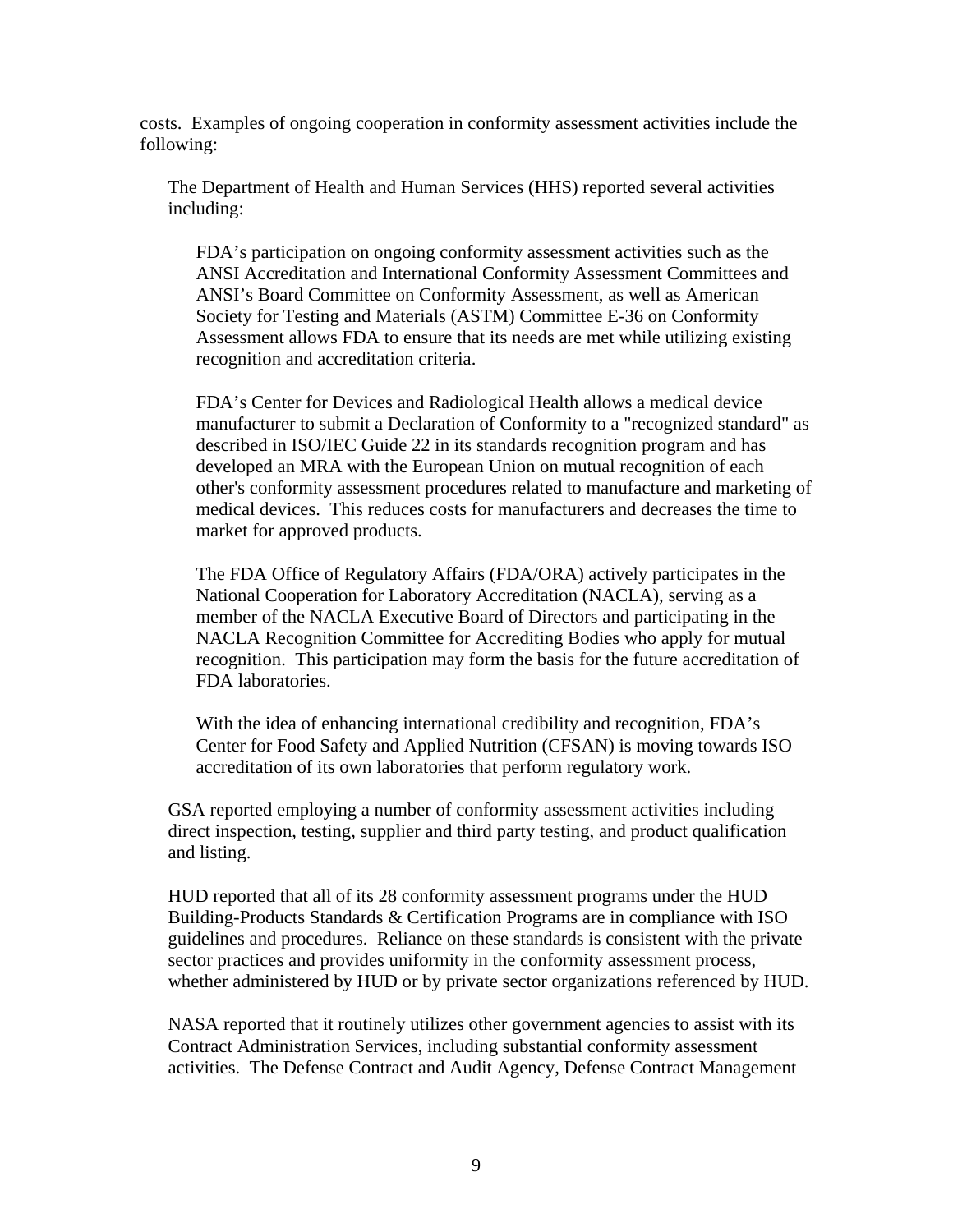<span id="page-13-0"></span>Agency, Office of Naval Research, and other activities continue to provide conformity assessment services for NASA Programs.

The Department of Commerce reported that the Nuclear Regulatory Commission surveillance for the qualification of commercial grade calibration service suppliers. (NRC) now accepts accreditation by qualified laboratory accreditation bodies as an acceptable alternative to a supplier audit, commercial-grade survey, or in-process This reduces resource burdens on industry and eliminates costs related to redundant audits. The Department also reported that:

Cooperation (IAAC). Such arrangements/agreements are designed to harmonize NIST provides technical support for the Inter-American Accreditation conformity assessment practices and promote the global acceptance of conformity assessment results from qualified bodies to minimize the need for and cost of redundant conformity assessment activities.

NIST staff worked with the Consumer Product Safety Commission (CPSC) to refine the conformity assessment portion of CPSC's China strategy (to reduce the number of unsafe consumer products imported from China into the United States).

NIST staff provided advice and expertise to the Department of Homeland Security for the design and implementation of a laboratory accreditation program for laboratories that test radiation detectors for homeland security application by federal, state, and local personnel. The laboratory accreditation program, to be carried out by NVLAP, is intended to be the first step towards establishing a comprehensive certification program for radiation detectors.

Federal agencies continue to participate in a variety of conformity assessment activities that are either conducted by private sector organizations or are government-run activities that encourage private sector participation. A number of Federal agencies are working jointly with other agencies and non-governmental organizations in the development of conformity assessment policies and guidelines.

# **.0 – Evaluation of the Effectiveness of OMB Circular A-119 6**

During FY 2005, the majority of reporting agencies either had no comments on the effectiveness of OMB Circular A-119 or indicated that they found the Circular effective in helping them manage their standards development programs. However, some agencies did provide substantive comments concerning the Circular. Several recommended that consideration be given to simplifying the Circular and its reporting requirements. Agency comments are summarized below.

One department reported that the existing OMB policy concerning participation in VCSs requirement to collect participant data effectively and recommended that NIST collect activities is a tool that many agencies could employ to encourage support for VCSs programs. However, that department noted that it is difficult to implement the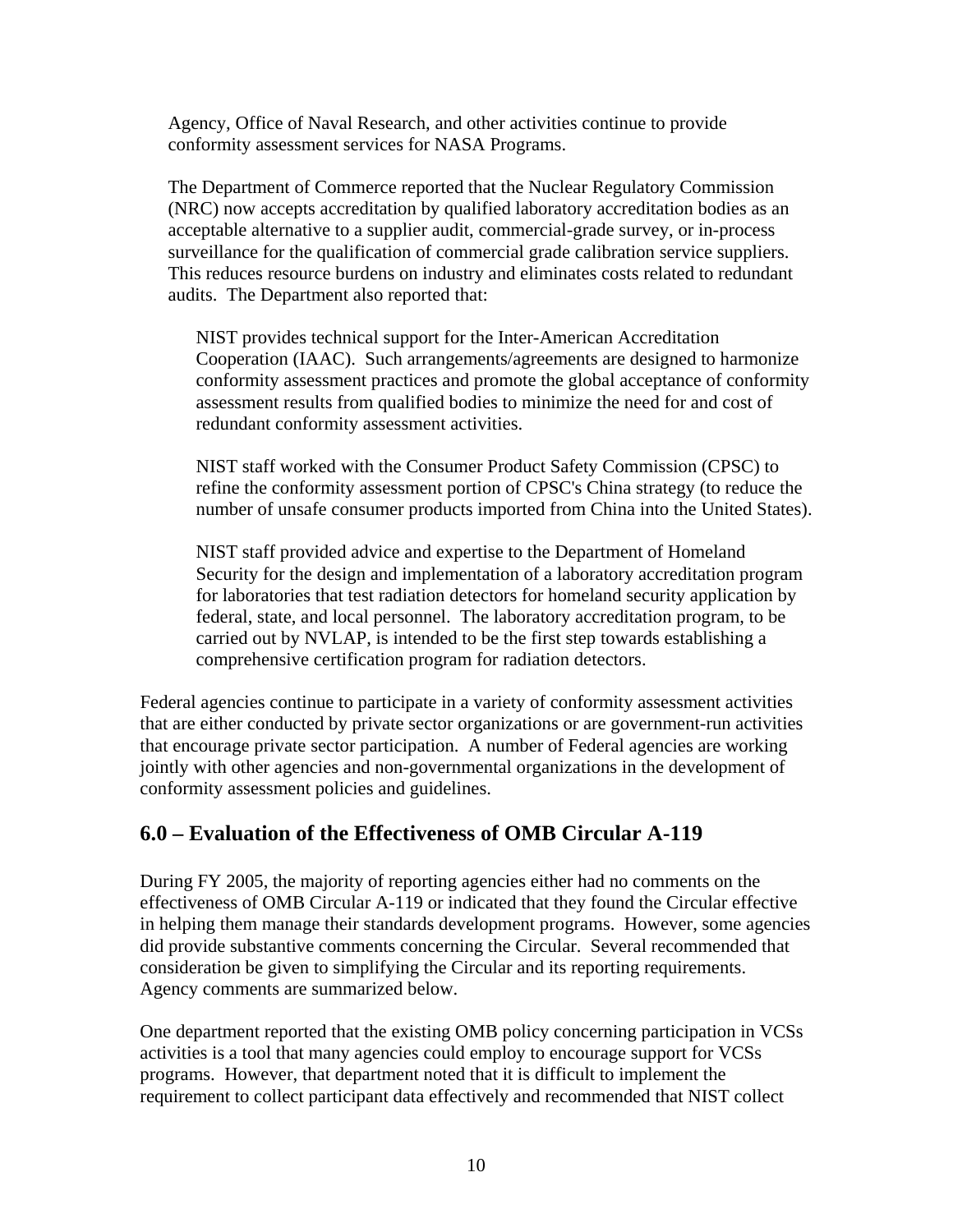<span id="page-14-0"></span>comprehensive participant data from standards developing organizations, rather than ea ch agency reporting individually.

Another agency recommended obtaining feedback from regulated communities on the use of VCSs, noting that it has received relatively few comments in response to proposed regulations focusing on the use of VCSs.

# **.0 – The Interagency Committee on Standards Policy 7**

During FY 2005, 54 individuals served on the ICSP including agency Standards Executives, their alternates, NIST support staff, and representation from OMB. The Committee experienced significant turnover in FY 2005, with eight Standards Executive positions vacant at the end of the year. The Department heads of those agencies with vacant Standards Executive positions will be contacted emphasizing the need and importance of filling these positions.

A new organizational member was added to the ICSP in FY 2005: the U.S. Access accepted an invitation to join the ICSP. The Access Board is an independent Federal Board created by Congress in 1973 to address public access for persons with disabilities. Board, formerly the Architectural and Transportation Barrier Compliance Board, The Access Board makes extensive use of voluntary consensus standards.

The ICSP met three times in FY 2005, including one joint meeting with the American National Standards Institute's Government Member Forum. The Committee continues to explore possible future joint meetings with other organizations having related interests.

Some of the issues discussed during the FY 2005 ICSP meetings included:

- . The ANSI/EPA efforts on Environmentally Preferable Purchasing (EPP). 1
- 2. The Leadership in Energy and Environmental Design (LEEDs) Green Building Rating System and its use by Federal agencies.
- 3. Current status of the International Organization for Standardization (ISO) Social Responsibility Working Group and ANSI's Homeland Security Standards Panel.
- 4. The Department of Energy's information system for managing standards development and participation; i.e., RevCom.
- 5. Personnel certification in the government sector.
- 6. Revision and implementation of the U.S. Standards Strategy.
- 7. Changes in requirements of the ANSI program to accredit standards developing organizations.

# **.0 – Challenges and Opportunities 8**

Federal agencies continue to experience personnel turnover at all organizational levels due to reorganizations, accelerated or early retirements, and normal attrition. These changes make it difficult for Federal agencies to retain high-level managers who understand the importance of standards and who visibly support standards-related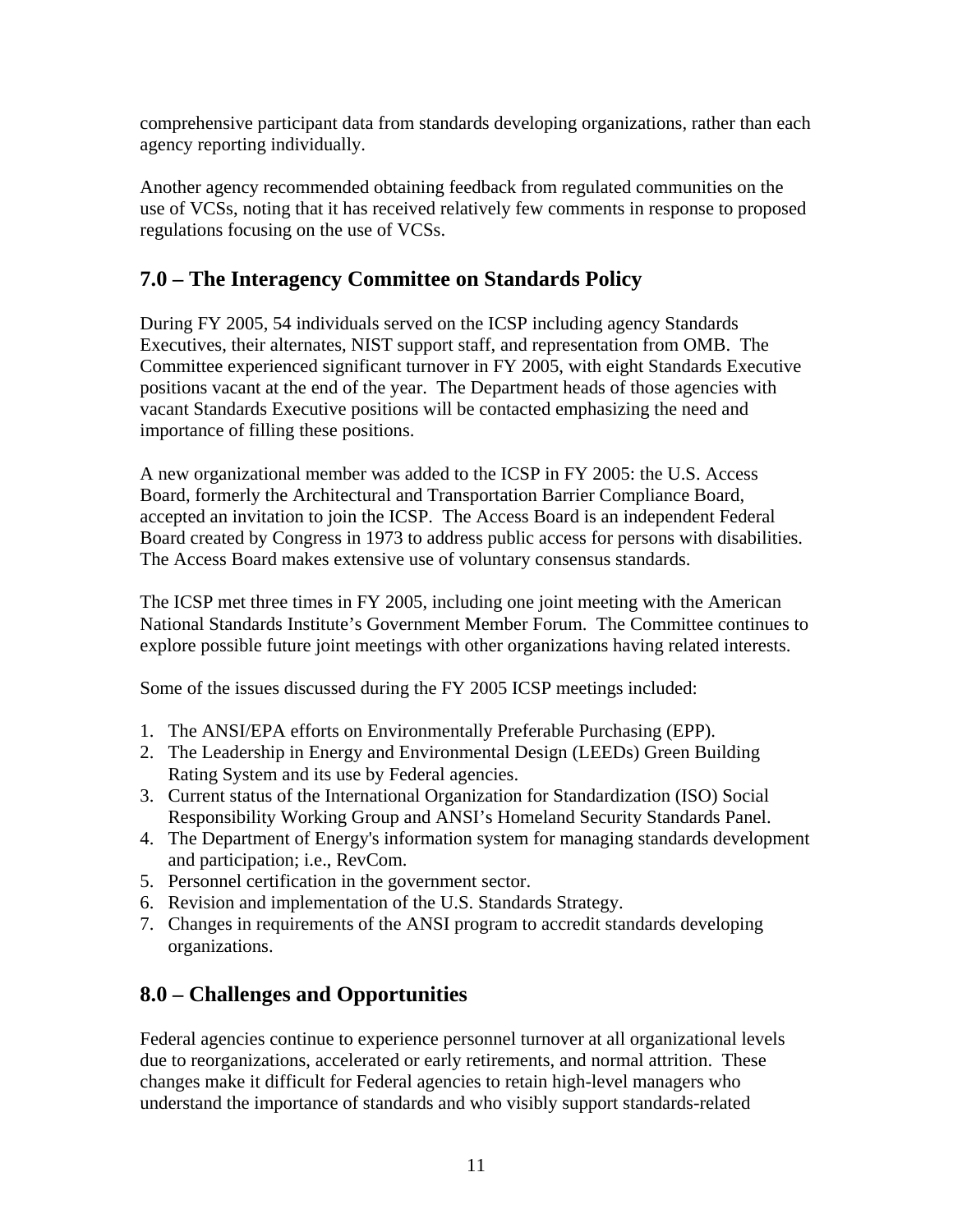activities. Staff turnover has also caused a decrease in "institutional memory" of p ast standards policies, responsibilities, and practices. To address this issue, NIST recently developed and is now providing training for Federal employees who are engaged in developing standards and using them in regulation or procurement actions. NIST is a lso creating a handbook for Standards Executives so that they will have readily available the information needed to make decisions about the use of standards.

The availability and dissemination of standards information continues to be a challenge standards. The website offers background, materials, useful links, and search tools for updated the inventory of standards referenced in the Code of Federal Regulations (CFR). opportunities for agencies to replace these standards through collaborative efforts with activities. The electronic reporting system is designed to reduce paperwork at the agency for agencies. The internet portal http://standards.gov created by NIST provides a onestop e-government location for information related to the use of voluntary consensus locating information about the use of standards in government. In FY 2005, NIST This inventory allows for the identification of currently used government-unique standards. Identification of these government-unique standards may uncover private-sector standards developers. The web site also serves as a forum for providing ongoing, practical guidance, tools, and information needed by agencies to successfully implement the NTTAA. For example, Federal agencies can now use standards.gov to electronically submit their annual reports on standards and conformity assessment level, to decrease the level of effort previously needed to organize and analyze agency data, and to facilitate and expedite the preparation of NIST's annual report to OMB.

Sustained high-level Federal agency leadership has been identified as the primary driver policy and resources in ways that bring about other desirable outcomes, such as increased of successful NTTAA implementation. Top agency leaders have the ability to direct Federal participation and collaboration with the private sector. Ensuring that agency Standards Executives have the tools at hand to show how standards and the standards making process contribute to their agency's mission is a continuing priority.

Finally, there are opportunities for improvement to be made in the methods and data that standards and conformity assessment activities. NIST is now laying the groundwork standards on the economy are being collected as a basis for determining the most relevant underpin sound economic analyses of the benefits of greater use of private sector necessary for relevant economic analyses to be conducted across the spectrum of government agencies. As a first step, existing economic analyses of the impact of factors. The goal is to have the tools and data in place within three to five years to be able to produce the quantitative and objective analyses necessary to demonstrate the utility of voluntary consensus standards for the government.

While there is more work to be done, there have been instances of success where voluntary consensus standards have been used in lieu of government-unique standards. Some examples are:

- By having all of their Army customers in the Midwestern United States buy to only one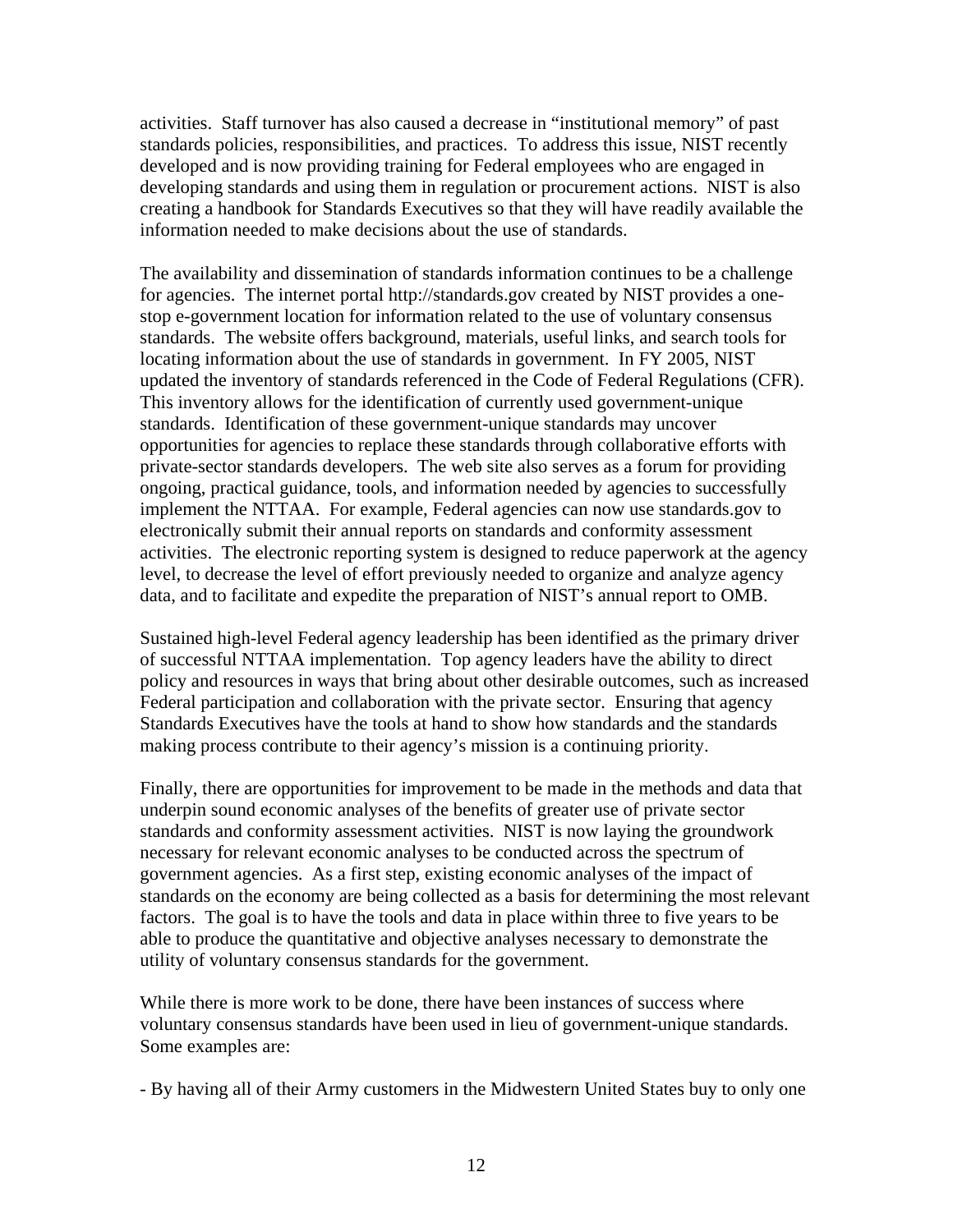ASTM specification, the Defense Logistics Agency's Defense Energy Support Center (DESC) was able to accrue savings of \$820,000 in both 2004 and 2005.

- The United States Access Board, coordinating extensively with model building code organizations, revised its Americans with Disabilities Act and Architectural Barriers Act between the building community and the Access Board as to the needs for accessibility. (ABA) Accessibility Guidelines to make them more consistent with model building codes and industry standards such as those from the National Fire Protection Association and the International Code Council. This effort will allow harmonization with model codes and standards, greatly facilitating these two Acts and fostering a better understanding

The Nuclear Regulatory Commission's (NRC) endorsement of Sections III (Construction) and XI (In-service Inspection) of the American Society of Mechanical Maintenance of Nuclear Power Plants (In-service Testing of Pumps and Valves) not only application of requirements, promotion of regulatory efficiency and enhancement of Engineers (ASME) Boiler and Pressure Vessel Code and Code for Operation and saved the Commission valuable time and resources but also encouraged uniform public confidence in the regulatory process.

In a few cases, agencies are able to demonstrate clear economic benefits on a case-bydemonstrate a range of positive results from its collaborations with the private sector on case basis. The Department of Defense has conducted several case studies that standardization issues. Some of DoD's documented benefits include:

- Reduced labor costs to operate and maintain equipment;
- Lower inventory costs;
- Improved safety;
- Improved equipment readiness; and
- Enhanced interchangeability, reliability, and availability of equipment and parts and better equipment performance.

In addition, some Federal agencies are able to point to specific instances where they have regulation" use of voluntary consensus bodies and of ANSI. EPA has acknowledged the partnered with ANSI to educate and train standards organizations on the need for such benefited from NTTAA implementation in ways that cannot be quantitatively measured. For example, the Environmental Protection Agency (EPA) is making "beyondimportant role that voluntary consensus organizations play in the development and promulgation of standards for environmentally conscientious products. EPA has standards. Together, EPA and ANSI have provided organizations with criteria that can serve as a guideline for use by standards committees working in this area. ANSI has also conducted several workshops and training sessions in cooperation with EPA and posted useful information in this area on ANSI's website.

All these efforts indicate a real and growing reliance on voluntary consensus standards benefiting not only the government, but also businesses and the American public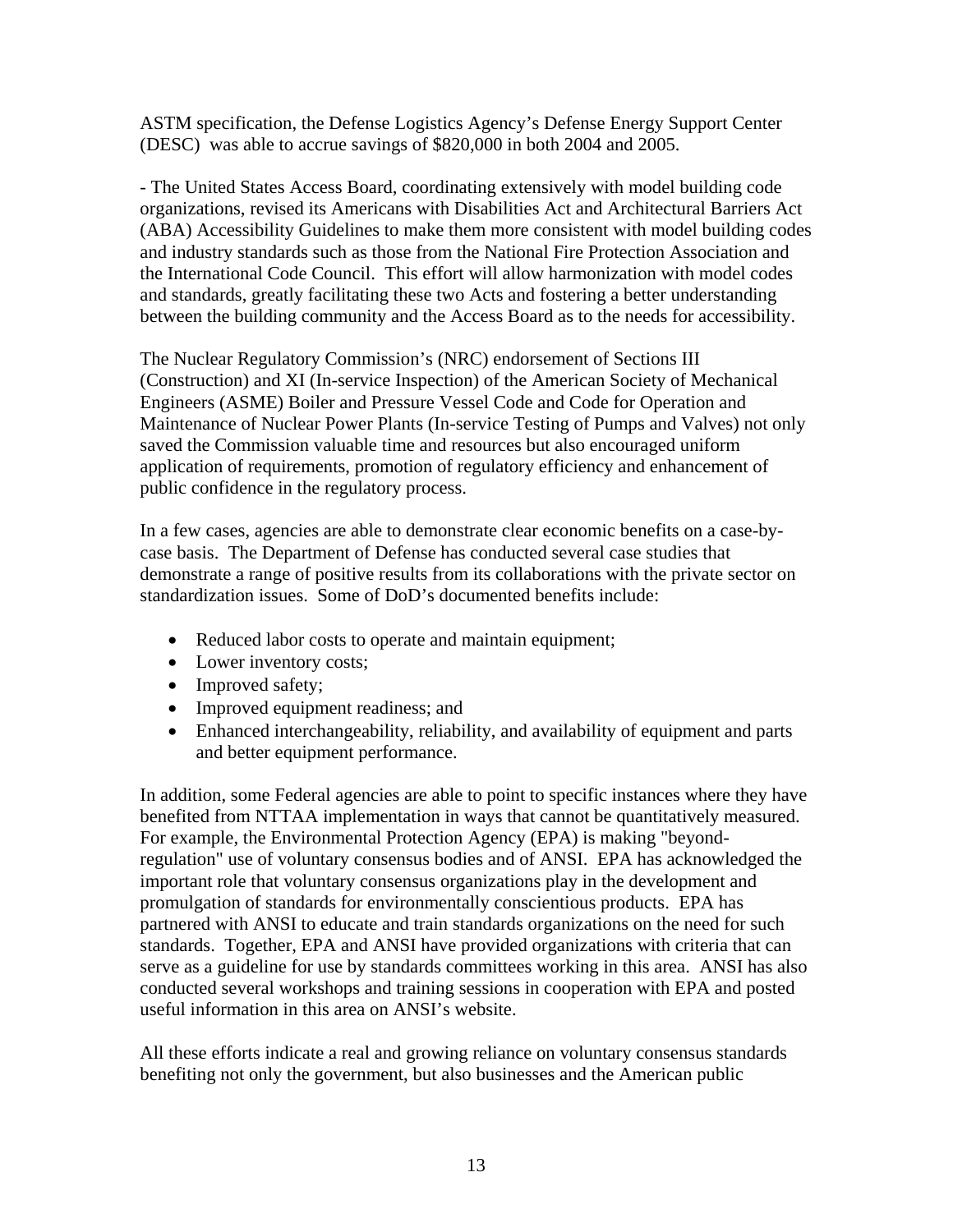<span id="page-17-0"></span>

| Agency                                         | Acronym      |
|------------------------------------------------|--------------|
| Department of Agriculture                      | <b>USDA</b>  |
| Department of Commerce                         | <b>DOC</b>   |
| Department of Defense                          | <b>DoD</b>   |
| Department of Energy                           | <b>DOE</b>   |
| Department of Education                        | <b>ED</b>    |
| Department of Health and Human Services        | <b>HHS</b>   |
| Department of Homeland Security                | <b>DHS</b>   |
| Department of Housing and Urban<br>Development | <b>HUD</b>   |
| Department of the Interior                     | <b>DOI</b>   |
| Department of Justice                          | <b>DOJ</b>   |
| Department of Labor                            | <b>DOL</b>   |
| Department of State                            | <b>DOS</b>   |
| Department of Transportation                   | <b>DOT</b>   |
| Department of the Treasury                     | <b>TRES</b>  |
| Department of Veterans Affairs                 | <b>VA</b>    |
| <b>Environmental Protection Agency</b>         | EPA          |
| <b>Agency for International Development</b>    | <b>USAID</b> |
| <b>General Services Administration</b>         | <b>GSA</b>   |
| National Archives and Records Administration   | <b>NARA</b>  |
| National Aeronautics and Space Administration  | <b>NASA</b>  |
| <b>National Science Foundation</b>             | <b>NSF</b>   |
| <b>Consumer Product Safety Commission</b>      | <b>CPSC</b>  |
| <b>Federal Communications Commission</b>       | <b>FCC</b>   |
| <b>Federal Trade Commission</b>                | <b>FTC</b>   |
| <b>Nuclear Regulatory Commission</b>           | <b>NRC</b>   |
| <b>Government Printing Office</b>              | <b>GPO</b>   |

# **Appendix A – FY 2005 List of Federal Agencies That Report**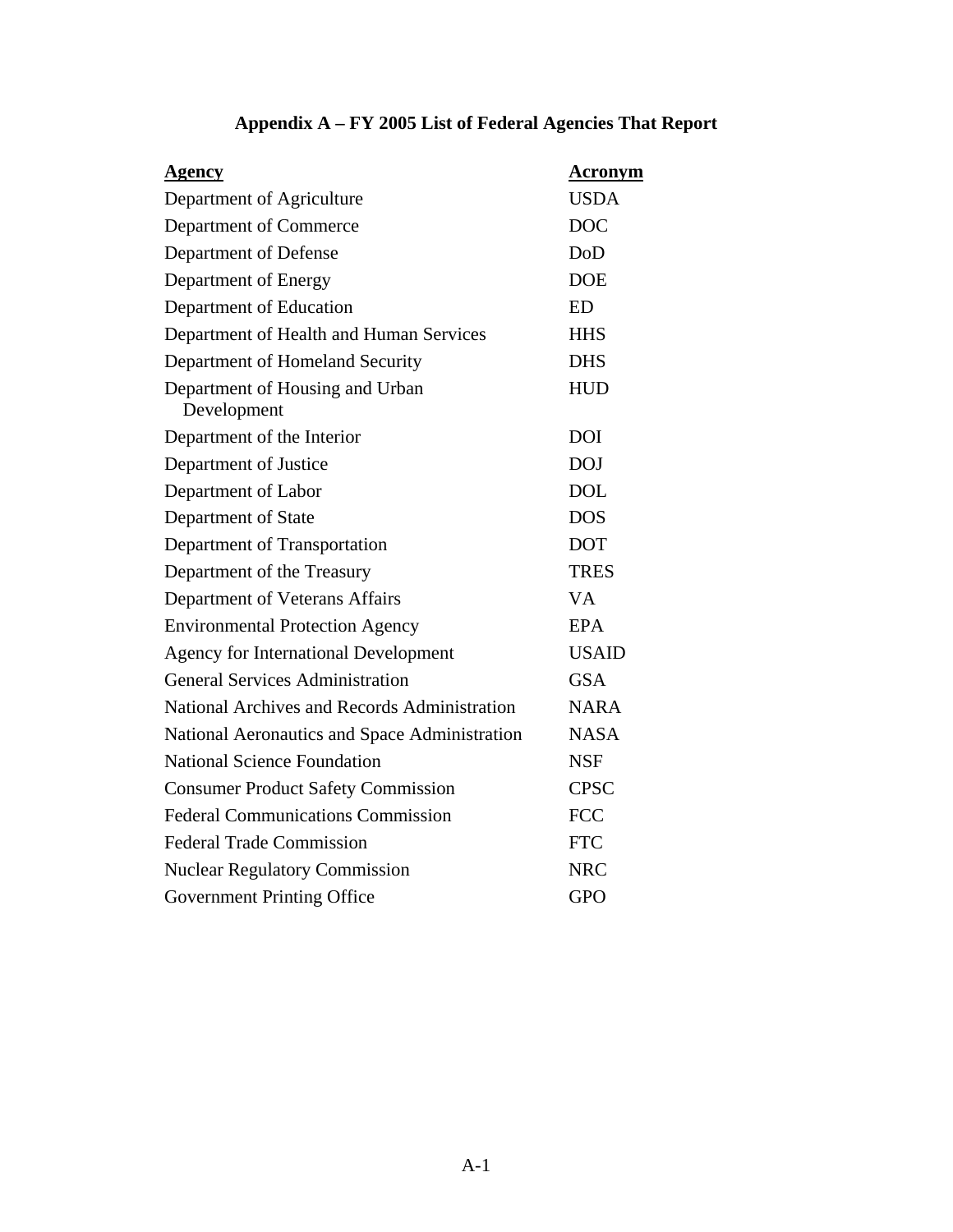| FY 2005 Federal Agency Information On Participation/Adoption Of Private Sector Standards Activities |                                                                                          |                                                                                     |                                                     |                                                                       |                                    |                                                                       |                                    |
|-----------------------------------------------------------------------------------------------------|------------------------------------------------------------------------------------------|-------------------------------------------------------------------------------------|-----------------------------------------------------|-----------------------------------------------------------------------|------------------------------------|-----------------------------------------------------------------------|------------------------------------|
| <b>Required by OMB Circular A-119</b>                                                               |                                                                                          |                                                                                     |                                                     |                                                                       |                                    |                                                                       |                                    |
| Agency                                                                                              | Government<br>unique standards<br>used in lieu of<br>voluntary<br>consensus<br>standards | Private sector<br>standards<br>substituted for<br>government<br>unique<br>standards | Private<br>sector<br>standards<br>used this<br>year | Employee<br>participation in<br>private sector<br>standards<br>bodies | Change<br>from<br>previous<br>year | Private sector<br>standards<br>bodies with<br>agency<br>participation | Change<br>from<br>previous<br>year |
| <b>USDA</b>                                                                                         | 1                                                                                        | 10                                                                                  | 238                                                 | 52                                                                    | $-30$                              | 17                                                                    | $-18$                              |
| <b>DOC</b>                                                                                          | $\boldsymbol{0}$                                                                         | $\boldsymbol{0}$                                                                    | $\boldsymbol{0}$                                    | 442                                                                   | $\overline{4}$                     | 98                                                                    | $\overline{4}$                     |
| DoD                                                                                                 | $\ast$                                                                                   | 227                                                                                 | 227                                                 | 1106                                                                  | 670                                | 118                                                                   | $-5$                               |
| <b>DOE</b>                                                                                          | $\boldsymbol{0}$                                                                         | $\boldsymbol{0}$                                                                    | 1430                                                | 761                                                                   | 32                                 | 70                                                                    | 5                                  |
| ED                                                                                                  | $\boldsymbol{0}$                                                                         | $\boldsymbol{0}$                                                                    | 60                                                  | $\overline{4}$                                                        | $\overline{4}$                     | 5                                                                     | 5                                  |
| <b>HHS</b>                                                                                          | $\overline{2}$                                                                           | 3                                                                                   | 945                                                 | 594                                                                   | 91                                 | 114                                                                   | $-68$                              |
| <b>DHS</b>                                                                                          | $\boldsymbol{0}$                                                                         | $\boldsymbol{0}$                                                                    | 1000                                                | 160                                                                   | 150                                | 50                                                                    | 43                                 |
| <b>HUD</b>                                                                                          | $\overline{2}$                                                                           | $\boldsymbol{0}$                                                                    | 300                                                 | $\overline{4}$                                                        | $-6$                               | $\overline{4}$                                                        | $-1$                               |
| <b>DOI</b>                                                                                          | $\boldsymbol{0}$                                                                         | $\overline{2}$                                                                      | 768                                                 | 74                                                                    | $-195$                             | 26                                                                    | $\boldsymbol{7}$                   |
| <b>DOJ</b>                                                                                          | $\boldsymbol{0}$                                                                         | $\boldsymbol{0}$                                                                    | $\boldsymbol{0}$                                    | $\mathbf{1}$                                                          | $-4$                               | $\boldsymbol{0}$                                                      | $-1$                               |
| <b>DOL</b>                                                                                          | 5                                                                                        | $\boldsymbol{0}$                                                                    | $\mathbf{1}$                                        | 52                                                                    | $-2$                               | 16                                                                    | $-3$                               |
| <b>DOS</b>                                                                                          | $\boldsymbol{0}$                                                                         | $\boldsymbol{0}$                                                                    | $\boldsymbol{0}$                                    | 8                                                                     | 1                                  | 1                                                                     | $\boldsymbol{0}$                   |
| <b>DOT</b>                                                                                          | 3                                                                                        | $\boldsymbol{0}$                                                                    | 381                                                 | 209                                                                   | 42                                 | 47                                                                    | 6                                  |
| <b>TRES</b>                                                                                         | <b>NR</b>                                                                                | <b>NR</b>                                                                           | <b>NR</b>                                           | NR                                                                    | <b>NR</b>                          | <b>NR</b>                                                             | <b>NR</b>                          |
| VA                                                                                                  | $\boldsymbol{0}$                                                                         | $\boldsymbol{0}$                                                                    | $\boldsymbol{0}$                                    | $\overline{4}$                                                        | $\boldsymbol{0}$                   | 20                                                                    | $\overline{2}$                     |
| <b>EPA</b>                                                                                          | 50                                                                                       | $\boldsymbol{0}$                                                                    | 50                                                  | 52                                                                    | $\tau$                             | 26                                                                    | 3                                  |
| <b>USAID</b>                                                                                        | <b>NR</b>                                                                                | <b>NR</b>                                                                           | <b>NR</b>                                           | NR                                                                    | NR                                 | <b>NR</b>                                                             | <b>NR</b>                          |
| <b>GSA</b>                                                                                          | $\mathfrak{2}% =\mathfrak{2}\left( \mathfrak{2}\right) ^{2}$                             | $\boldsymbol{0}$                                                                    | 516                                                 | 22                                                                    | $-69$                              | 25                                                                    | $-1$                               |
| <b>NARA</b>                                                                                         | 1                                                                                        | $\boldsymbol{0}$                                                                    | 89                                                  | 16                                                                    | $-3$                               | 10                                                                    | $\boldsymbol{0}$                   |
| <b>NASA</b>                                                                                         | $\ast$                                                                                   | $\mathbf{1}$                                                                        | 195                                                 | 172                                                                   | 25                                 | 31                                                                    | 1                                  |
| <b>NSF</b>                                                                                          | $\boldsymbol{0}$                                                                         | $\boldsymbol{0}$                                                                    | $\boldsymbol{0}$                                    | $\overline{4}$                                                        | $-1$                               | $\overline{4}$                                                        | $-1$                               |
| <b>CPSC</b>                                                                                         | $\sqrt{2}$                                                                               | $\boldsymbol{0}$                                                                    | 28                                                  | 28                                                                    | $-2$                               | $8\,$                                                                 | $\boldsymbol{0}$                   |
| FCC                                                                                                 | $\boldsymbol{0}$                                                                         | $\boldsymbol{0}$                                                                    | $\boldsymbol{0}$                                    | 36                                                                    | 31                                 | 13                                                                    | 6                                  |
| <b>FTC</b>                                                                                          | $\boldsymbol{0}$                                                                         | $\boldsymbol{0}$                                                                    | $\boldsymbol{0}$                                    | $\boldsymbol{0}$                                                      | $\boldsymbol{0}$                   | $\boldsymbol{0}$                                                      | $\mathbf{0}$                       |
| <b>NRC</b>                                                                                          | $\boldsymbol{0}$                                                                         | $\overline{0}$                                                                      | $\mathbf{1}$                                        | 153                                                                   | 8                                  | 15                                                                    | $\overline{2}$                     |
| <b>GPO</b>                                                                                          | $\boldsymbol{0}$                                                                         | $\overline{0}$                                                                      | $\boldsymbol{0}$                                    | $\boldsymbol{0}$                                                      | $-2$                               | $\overline{0}$                                                        | -6                                 |
| <b>Totals</b>                                                                                       | 68                                                                                       | 243                                                                                 | 6229                                                | 3954                                                                  | 736                                | $***$                                                                 | $***$                              |

# <span id="page-18-0"></span>**Appendix B – FY 2005 Federal Agency Use of Standards and Participation in Private Sector Standards Bodies**

NR: Not Reported

\* Agencies reporting on a categorical basis per OMB Circular A-119, Section 12.

\*\* Totals not provided. (Totals would include multiple counting of certain bodies that enjoy simultaneous participation from two or more Federal agencies.)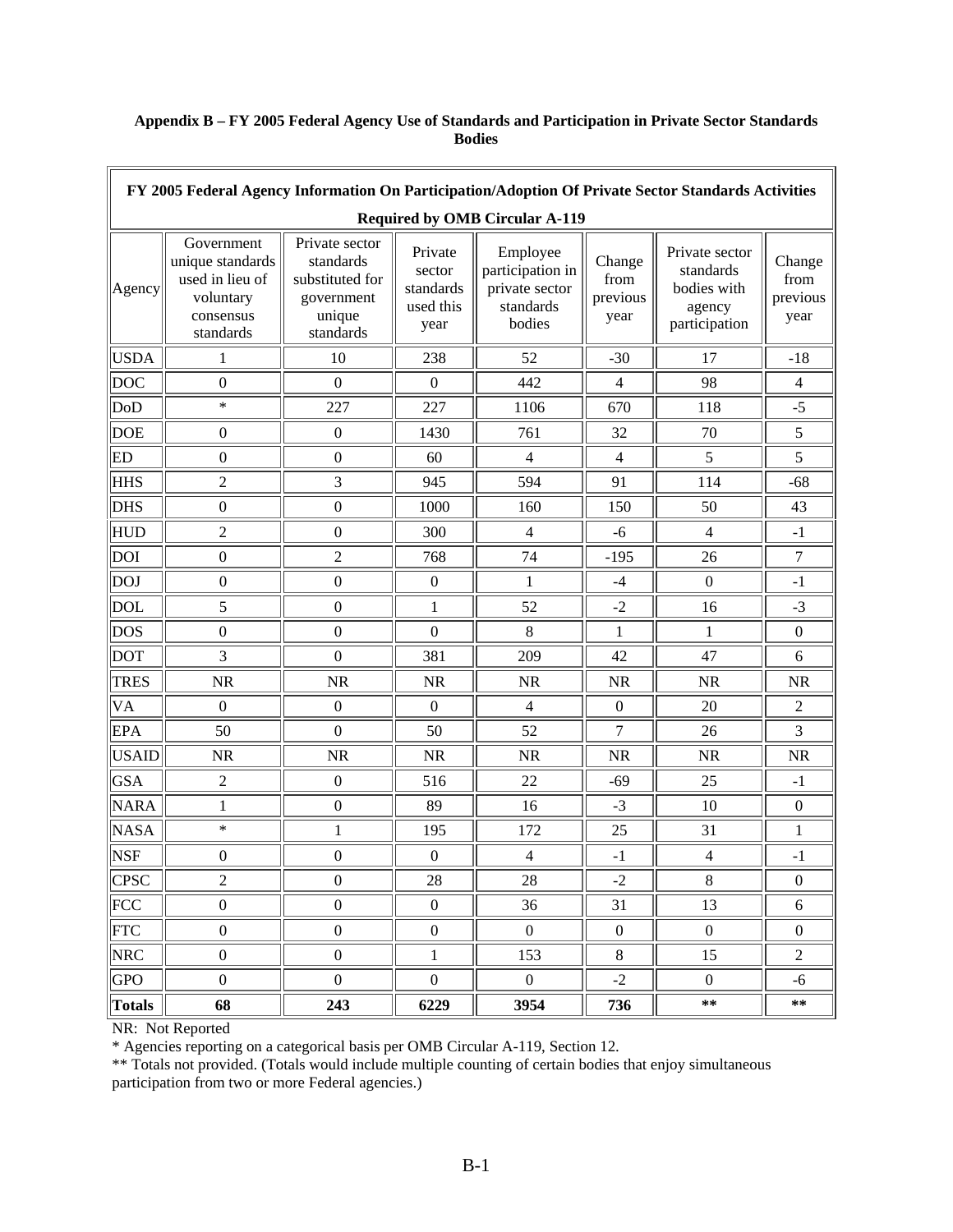<span id="page-19-0"></span>**Appendix C –Government-Unique Standards Used in Lieu of Voluntary Consensus Standards** 

**Appendix C.1 – Government-Unique Standards Used in Lieu of Voluntary Consensus Standards Incorporated in FY 2005** 

# **Agency: Department of Agriculture (USDA)**

**Government Standard: USDA Forest Service Specification 5100-307; International Specification for Fire Suppressant Foam for Wild land Fires, Aircraft or Ground Application [Incorporated 2005]** 

### **Voluntary Standard Contract Rationale Rationale**

NFPA 1150 - Standard on Fire-Fighting Foam Chemicals for Class A Fuels in Rural, Suburban, and Vegetated Areas.

Foam fire suppressants contain foaming and wetting agents. The foaming agents affect the accuracy of an aerial drop, how fast the water drains from the foam and how well the product clings to the fuel surfaces. The wetting agents increase the ability of the drained water to penetrate fuels. Foam fire suppressants are supplied as wet concentrates.

This standard was developed with international cooperation for Class A Foam used in wild land fire suppression situations and equipment. This standard was created by the USDA Forest Service in cooperation with the Department of Interior (DOI), the State of California, Department of Forestry and Fire Protection and the Canadian Interagency Forest Fire Center.

The National Fire Protection Association (NFPA) does have a standard for Class A Foam, (NFPA 1150 - Standard on Fire-Fighting Foam Chemicals for Class A Fuels in Rural, Suburban, and Vegetated Areas). The Forest Service has not chosen to utilize NFPA 1150 as it is designed specifically for application by municipal fire agencies in the wild land-urban interface, utilizing apparatus and situations that they are likely to encounter. The Forest Service's GUS for foam products is specific to use by wild land fire equipment and situations that are unique, e.g. helicopter use of foams, remote storage situations, and varied quality of water sources in the wild land settings. The agency feels this standard more accurately reflects the needs and mission of the federal wild land fire suppression agencies.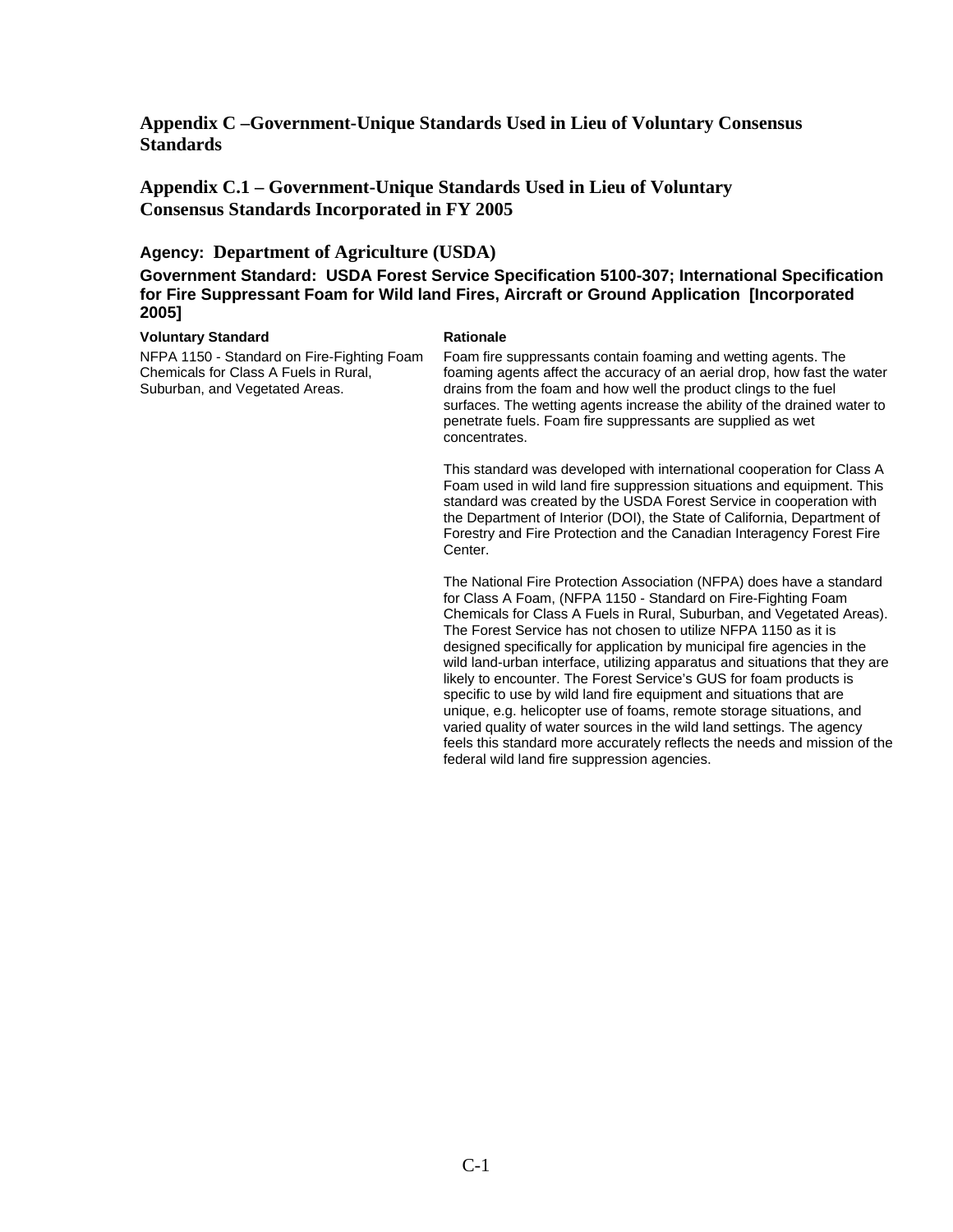# <span id="page-20-0"></span>**Appendix C.2 –Instances of Government-Unique Standards Used in lieu of Voluntary Consensus Standards Discontinued in FY 2005**

|                           | <b>Agency: Government Printing Office (GPO)</b>                                    |
|---------------------------|------------------------------------------------------------------------------------|
|                           | Government Standard: FED-STD 209 [Incorporated: 2000] [Discontinued: 2005]         |
| <b>Voluntary Standard</b> | <b>Rationale</b>                                                                   |
| ISO 14644-1 & ISO 14644-2 | Military and Federal quality assurance standards used and gradually<br>phased out. |
|                           | Government Standard: MIL-STD 105 [Incorporated: 2000] [Discontinued: 2005]         |
| <b>Voluntary Standard</b> | <b>Rationale</b>                                                                   |
| ANSI/ASQC Z1.4            | Military and Federal quality assurance standards used and gradually<br>phased out. |
|                           |                                                                                    |
|                           | Government Standard: MIL-STD 1189 [Incorporated: 2000] [Discontinued: 2005]        |
| <b>Voluntary Standard</b> | <b>Rationale</b>                                                                   |

# **Government Standard: MIL-STD 498 [Incorporated: 2000] [Discontinued: 2005]**

**Voluntary Standard Mationale Rationale** IEEE/EIA 12207.0, IEEE/EIA 12207.1, & IEEE/EIA 12207.2

 Military and Federal quality assurance standards used and gradually phased out.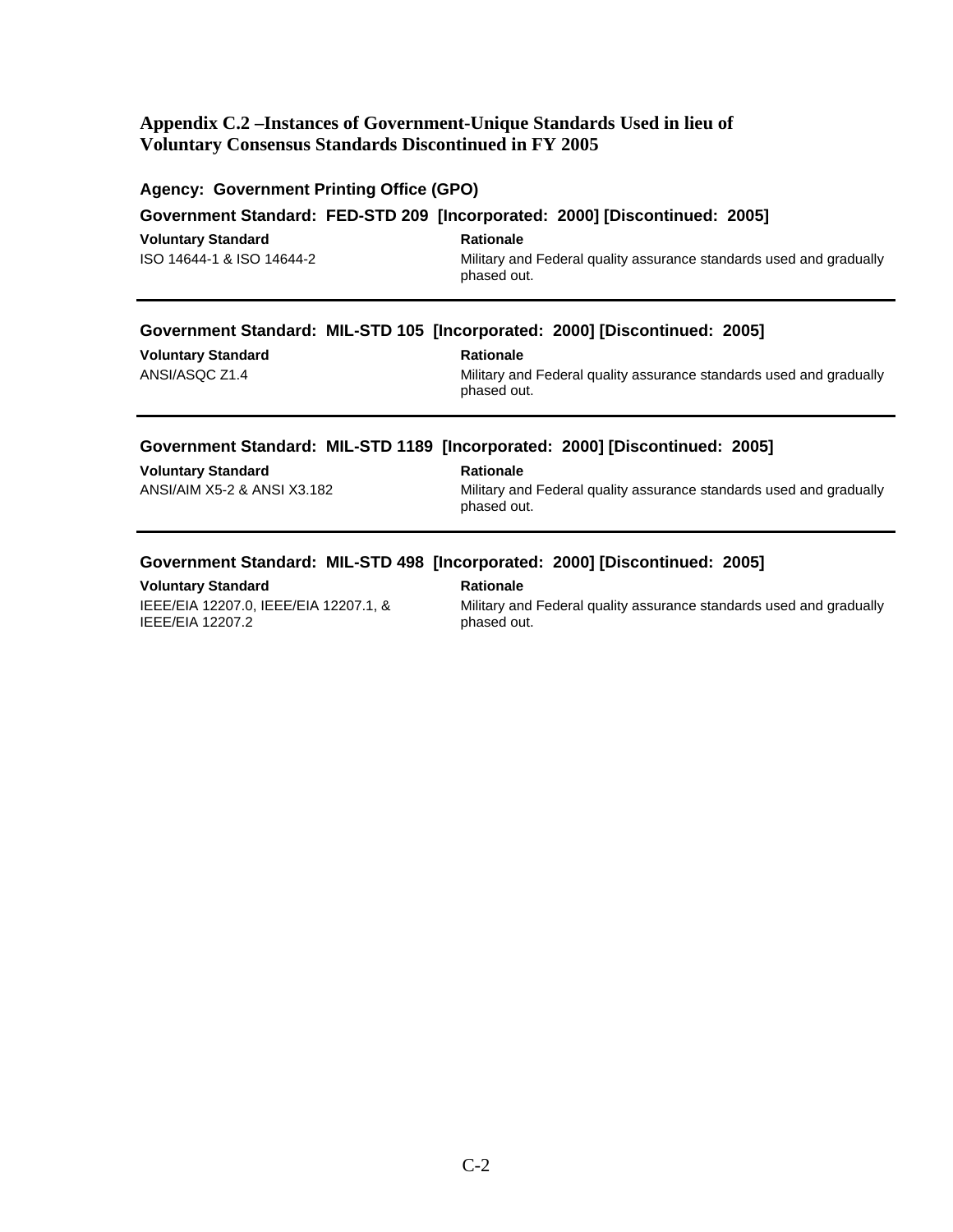# **Appendix C.3 – Government-Unique Standards Used in Lieu of Voluntary Consensus Standards from FY 1997 through FY 2005**

|                    | <b>Agency: Consumer Product Safety Commission (CPSC)</b>                                                                                                                             |
|--------------------|--------------------------------------------------------------------------------------------------------------------------------------------------------------------------------------|
|                    | Government Standard: CPSC CFR Parts 1213, 1500, and 1513 [Incorporated: 2000]                                                                                                        |
| Voluntary Standard | <b>Rationale</b>                                                                                                                                                                     |
| ASTM F1427-96      | The CPSC rule goes beyond the provisions of the ASTM voluntary<br>standard to provide increased protection to children from the risk of<br>death and serious injury from entrapment. |

# **Government Standard: FR/Vol. 68, No. 75/Friday, April 18, 2003, pp. 19142-19147, Metal-Cored Candlewicks Containing Lead and Candles With Such Wicks [Incorporated: 2003]**

| <b>Voluntary Standard</b>                         | <b>Rationale</b>                                                   |
|---------------------------------------------------|--------------------------------------------------------------------|
| Voices of Safety International (VOSI) standard on | The U.S. Consumer Product Safety Commission found that the         |
| lead in candle wicks                              | VOSI standard is technically unsound, and thus would not result in |
|                                                   | the elimination or adequate reduction of the risk, and that        |
|                                                   | substantial compliance with it is unlikely. See FR/Vol. 68, No.    |
|                                                   | 75/Friday, April 18, 2003, pp. 19145-19146, paragraph H2,          |
|                                                   | Voluntary Standards for further information on this finding.       |

### **Agency: Department of Labor (DOL)**

### **Government Standard: Electric Motor-Drive Equipment Rule [Incorporated: 2001]**

### **Voluntary Standard Communisty Construction Communisty Rationale**

IEEE Standard 242-1986 Recommended Practice for Protection and Coordination of Industrial and Commercial Power Systems (IEEE Buff Book) and NFPA 70 - national Electric Code

The MSHA rule is a design-specific standard. The NFPA and IEEE standards were used as a source for the rule; however, the exact requirements of the rule were tailored to apply specifically to electric circuits and equipment used in the coal mining industry.

# **Government Standard: Exit Routes, Emergency Action Plans, and Fire Prevention Plans, 29 CFR 1910, Subpart E [Incorporated: 2003]**

### **Voluntary Standard Rationale Rationale Rationale**

Life Safety Code, NFPA 101-2000 The OSHA standard addresses only workplace conditions whereas the NFPA Life Safety Code goes beyond workplaces. However, in the final rule OSHA stated that it had evaluated the NFPA Standard 101, Life Safety Code, (NFPA 101-2000) and concluded that it provided comparable safety to the Exit Route Standards. Therefore, the Agency stated that any employer who complied with the NFPA 101-2000 instead of the OSHA Standard for Exit Routes would be in compliance.

# **Government Standard: Fire Protection for Shipyards, 29 CFR Part 1915, Subpart P [Incorporated: 2004]**

### **Voluntary Standard Rationale Rationale Rationale**

NFPA 312-2000 Standard for Protection of Vessels During Construction, Repair, and Lay-Up

NFPA 33-2003 Standard for Spray Application Using Flammable or Combustible Materials

Many consensus standards were relied on for various provisions in OSHA's final rule, including 15 consensus standards that are incorporated by reference. However, OSHA and its negotiated rulemaking committee determined that there was no single consensus standard available that covered all the topics in the rule.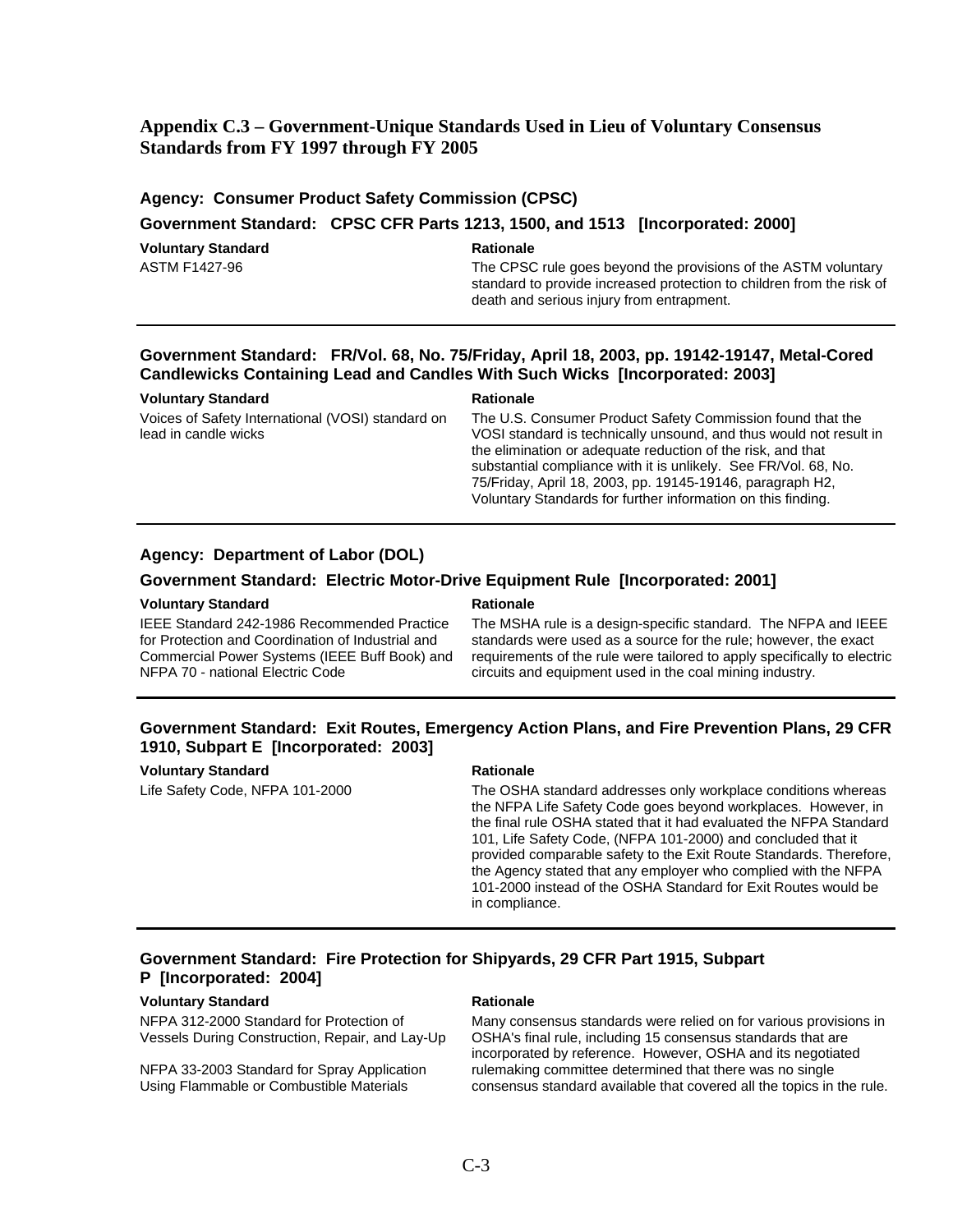# **Government Standard: Sanitary Toilets in Coal Mines, 30 CFR 71, Subpart E [Incorporated: 2003]**

### **Voluntary Standard Rationale Rationale Rationale**

Non-Sewered Waste Disposal Systems--Minimum Requirements, ANSI Z4.3-1987

The ANSI standard was not incorporated by reference because certain design criteria allowed in the ANSI standard, if implemented in an underground coal mine, could present health or safety hazards. For instance, combustion or incinerating toilets could introduce an ignition source which would create a fire hazard. For certain other design criteria found in the ANSI standard, sewage could seep into the groundwater, or overflow caused by rain or runoff could contaminate portions of the mine.

### **Government Standard: Steel Erection Standards [Incorporated: 2002]**

### **Voluntary Standard Rationale Rationale Rationale**

ANSI A10.13 - Steel Erection; ASME/ANSI B30 Series Cranes Standards

There was no one consensus standard available that covered all of the topics covered by OSHA's final rule.

### **Agency: Department of Transportation (DOT)**

# **Government Standard: 63 FR 17976; April 13, 1998 - Product Safety Signs and Labels [Incorporated: 1998]**

### **Voluntary Standard Rationale Rationale Rationale**

ANSI Z535.4 - ANSI Requirements for Color Coded Header Messages for the Different Levels of Hazard

NHTSA explained in the NPRM that the American National Standard Institute (ANSI) has a standard4 for product safety signs and labels (ANSI Z535.4) that identifies a hierarchy of hazard levels ranging from extremely serious to moderately serious and specifies corresponding hierarchies of signal words, i.e., "danger," "warning," and "caution," and of colors. For the header, the ANSI standard specifies a red background with white text for "danger," an orange background with black text for "warning," and a yellow background with black text for caution."

The ANSI standard specifies that pictograms should be black on white, with occasional uses of color for emphasis, and that message text should be black on white. The agency noted in the NPRM that when it earlier updated the requirements for air bag warning labels to require the addition of color and pictograms, it had chosen not to adopt the colors specified in the ANSI standard. NHTSA chose to use yellow instead of orange in the background of the heading for the air bag warning label, even though the word "warning" was used, because of overwhelming focus group preference for yellow. Only two of the 53 participants preferred orange. Participants generally stated that yellow was more eyecatching than orange. Participants also noted that red (stop) and yellow (caution) had meaning to them, but not orange.

NHTSA asked for comment on three color options for the revised utility vehicle rollover warning label. Proposed label 1 used the ANSI color format with the heading background in orange with the words in black. The remainder of the label had a white background with black text and drawings. Proposed label 2 used a color scheme like the air bag warning labels, which is the same as the ANSI color format except that the background color for the heading in the label is yellow. Proposed label 3 employed the color scheme used in the focus groups - the heading area had a red background with white text. The graphic areas had a yellow background with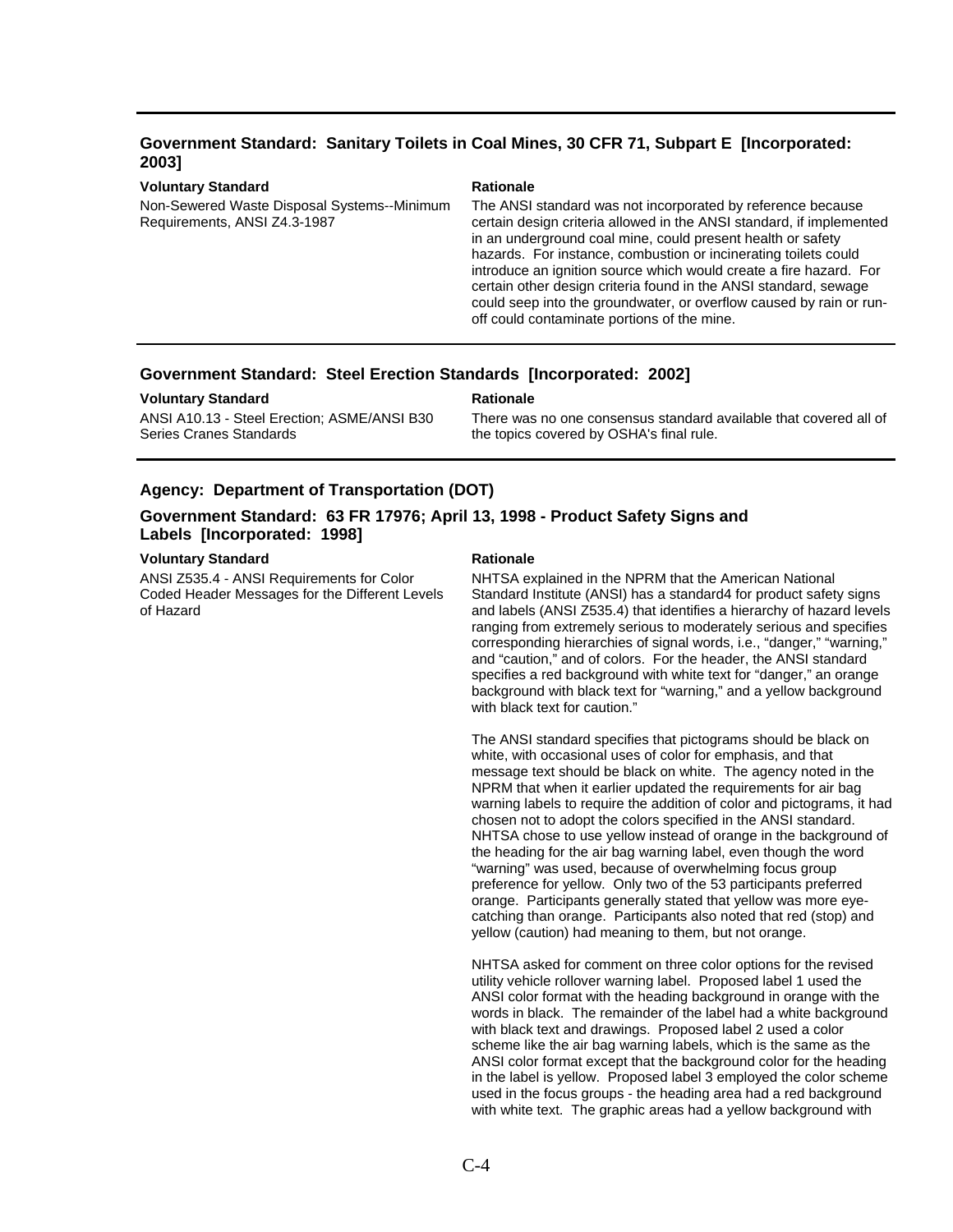black and white drawings. The text area had a black background with yellow text.

Despite focus group preference for the signal word "danger," the agency proposed the use of the word "warning" as more appropriate to the level of risk. The agency also noted that the word "warning" is used in the air bag warning label.

Recognizing that it might encounter additional conflicts between focus group preferences and the ANSI standard in future rulemakings, NHTSA requested comments in the NPRM on the extent to which any final choice regarding colors and signal words should be guided by the focus group preferences instead of the ANSI standard. NHTSA also requested comments on the broader issue of the circumstances in which it would be appropriate for agency rulemaking decisions to be guided by focus group results or other information when such information is contrary to a voluntary consensus standard such as the ANSI standard.

At this time (February 22, 1999), a final decision is still pending regarding its proposal to upgrade the rollover warning label. As to the general questions it posed in the NPRM, NHTSA recognizes that ANSI's mission differs somewhat from that of the agency's focus groups with respect to the labeling of hazardous situations. ANSI's mission is to develop and maintain a standard for communicating information about a comprehensive hierarchy of hazards, while the focus groups' mission is to design an effective label for a specific hazard. The agency recognizes further that, given the difference in their missions, their conclusions about the appropriate manner of communication might differ on occasion.

Since agency labeling decisions are highly dependent on the facts regarding the specific hazard being addressed, NHTSA anticipates making case-by-case determinations of the extent to which it should follow voluntary standards versus information from focus groups and other sources. NHTSA will rely on its own expertise and judgment in making determinations under the NTTAA and the statutory provisions regarding vehicle safety standards.

# **Government Standard: Air Bag Warning Label (1997) [Incorporated: 1997]**

| <b>Voluntary Standard</b> |  |
|---------------------------|--|
| ANSI ISO                  |  |

### **Rationale**

The Air Bag Warning Label uses yellow as the background color, instead of orange, in accordance with an ANSI standard and uses a graphic developed by Chrysler Corporation to depict the hazards of being too close to an air bag, instead of the graphic recommended by the ISO. These decisions were based on focus group testing sponsored by the agency which strongly indicated that these unique requirements would be far more effective with respect to safety than the industry standards.

# **Government Standard: Brake Performance, 49 CFR 393.52 - FMCSA's Performance-Based Brake Testers (PBBTs) Requirement [Incorporated: 2002]**

### **Voluntary Standard Rationale Rationale Rationale**

SAE J667 - Brake Test Code Inertia Dynamometer (cancelled February 2002)

SAE J1854 - Brake Force Distribution Performance Guide - Trucks and Buses

FMCSA used government-unique standards in lieu of voluntary consensus standards when it implemented its final rule to allow inspectors to use performance-based brake testers (PBBTs) to check the brakes on large trucks and buses for compliance with federal safety standards and to issue citations when these vehicles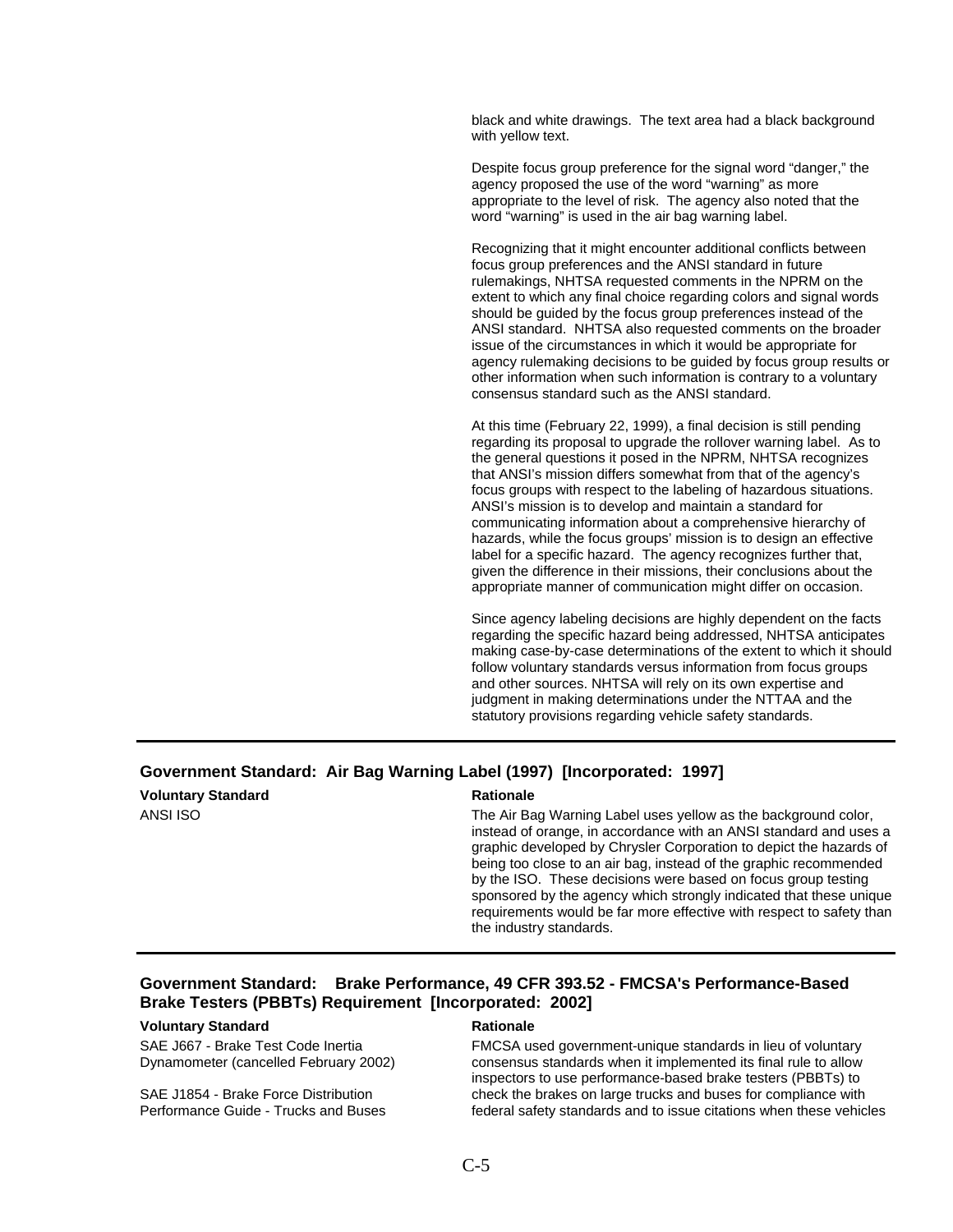fail (67 FR 51770, August 9, 2002). The FMCSA evaluated several PBBTs during a round robin test series to assess their functional performance and potential use in law enforcement. The standard, a specific configuration of brake forces and wheel loads on a heavyduty vehicle, was used to evaluate the candidate PBBTs and their operating protocols. The agency's rationale for use of the government-unique standards was to verify that these measurements and new technology could be used by law enforcement as an alternative to stopping distance tests or on-road deceleration tests. PBBTs are expected to save time and their use could increase the number of commercial motor vehicles that can be inspected in a given time. Only PBBTs that meet specifications developed by the FMCSA can be used to determine compliance with the Federal Motor Carrier Safety Regulations. The final rule represents a culmination of agency research that began in the early 1990s.

# **Agency: Environmental Protection Agency (EPA)**

# **Government Standard: 40 CFR 89 - Control of Emissions from New and In-Use Non-Road Compression Ignition Engines [Incorporated: 1999]**

### **Voluntary Standard Rationale Rationale Rationale**

ISO 8178 - Reciprocating Internal Combustion Engines, Exhaust Emission Measurement

Procedures would be impractical because they rely too heavily on reference testing conditions. Agency decides instead to continue to rely on procedures outlined in 40 CFR Part 90.

# **Government Standard: 40 CFR 90 - Control of Emission from Non-Road Spark Ignition Engines at or below 19KV [Incorporated: 1999]**

### **Voluntary Standard Contract Contract Rationale Rationale**

ISO 8178 - Reciprocating Internal Combustion Engines, Exhaust Emission Measurement

Procedures would be impractical because they rely too heavily on reference testing conditions. Agency decides instead to continue to rely on procedures outlined in 40 CFR Part 90.

# **Government Standard: 40 CFR 92 - Control of Air Pollution from Locomotives and Locomotive Engines [Incorporated: 2000]**

### **Voluntary Standard Rationale Rationale**

ISO 8178 - Reciprocating Internal Combustion Engines, Exhaust Emission Measurement

Procedures would be impractical because they rely too heavily on reference testing conditions. Agency decides instead to continue to rely on procedures outlined in 40 CFR Part 90.

# **Government Standard: EPA Method 1 – Traverse Points, Stationary Sources [Incorporated: 1999]**

### **Voluntary Standard Rationale Rationale Rationale**

ASTM D3154-00, Standard Method for Average Velocity in a Duct (Pitot Tube Method)

1. The standard appears to lack in quality control and quality assurance requirements. It does not include the following: (1) Proof that openings of standard pitot tube have not plugged during the test; (2) if differential pressure gauges other than inclined manometers (e.g., magnehelic gauges) are used, their calibration must be checked after each test series; and (3) the frequency and validity range for calibration of the temperature sensors. 2. They are too general, too broad, or not sufficiently detailed to assure compliance with EPA regulatory requirements.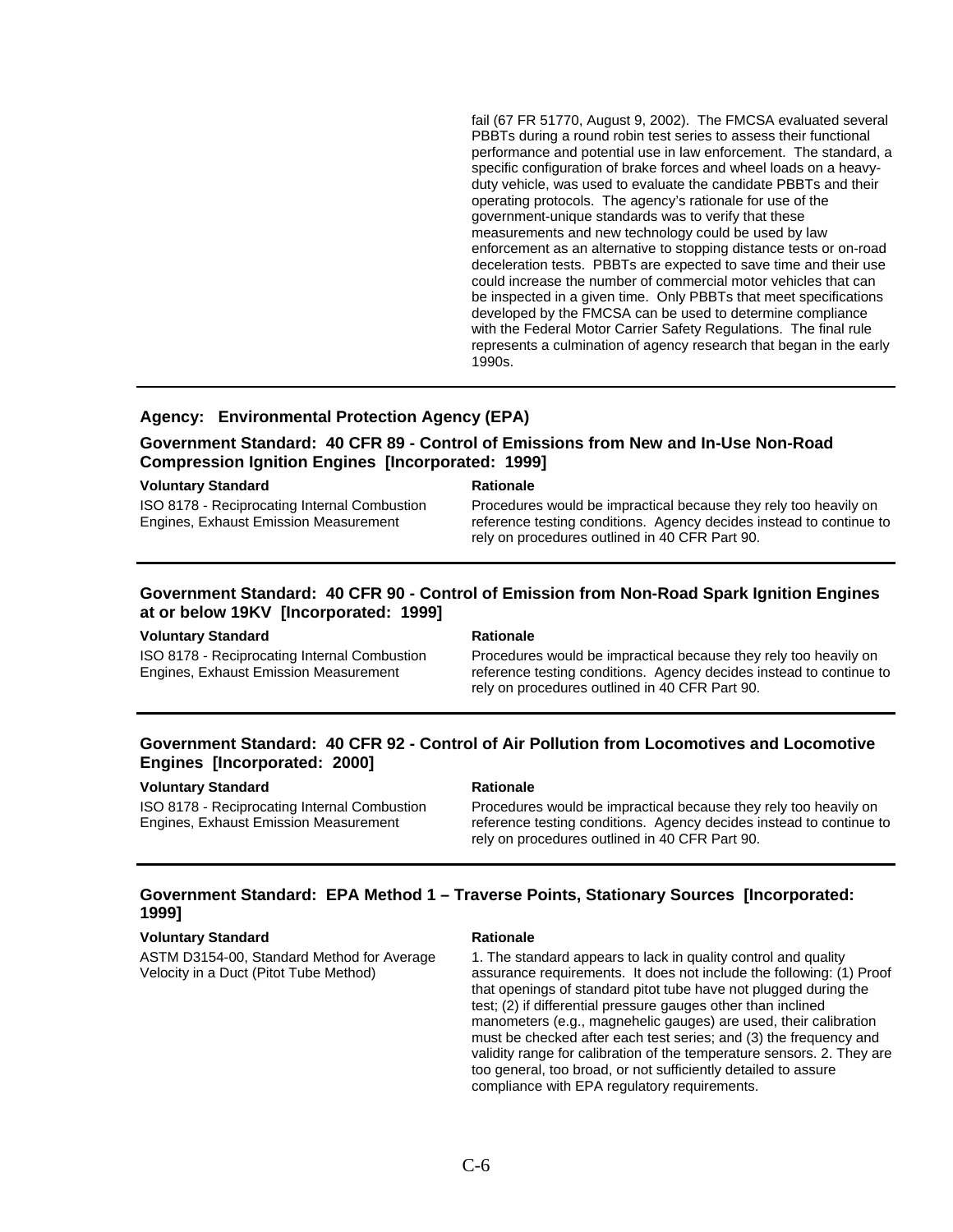# **Government Standard: EPA Method 10 - Carbon Monoxide, NDIR [Incorporated: 1999]**

### **Voluntary Standard Rationale Rationale Rationale**

ASTM D3162 (1994) Standard Test Method for Carbon Monoxide in the Atmosphere (Continuous Measurement by Non-dispersive Infrared Spectrometry)

CAN/CSA Z223.21-M1978, Method for the Measurement of Carbon Monoxide: 3—Method of Analysis by Non-Dispersive Infrared Spectrometry

This ASTM standard, which is stated to be applicable in the range of 0.5-100 ppm CO, does not cover the range of EPA Method 10 (20-1,000 ppm CO) at the upper end (but states that it has a lower limit of sensitivity). Also, ASTM D3162 does not provide a procedure to remove carbon dioxide interference. Therefore, this ASTM standard is not appropriate for combustion source conditions. In terms of non-dispersive infrared instrument performance specifications, ASTM D3162 has much higher maximum allowable rise and fall times (5 minutes) than EPA Method 10 (which has 30 seconds).

1. This standard is lacking in the following areas: (1) Sampling procedures; (2) procedures to correct for the carbon dioxide concentration; (3) instructions to correct the gas volume if CO2 traps are used; (4) specifications to certify the calibration gases are within 2 percent of the target concentration; (5) mandatory instrument performance characteristics (e.g., rise time, fall time, zero drift, span drift, precision); (6) quantitative specification of the span value maximum as compared to the measured value: The standard specifies that the instruments should be compatible with the concentration of gases to be measured, whereas EPA Method 10 specifies that the instrument span value should be no more than 1.5 times the source performance standard. 2. Is too general, too broad, or not sufficiently detailed to assure compliance with EPA regulatory requirements.

# **Government Standard: EPA Method 101 - Mercury Emissions, Chlor-Alkali Plants (Air) [Incorporated: 2001]**

### **Voluntary Standard Rationale Rationale Rationale**

ASTM D6216-98 - Standard Practice for Opacity Monitor Manufacturers to Certify Conformance with Design and Performance Specifications.

The EPA incorporates ASTM D6216 (manufacturers certification) by reference into EPA Performance Specification 1, Sect. 5 & 6 in another rulemaking. ASTM D6216 does not address all the requirements specified in PS-1.

# **Government Standard: EPA Method 101a - Mercury Emissions Sewer/Sludge Incinerator [Incorporated: 2001]**

## **Voluntary Standard Rationale Rationale Rationale**

ASTM D6216-98 - Standard Practice for Opacity Monitor Manufacturers to Certify Conformance with Design and Performance Specifications.

The EPA incorporates ASTM D6216 (manufacturers certification) by reference into EPA Performance Specification 1, Sect. 5 & 6 in another rulemaking. ASTM D6216 does not address all the requirements specified in PS-1.

# **Government Standard: EPA Method 10A – Carbon Monoxide for Certifying CEMS [Incorporated: 2001]**

## **Voluntary Standard Rationale Rationale Rationale**

CAN/CSA Z223.21-M1978, Method for the Measurement of Carbon Monoxide: 3—Method of Analysis by Non-Dispersive Infrared Spectrometry.

1. It is lacking in the following areas: (1) Sampling procedures; (2) procedures to correct for the carbon dioxide concentration; (3) instructions to correct the gas volume if CO2 traps are used; (4) specifications to certify the calibration gases are within 2 percent of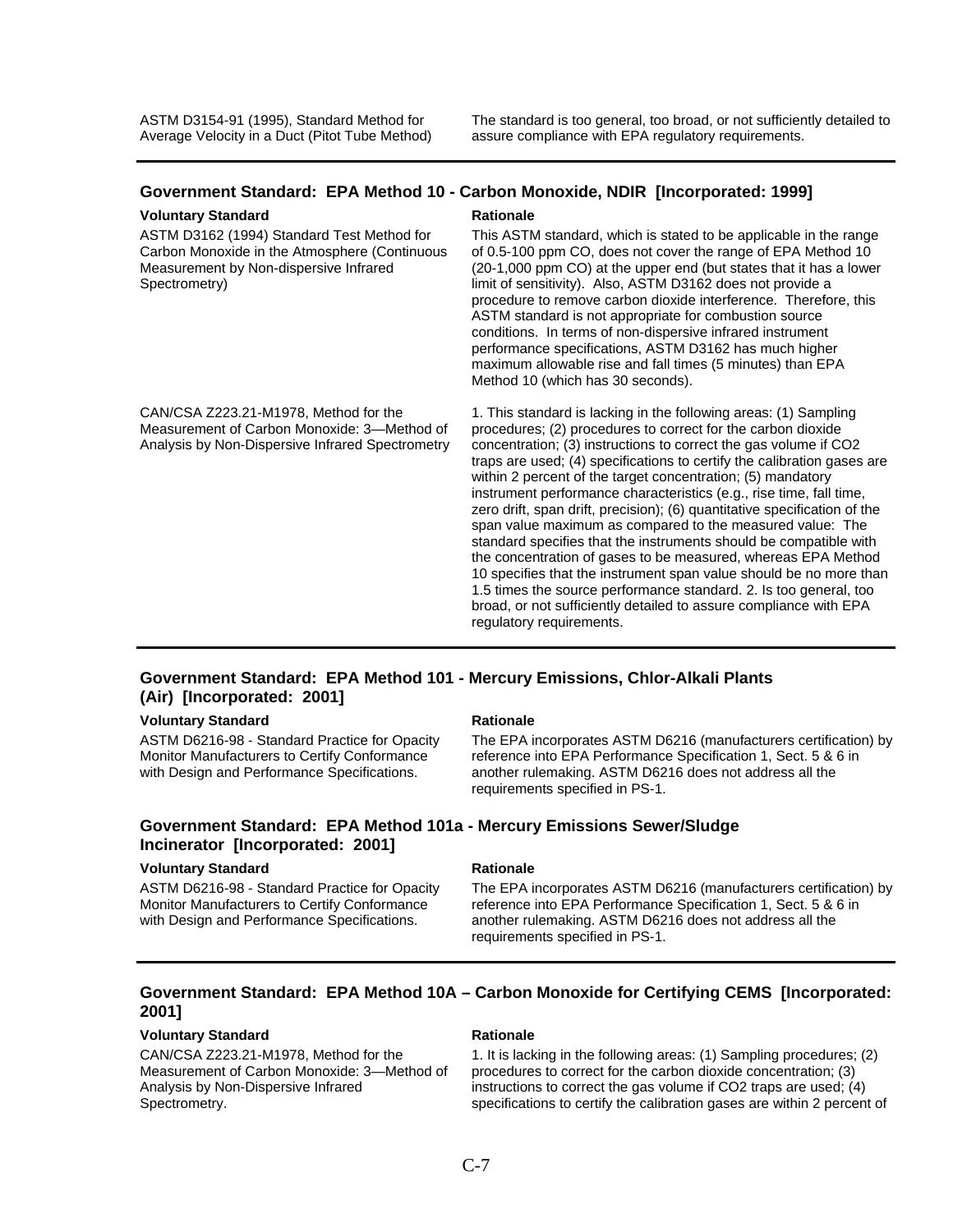the target concentration; (5) mandatory instrument performance characteristics (e.g., rise time, fall time, zero drift, span drift, precision); (6) quantitative specification of the span value maximum as compared to the measured value: The standard specifies that the instruments should be compatible with the concentration of gases to be measured, whereas EPA Method 10 specifies that the instrument span value should be no more than 1.5 times the source performance standard. 2. Is too general, too broad, or not sufficiently detailed to assure compliance with EPA regulatory requirements.

# **Government Standard: EPA Method 12 – Inorganic Lead, Stationary Sources [Incorporated: 2001]**

### **Voluntary Standard Rationale Rationale Rationale**

ASTM D4358-94 (1999), Standard Test Method for Lead and Chromium in Air Particulate Filter Samples of Lead Chromate Type Pigment Dusts by Atomic Absorption Spectroscopy

ASTM E1741-95 (1995), Standard Practice for Preparation of Airborne Particulate Lead Samples Collected During Abatement and Construction Activities for Subsequent Analysis by Atomic **Spectrometry** 

ASTM E1979-98 (1998), Standard Practice for Ultrasonic Extraction of Paint, Dust, Soil, and Air Samples for Subsequent Determination of Lead

These ASTM standards do not require the use of glass fiber filters as in EPA Method 12 and require the use of significantly different digestion procedures that appear to be milder than the EPA Method 12 digestion procedure. For these reasons, these ASTM standards cannot be considered equivalent to EPA Method 12 . Also, the subject ASTM standards do not require the use of hydrogen fluoride (HF) as in EPA Method 29 and, therefore, they cannot be used for the preparation, digestion, and analysis of Method 29 samples. Additionally, Method 29 requires the use of a glass fiber filter, whereas these three ASTM standards require cellulose filters and other probable non-glass fiber media, which cannot be considered equivalent to EPA Method 29.

These ASTM standards do not require the use of glass fiber filters as in EPA Method 12 and require the use of significantly different digestion procedures that appear to be milder than the EPA Method 12 digestion procedure. For these reasons, these ASTM standards cannot be considered equivalent to EPA Method 12. Also, the subject ASTM standards do not require the use of hydrogen fluoride (HF) as in EPA Method 29 and, therefore, they cannot be used for the preparation, digestion, and analysis of Method 29 samples. Additionally, Method 29 requires the use of a glass fiber filter, whereas these three ASTM standards require cellulose filters and other probable non-glass fiber media, which cannot be considered equivalent to EPA Method 29.

These ASTM standards do not require the use of glass fiber filters as in EPA Method 12 and require the use of significantly different digestion procedures that appear to be milder than the EPA Method 12 digestion procedure. For these reasons, these ASTM standards cannot be considered equivalent to EPA Method 12. Also, the subject ASTM standards do not require the use of hydrogen fluoride (HF) as in EPA Method 29 and, therefore, they cannot be used for the preparation, digestion, and analysis of Method 29 samples. Additionally, Method 29 requires the use of a glass fiber filter, whereas these three ASTM standards require cellulose filters and other probable non-glass fiber media, which cannot be considered equivalent to EPA Method 29.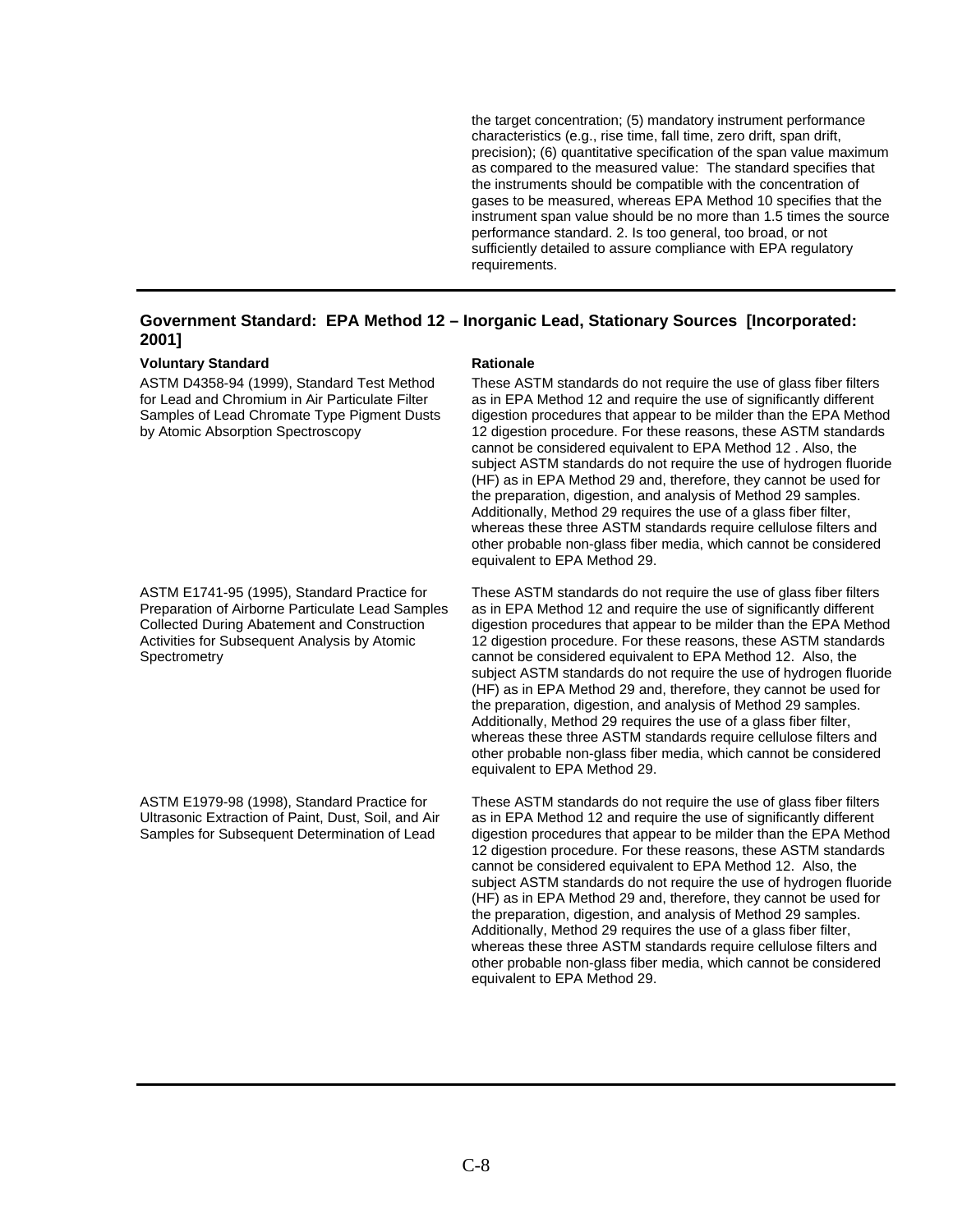# **Government Standard: EPA Method 15 - Hydrogen Sulfide/Carbon Disulfide/Carbon Sulfide [Incorporated: 1999]**

### **Voluntary Standard Rationale Rationale Rationale**

ASME C00031 or PTC 19-10-1981 - Part 10 Flue and Exhaust Gas Analyses

ASTM D4323-84 (1997) - Standard Test Method for Hydrogen Sulfide in the Atmosphere by Rate of Change of Reflectance

The standard is too broad to be useful in regulatory sense. Covers Methods 3, 6, 7, and 15 with variants.

ASTM D4323 only applies to concentrations of H2S from 1 ppb to 3 ppm without dilution. Many QC items are missing, such as calibration drift and sample line losses. The calibration curve is determined with only one point.

## **Government Standard: EPA Method 1650 - Organic Halides, Absorbable (AOX) [Incorporated: 1998]**

### **Voluntary Standard Rationale Rationale**

ISO, DIN, SCAN, and Standard Methods (SM 5320)

EPA decided to use EPA Method 1650. This Method was developed by drawing on various procedures contained in the methods of voluntary consensus standards bodies and other standards developers, such as ISO, DIN, SCAN, and Standard Methods (SM 5320). However, none of these more narrowly focused voluntary consensus standards contained the standardized quality control and quality control compliance criteria that EPA requires for data verification and validation in its water programs. Therefore, EPA found none of these VCS standing alone to meet EPA's needs.

## **Government Standard: EPA Method 17 - Particle Matter (PM) In Stack Filtration [Incorporated: 1999]**

**Voluntary Standard Rationale Rationale Rationale** ASME C00049 EPA looked at this standard for both Pulp and Paper Hazardous Air Pollutant rules and for the Small Municipal Waste Combustion rule. Contains sampling options beyond which would be considered acceptable for Method 5. ASTM D3685/3685M-95 - Standard Test method for Sampling and Determination of Particle Matter in Stack Gases EPA looked at this standard for both Pulp and Paper Hazardous Air Pollutant rules and for the Small Municipal Waste Combustion rule. Contains sampling options beyond which would be considered

acceptable for Method 5.

## **Government Standard: EPA Method 18 - VOC/GC [Incorporated: 1999]**

### **Voluntary Standard Rationale Rationale Rationale**

ASTM D6060-96 (in review 2000) - Practice for Sampling of Process Vents with a Portable Gas **Chromatography** 

This standard lacks key quality control and assurance that is required for EPA Method 18. For example: lacks acceptance criteria for calibration, details on using other collection media (e.g. solid sorbents), and reporting/ documentation requirements.

### **Government Standard: EPA Method 180.1 - Turbidity Nephelometric [Incorporated: 1999]**

### **Voluntary Standard Rationale Rationale Rationale**

ISO 7027 - Water Quality Determination of **Turbidity** 

EPA has no data upon which to evaluate whether the separate 90 degrees scattered or transmitted light measurement evaluations according to the ISO 7027 method would produce results that are equivalent to results produced by the other methods.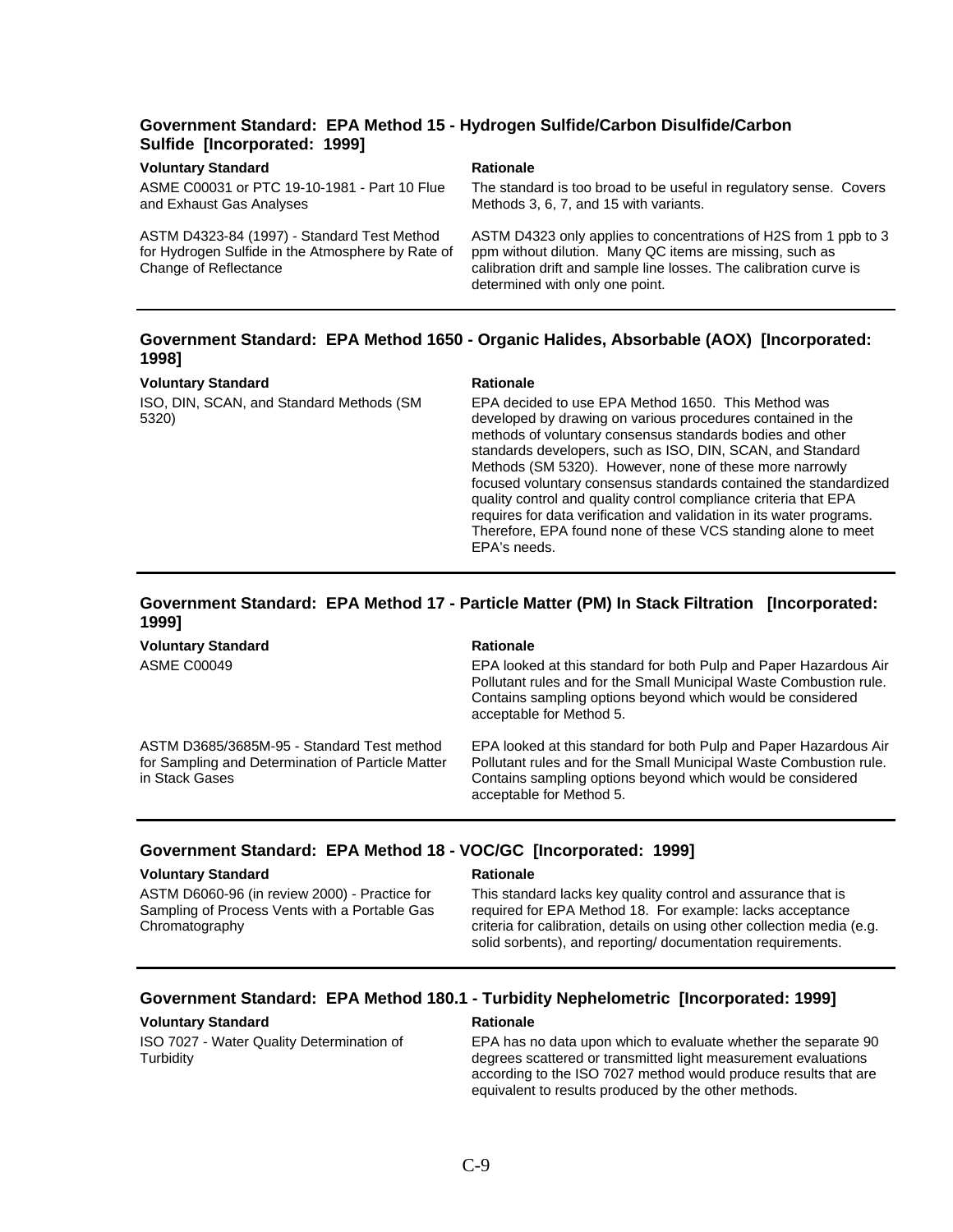## **Government Standard: EPA Method 2 – Velocity and S-type Pitot [Incorporated: 1999]**

### **Voluntary Standard Rationale Rationale Rationale**

ASTM 3796-90 (1998), Standard Practice for Calibration of Type S Pitot Tubes

ASTM D3154-00, Standard Method for Average Velocity in a Duct (Pitot Tube Method)

ASTM D3154-91 (1995), Standard Method for Average Velocity in a Duct (Pitot Tube Method)

ASTM D3464-96 (2001), Standard Test Method Average Velocity in a Duct Using a Thermal

ISO 10780:1994, Stationary Source Emissions-- Measurement of Velocity and Volume Flowrate of

They are too general, too broad, or not sufficiently detailed to assure compliance with EPA regulatory requirements.

1. The standard appears to lack in quality control and quality assurance requirements. It does not include the following: (1) Proof that openings of standard pitot tube have not plugged during the test; (2) if differential pressure gauges other than inclined manometers (e.g., magnehelic gauges) are used, their calibration must be checked after each test series; and (3) the frequency and validity range for calibration of the temperature sensors. 2. They are too general, too broad, or not sufficiently detailed to assure compliance with EPA regulatory requirements.

It is too general, too broad, or not sufficiently detailed to assure compliance with EPA regulatory requirements.

Applicability specifications are not clearly defined, e.g., range of gas composition, temperature limits. Also, the lack of supporting quality assurance data for the calibration procedures and specifications, and certain variability issues that are not adequately addressed by the standard limit EPA's ability to make a definitive comparison of the method in these areas.

The standard recommends the use of an L-shaped pitot, which historically has not been recommended by EPA. The EPA specifies the S-type design, which has large openings that are less likely to plug up with dust.

# **Government Standard: EPA Method 21 - Volatile Organic Compound (VOC) Leaks [Incorporated: 2001]**

### **Voluntary Standard Rationale Rationale Rationale**

Gas Streams in Ducts

Anemometer

ASTM E1211-97 - Standard Practice for Leak Detection and Location Using Surface-Mounted Acoustic Emission Sensors

This standard will detect leaks but not classify the leak as VOC, as in EPA Method 21. In addition, in order to detect the VOC concentration of a known VOC leak, the acoustic signal would need to be calibrated against a primary instrument. Background noise interference in some source situations could also make this standard difficult to use effectively.

## **Government Standard: EPA Method 23 – Dioxin and Furan (PCDD and PCDF) [Incorporated: 1999]**

### **Voluntary Standard Rationale Rationale Rationale**

European Committee for Standardization (CEN) EN 1948-3 (1997), Determination of the Mass Concentration of PCDD'S/PCDF'S--Part 3: Identification and Quantification

It is too general, too broad, or not sufficiently detailed to assure compliance with EPA regulatory requirements.

# **Government Standard: EPA Method 24 – Surface Coatings, Volatile Matter Content [Incorporated: 1998]**

# **Voluntary Standard Mationale Rationale Rationale**

ISO 11890-1 (2000) part 1, Paints and Varnishes-- Determination of Volatile Organic Compound

Measured nonvolatile matter content can vary with experimental factors such as temperature, length of heating period, size of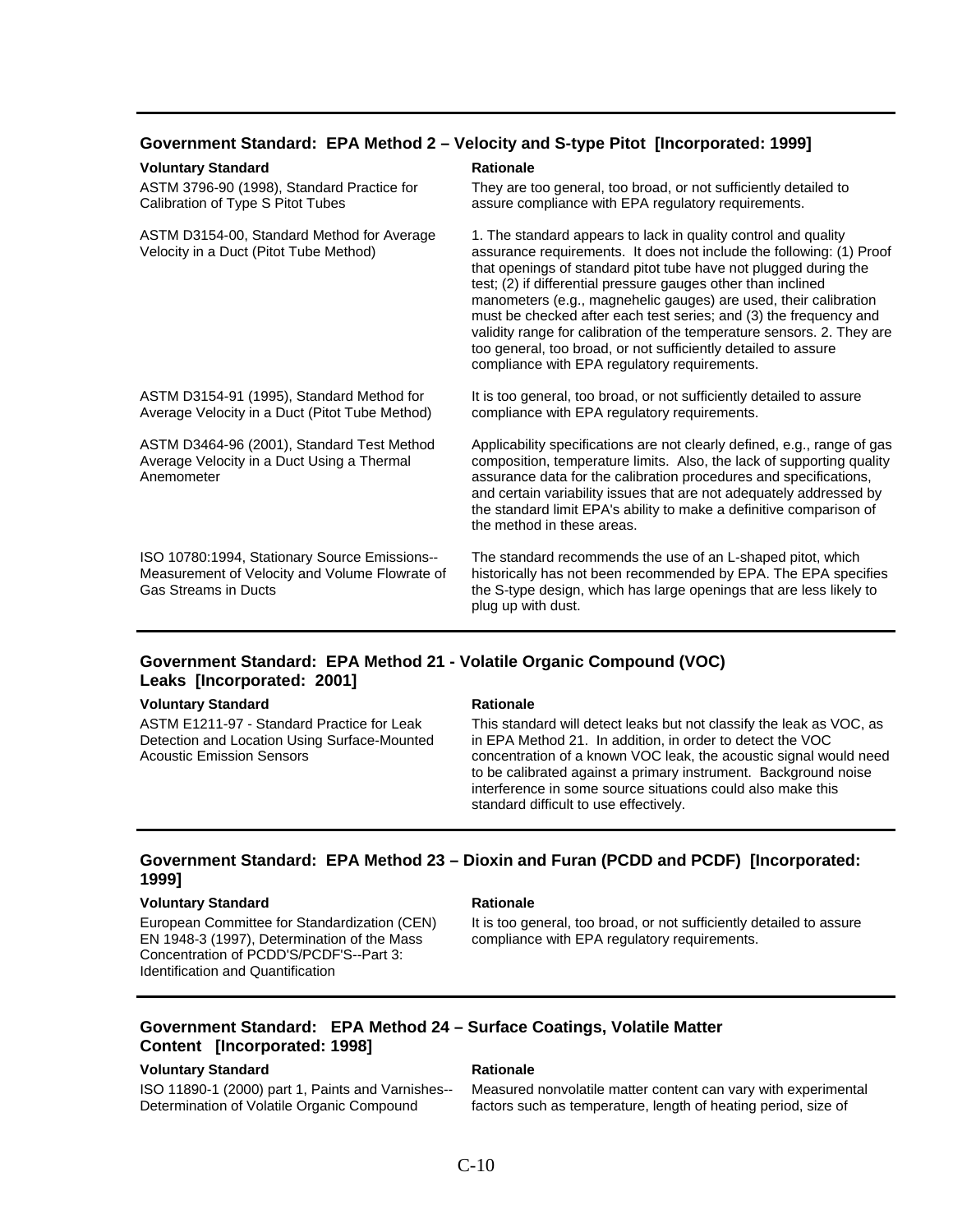(VOC) Content-Difference Method weighing dish, and size of sample. The standard ISO 11890-1 allows for different dish weights and sample sizes than the one size (58 millimeters in diameter and sample size of 0.5 gram) of EPA Method 24. The standard ISO 11890-1 also allows for different oven temperatures and heating times depending on the type of coating, whereas EPA Method 24 requires 60 minutes heating at 110 degrees Celsius at all times. Because the EPA Method 24 test conditions and procedures define volatile matter, ISO 11890-1 is unacceptable as an alternative because of its different test conditions.

ISO 11890-2 (2000) Part 2, Paints and Varnishes- -Determination of Volatile Organic Compound (VOC) Content-Gas Chromatographic Method

ISO 11890-2 only measures the VOC added to the coating and would not measure any VOC generated from the curing of the coating. The EPA Method 24 does measure cure VOC, which can be significant in some cases, and, therefore, ISO 11890-2 is not an acceptable alternative to this EPA method.

# **Government Standard: EPA Method 25 – Gaseous Nonmethane Organic Emissions [Incorporated: 2001]**

### **Voluntary Standard Rationale Rationale Rationale**

EN 12619:1999 Stationary Source Emissions-- Determination of the Mass Concentration of Total Gaseous Organic Carbon at Low Concentrations in Flue Gases--Continuous Flame Ionization Detector Method

ISO 14965:2000(E) Air Quality--Determination of Total Nonmethane Organic Compounds-- Cryogenic Preconcentration and Direct Flame Ionization Method

The standards do not apply to solvent process vapors in concentrations greater than 40 ppm (EN 12619) and 10 ppm carbon (ISO 14965). Methods whose upper limits are this low are too limited to be useful in measuring source emissions, which are expected to be much higher.

The standards do not apply to solvent process vapors in concentrations greater than 40 ppm (EN 12619) and 10 ppm carbon (ISO 14965). Methods whose upper limits are this low are too limited to be useful in measuring source emissions, which are expected to be much higher.

# **Government Standard: EPA Method 25A – Gaseous Organic Concentration, Flame Ionization [Incorporated: 2001]**

### **Voluntary Standard Communisty Construction Communisty Rationale**

EN 12619:1999 Stationary Source Emissions-- Determination of the Mass Concentration of Total Gaseous Organic Carbon at Low Concentrations in Flue Gases--Continuous Flame Ionization Detector Method

ISO 14965:2000(E) Air Quality--Determination of Total Nonmethane Organic Compounds-- Cryogenic Preconcentration and Direct Flame Ionization Method

The standards do not apply to solvent process vapors in concentrations greater than 40 ppm (EN 12619) and 10 ppm carbon (ISO 14965). Methods whose upper limits are this low are too limited to be useful in measuring source emissions, which are expected to be much higher.

The standards do not apply to solvent process vapors in concentrations greater than 40 ppm (EN 12619) and 10 ppm carbon (ISO 14965). Methods whose upper limits are this low are too limited to be useful in measuring source emissions, which are expected to be much higher.

# **Government Standard: EPA Method 26 – Hydrogen Chloride, Halides, Halogens Emissions [Incorporated: 1999]**

### **Voluntary Standard Rationale Rationale Rationale**

EN 1911-1,2,3 (1998), Stationary Source Emissions-- Manual Method of Determination of HCl--Part 1: Sampling of Gases Ratified European Text--Part 2: Gaseous Compounds Absorption Ratified European Text-- Part 3: Adsorption

Part 3 of this standard cannot be considered equivalent to EPA Method 26 or 26A because the sample absorbing solution (water) would be expected to capture both HCl and Cl2 gas, if present, without the ability to distinguish between the two. The EPA Methods 26 and 26A use an acidified absorbing solution to first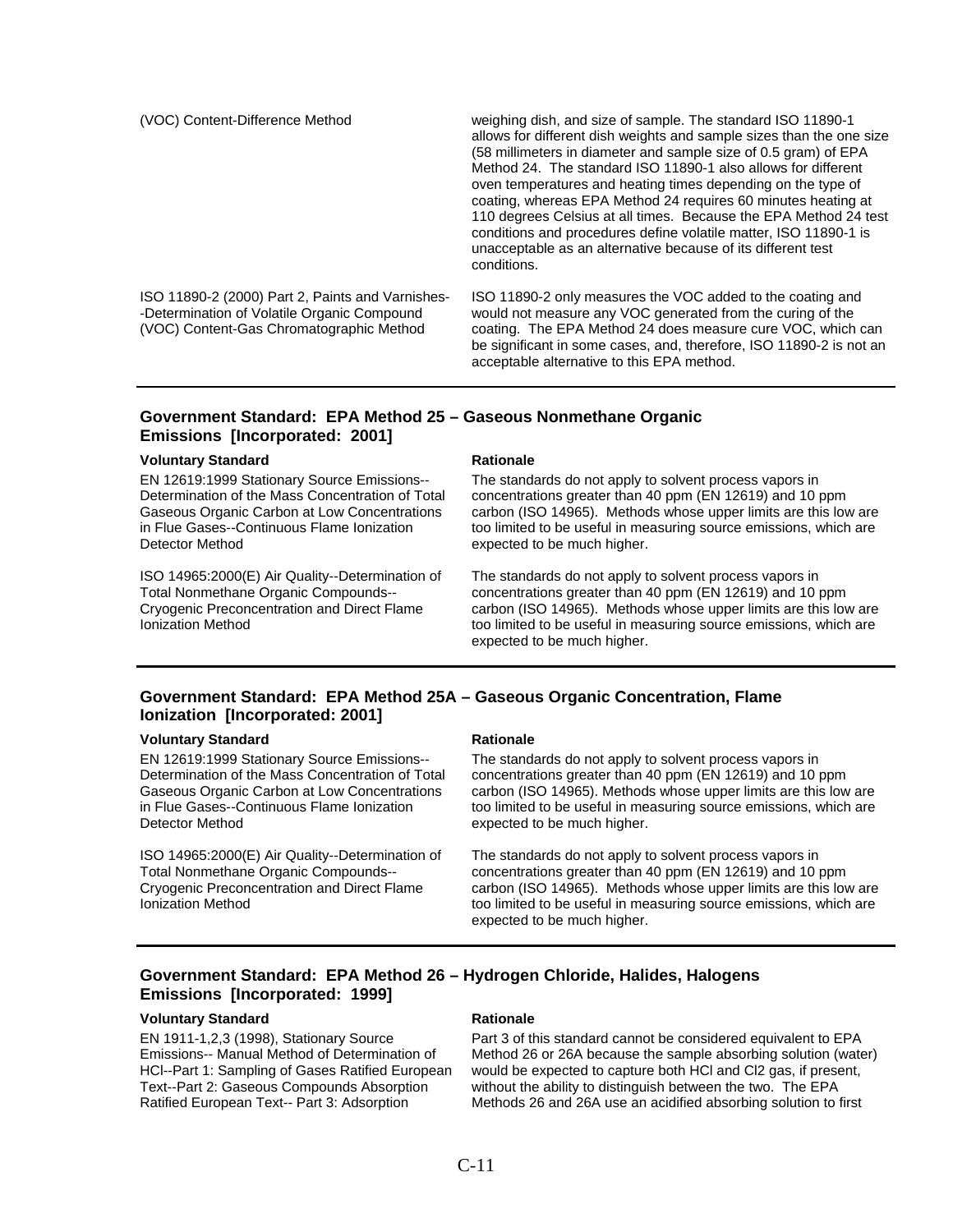Solutions Analysis and Calculation separate HCl and Cl2 gas so that they can be selectively absorbed, analyzed, and reported separately. In addition, in EN 1911 the absorption efficiency for Cl2 gas would be expected to vary as the pH of the water changed during sampling.

# **Government Standard: EPA Method 26A – Hydrogen Halide and Halogen, Isokinetic [Incorporated: 1999]**

### **Voluntary Standard Rationale Rationale Rationale**

EN 1911-1,2,3 (1998), Stationary Source Emissions-- Manual Method of Determination of HCl--Part 1: Sampling of Gases Ratified European Text--Part 2: Gaseous Compounds Absorption Ratified European Text-- Part 3: Adsorption Solutions Analysis and Calculation

Part 3 of this standard cannot be considered equivalent to EPA Method 26 or 26A because the sample absorbing solution (water) would be expected to capture both HCl and Cl2 gas, if present, without the ability to distinguish between the two. The EPA Methods 26 and 26A use an acidified absorbing solution to first separate HCl and Cl2 gas so that they can be selectively absorbed, analyzed, and reported separately. In addition, in EN 1911 the absorption efficiency for Cl2 gas would be expected to vary as the pH of the water changed during sampling.

# **Government Standard: EPA Method 28 (Section 10.1) – Wood Heaters, Certificate and Auditing [Incorporated: 2003]**

## **Voluntary Standard Mationale Rationale Rationale**

ASME Power Test Codes, Supplement on Instruments and Apparatus, part 5, Measurement of Quantity of Materials, Chapter 1, Weighing **Scales** 

ASTM E319-85 (Re-approved 1997), Standard Practice for the Evaluation of Single-Pan Mechanical Balances

It does not specify the number of initial calibration weights to be used nor a specific pretest weight procedure.

This standard is not a complete weighing procedure because it does not include a pretest procedure.

# **Government Standard: EPA Method 29 – Metals Emissions from Stationary Sources [Incorporated: 2001]**

# **Voluntary Standard Mationale Rationale Rationale**

ASTM D4358-94 (1999), Standard Test Method for Lead and Chromium in Air Particulate Filter Samples of Lead Chromate Type Pigment Dusts by Atomic Absorption Spectroscopy

ASTM E1741-95 (1995), Standard Practice for Preparation of Airborne Particulate Lead Samples Collected During Abatement and Construction Activities for Subsequent Analysis by Atomic **Spectrometry** 

These ASTM standards do not require the use of glass fiber filters as in EPA Method 12 and require the use of significantly different digestion procedures that appear to be milder than the EPA Method 12 digestion procedure. For these reasons, these ASTM standards cannot be considered equivalent to EPA Method 12. Also, the subject ASTM standards do not require the use of hydrogen fluoride (HF) as in EPA Method 29 and, therefore, they cannot be used for the preparation, digestion, and analysis of Method 29 samples. Additionally, Method 29 requires the use of a glass fiber filter, whereas these three ASTM standards require cellulose filters and other probable non-glass fiber media, which cannot be considered equivalent to EPA Method 29.

These ASTM standards do not require the use of glass fiber filters as in EPA Method 12 and require the use of significantly different digestion procedures that appear to be milder than the EPA Method 12 digestion procedure. For these reasons, these ASTM standards cannot be considered equivalent to EPA Method 12. Also, the subject ASTM standards do not require the use of hydrogen fluoride (HF) as in EPA Method 29 and, therefore, they cannot be used for the preparation, digestion, and analysis of Method 29 samples. Additionally, Method 29 requires the use of a glass fiber filter,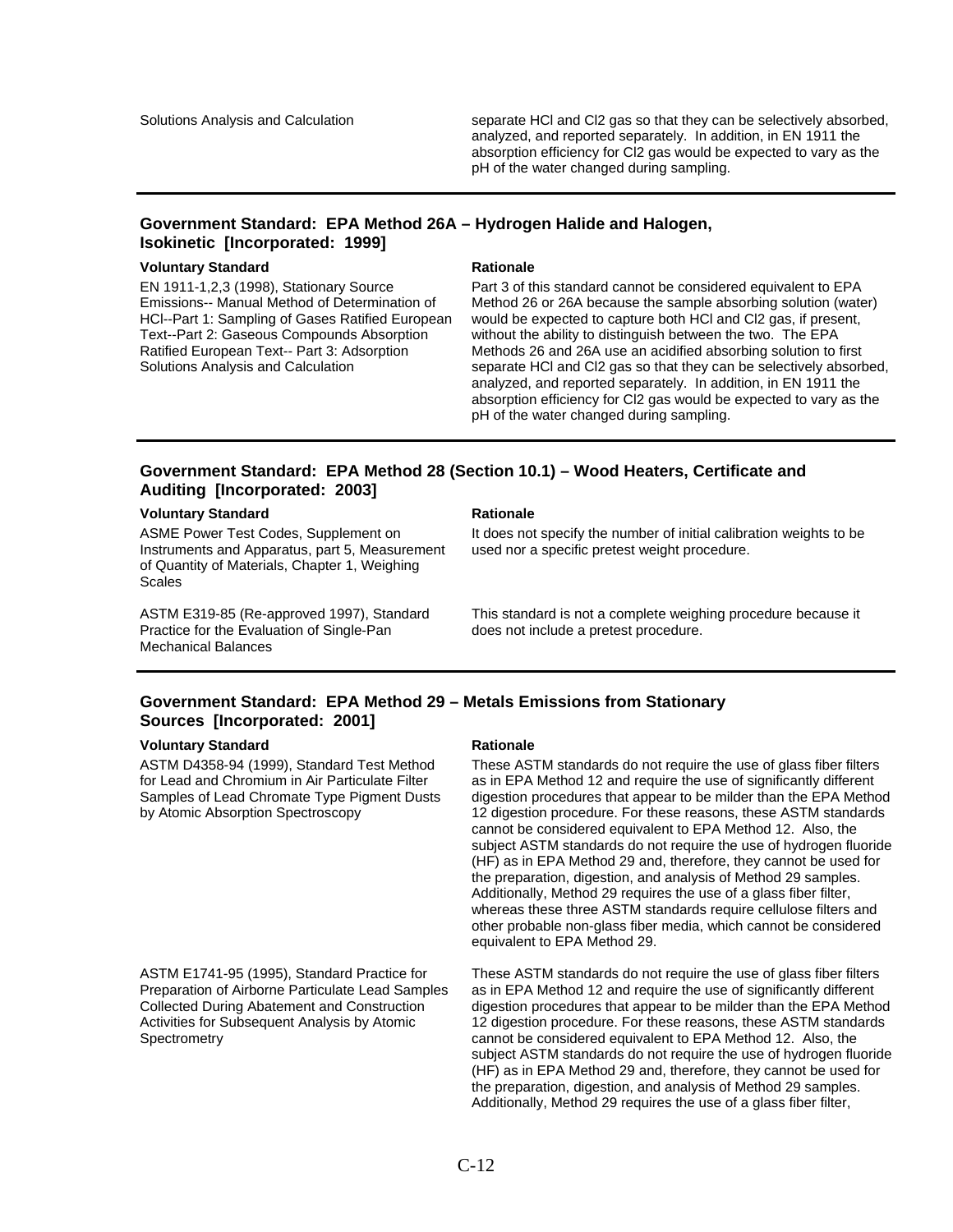ASTM E1979-98 (1998), Standard Practice for Ultrasonic Extraction of Paint, Dust, Soil, and Air Samples for Subsequent Determination of Lead

whereas these three ASTM standards require cellulose filters and other probable non-glass fiber media, which cannot be considered equivalent to EPA Method 29.

These ASTM standards do not require the use of glass fiber filters as in EPA Method 12 and require the use of significantly different digestion procedures that appear to be milder than the EPA Method 12 digestion procedure. For these reasons, these ASTM standards cannot be considered equivalent to EPA Method 12. Also, the subject ASTM standards do not require the use of hydrogen fluoride (HF) as in EPA Method 29 and, therefore, they cannot be used for the preparation, digestion, and analysis of Method 29 samples. Additionally, Method 29 requires the use of a glass fiber filter, whereas these three ASTM standards require cellulose filters and other probable non-glass fiber media, which cannot be considered equivalent to EPA Method 29.

CAN/CSA Z223.26-M1987, Measurement of Total Mercury in Air Cold Vapour Atomic Absorption Spectrophotometeric Method

It lacks sufficient quality assurance and quality control requirements necessary for EPA compliance assurance requirements.

# **Government Standard: EPA Method 2C – Velocity and Flow Rate, Standard Pitot [Incorporated: 1999]**

### **Voluntary Standard Communisty Construction Communisty Rationale**

ASTM D3154-00, Standard Method for Average Velocity in a Duct (Pitot Tube Method)

1. The standard appears to lack in quality control and quality assurance requirements. It does not include the following: (1) Proof that openings of standard pitot tube have not plugged during the test; (2) if differential pressure gauges other than inclined manometers (e.g., magnehelic gauges) are used, their calibration must be checked after each test series; and (3) the frequency and validity range for calibration of the temperature sensors. 2. They are too general, too broad, or not sufficiently detailed to assure compliance with EPA regulatory requirements.

# **Government Standard: EPA Method 3 – Molecular Weight Carbon Dioxide, Oxygen [Incorporated: 1999]**

### **Voluntary Standard Mationale Rationale Rationale**

ASME C00031 or PTC 19-10-1981--part 10, "Flue and Exhaust Gas Analyses"

ASTM D3154-00, Standard Method for Average Velocity in a Duct (Pitot Tube Method)

It is too general, too broad, or not sufficiently detailed to assure compliance with EPA regulatory requirements.

1. The standard appears to lack in quality control and quality assurance requirements. It does not include the following: (1) Proof that openings of standard pitot tube have not plugged during the test; (2) if differential pressure gauges other than inclined manometers (e.g., magnehelic gauges) are used, their calibration must be checked after each test series; and (3) the frequency and validity range for calibration of the temperature sensors. 2. They are too general, too broad, or not sufficiently detailed to assure compliance with EPA regulatory requirements.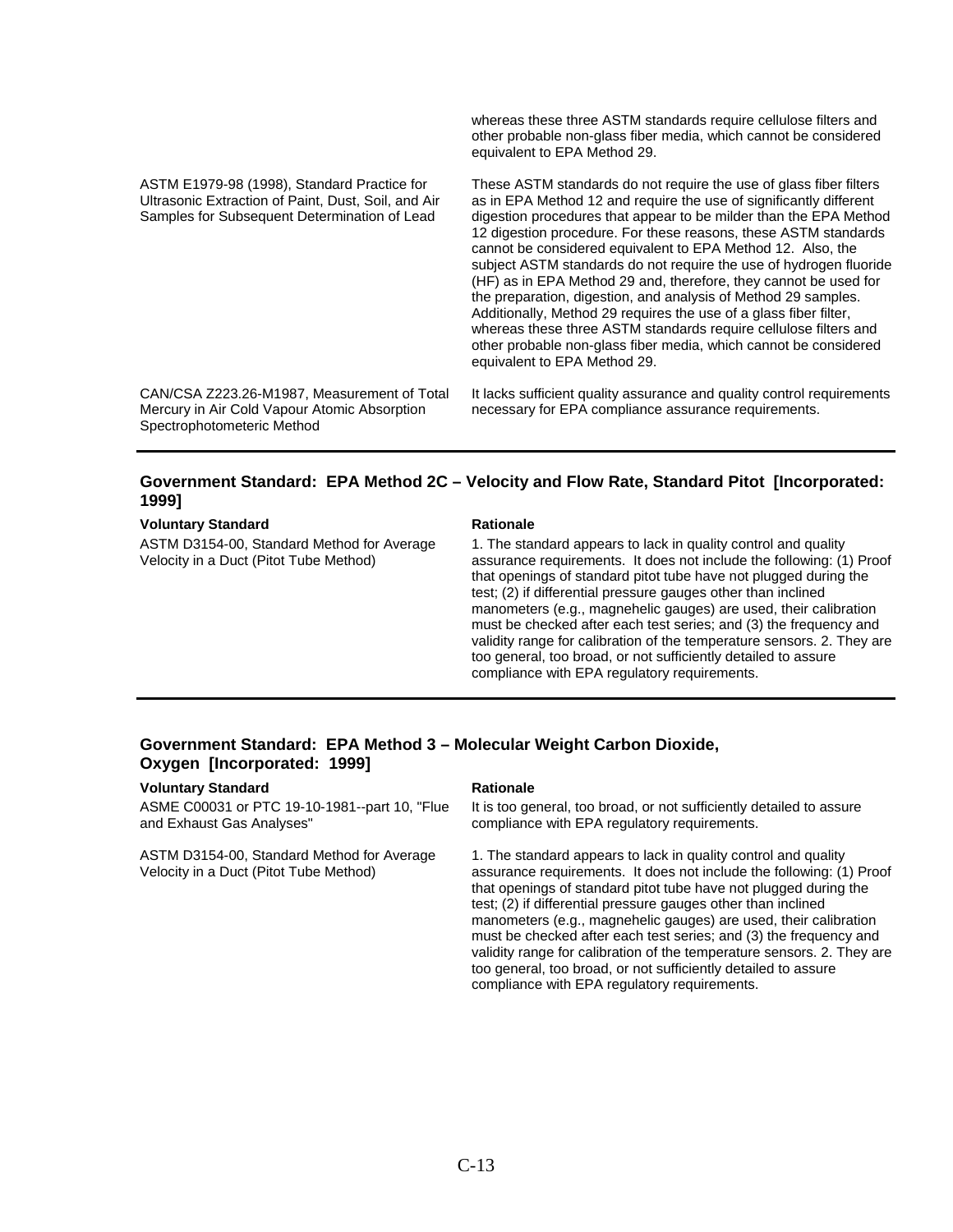# **Government Standard: EPA Method 306 - Chromium Emissions, Electroplating and Anodizing [Incorporated: 2002]**

# **Voluntary Standard Mationale Rationale Rationale**

ASTM D4358-94 (1999) - Standard Test Method for Lead and Chromium in Air Particulate Filter Samples of Lead Chromate Type Pigment Dusts by Atomic Absorption Spectroscopy

This MACT standard (Petroleum Refineries) only cites Method 29. Therefore, the following EPA comment is only applicable for Method 29 not Method 12 and 306: Method 29 requires the use of hydrofluoric acid (HF) in its process of digestion of the sample. ASTM D4358-94 (1999) does not require the use of HF; therefore, it cannot be used in the preparation, digestion, and analysis of Method 29 samples. Additionally, Method 29 requires the use of a glass fiber filter, whereas the subject ASTM standard requires cellulose filters and other probable non-glass fiber media, and this further negates their use as Method 29 equivalent methods. (Same comment as provided for ASTM E1741 and ASTM E1979).

# **Government Standard: EPA Method 306a - Chromium Emissions, Electroplating -- Mason Jar [Incorporated: 2002]**

### **Voluntary Standard Rationale Rationale Rationale**

ASTM D4358-94 (1999) - Standard Test Method for Lead and Chromium in Air Particulate Filter Samples of Lead Chromate Type Pigment Dusts by Atomic Absorption Spectroscopy

This MACT standard (Petroleum Refineries) only cites Method 29. Therefore, the following EPA comment is only applicable for Method 29 not Method 12 and 306: Method 29 requires the use of hydrofluoric acid (HF) in its process of digestion of the sample. ASTM D4358-94 (1999) does not require the use of HF; therefore, it cannot be used in the preparation, digestion, and analysis of Method 29 samples. Additionally, Method 29 requires the use of a glass fiber filter, whereas the subject ASTM standard requires cellulose filters and other probable non-glass fiber media, and this further negates their use as Method 29 equivalent methods. (Same comment as provided for ASTM E1741 and ASTM E1979).

# **Government Standard: EPA Method 320 – Vapor Phase Organic and Inorganic Emissions, FTIR [Incorporated: 1999]**

# **Voluntary Standard Mationale Rationale Rationale**

ASTM D6348-98, Determination of Gaseous Compounds by Extractive Direct Interface Fourier Transform (FTIR) Spectroscopy

Suggested revisions to ASTM D6348-98 were sent to ASTM by the EPA that, would allow the EPA to accept ASTM D6348-98 as an acceptable alternative. The ASTM Subcommittee D22-03 is currently undertaking a revision of ASTM D6348- 98. Because of this, we are not citing this standard as an acceptable alternative for EPA Method 320 in the final rule today. However, upon successful ASTM balloting and demonstration of technical equivalency with the EPA FTIR methods, the revised ASTM standard could be incorporated by reference for EPA regulatory applicability. In the interim, facilities have the option to request ASTM D6348-98 as an alternative test method under 40 CFR 63.7(f) and 63.8(f) on a caseby-case basis.

# **Government Standard: EPA Method 3A – Carbon Dioxide and Oxygen Concentrations, IAP [Incorporated: 1999]**

### **Voluntary Standard Rationale Rationale Rationale**

ASTM D5835-95, Standard Practice for Sampling Stationary Source Emissions for Automated Determination of Gas Concentration

1. They lack in detail and quality assurance/quality control requirements. Specifically, these two standards do not include the following: (1) Sensitivity of the method; (2) acceptable levels of analyzer calibration error; (3) acceptable levels of sampling system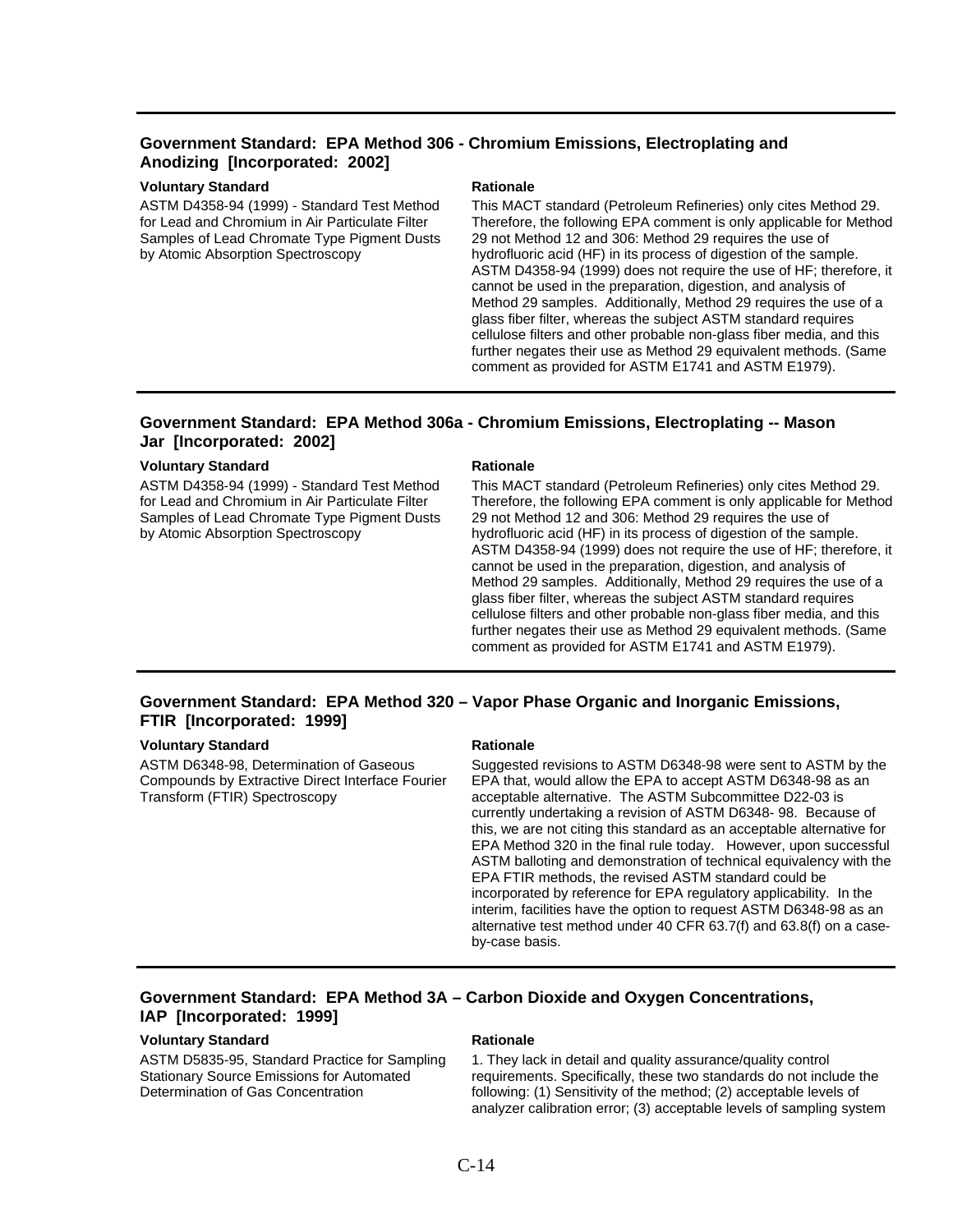CAN/CSA Z223.2-M86(1986), Method for the Continuous Measurement of Oxygen, Carbon Dioxide, Carbon Monoxide, Sulphur Dioxide, and Oxides of Nitrogen in Enclosed Combustion Flue Gas Stream

ISO 10396:1993, Stationary Source Emissions: Sampling for the Automated Determination of Gas Concentrations

ISO 12039:2001, Stationary Source Emissions-- Determination of Carbon Monoxide, Carbon Dioxide, and Oxygen--Automated Methods

bias; (4) zero drift and calibration drift limits, time span, and required testing frequency; (5) a method to test the interference response of the analyzer; (6) procedures to determine the minimum sampling time per run and minimum measurement time; and (7) specifications for data recorders, in terms of resolution (all types) and recording intervals (digital and analog recorders, only). 2. It is too general, too broad, or not sufficiently detailed to assure compliance with EPA regulatory requirements.

1. It does not include quantitative specifications for measurement system performance, most notably the calibration procedures and instrument performance characteristics. The instrument performance characteristics that are provided are nonmandatory and also do not provide the same level of quality assurance as the EPA methods. For example, the zero and span/calibration drift is only checked weekly, whereas the EPA methods requires drift checks after each run. 2. Is too general, too broad, or not sufficiently detailed to assure compliance with EPA regulatory requirements.

1. They lack in detail and quality assurance/quality control requirements. Specifically, these two standards do not include the following: (1) Sensitivity of the method; (2) acceptable levels of analyzer calibration error; (3) acceptable levels of sampling system bias; (4) zero drift and calibration drift limits, time span, and required testing frequency; (5) a method to test the interference response of the analyzer; (6) procedures to determine the minimum sampling time per run and minimum measurement time; and (7) specifications for data recorders, in terms of resolution (all types) and recording intervals (digital and analog recorders, only). 2. Is too general, too broad, or not sufficiently detailed to assure compliance with EPA regulatory requirements.

This ISO standard is similar to EPA Method 3A, but is missing some key features. In terms of sampling, the hardware required by ISO 12039:2001 does not include a 3-way calibration valve assembly or equivalent to block the sample gas flow while calibration gases are introduced. In its calibration procedures, ISO 12039:2001 only specifies a two-point calibration while EPA Method 3A specifies a three-point calibration. Also, ISO 12039:2001 does not specify performance criteria for calibration error, calibration drift, or sampling system bias tests as in the EPA method, although checks of these quality control features are required by the ISO standard.

# **Government Standard: EPA Method 3B – Oxygen, Carbon Dioxide, Carbon Monoxide, Emission Rate Correction Factor [Incorporated: 1999]**

### **Voluntary Standard Rationale Rationale Rationale**

| ASTM D3154-00, Standard Method for Average<br>Velocity in a Duct (Pitot Tube Method) | 1. The standard appears to lack in quality control and quality<br>assurance requirements. It does not include the following: (1) Proof<br>that openings of standard pitot tube have not plugged during the<br>test; (2) if differential pressure gauges other than inclined<br>manometers (e.g., magnehelic gauges) are used, their calibration<br>must be checked after each test series; and (3) the frequency and<br>validity range for calibration of the temperature sensors. 2. They are<br>too general, too broad, or not sufficiently detailed to assure<br>compliance with EPA regulatory requirements. |
|--------------------------------------------------------------------------------------|------------------------------------------------------------------------------------------------------------------------------------------------------------------------------------------------------------------------------------------------------------------------------------------------------------------------------------------------------------------------------------------------------------------------------------------------------------------------------------------------------------------------------------------------------------------------------------------------------------------|
| ASTM D3154-91 (1995), Standard Method for                                            | It is too general, too broad, or not sufficiently detailed to assure                                                                                                                                                                                                                                                                                                                                                                                                                                                                                                                                             |
| Average Velocity in a Duct (Pitot Tube Method)                                       | compliance with EPA regulatory requirements.                                                                                                                                                                                                                                                                                                                                                                                                                                                                                                                                                                     |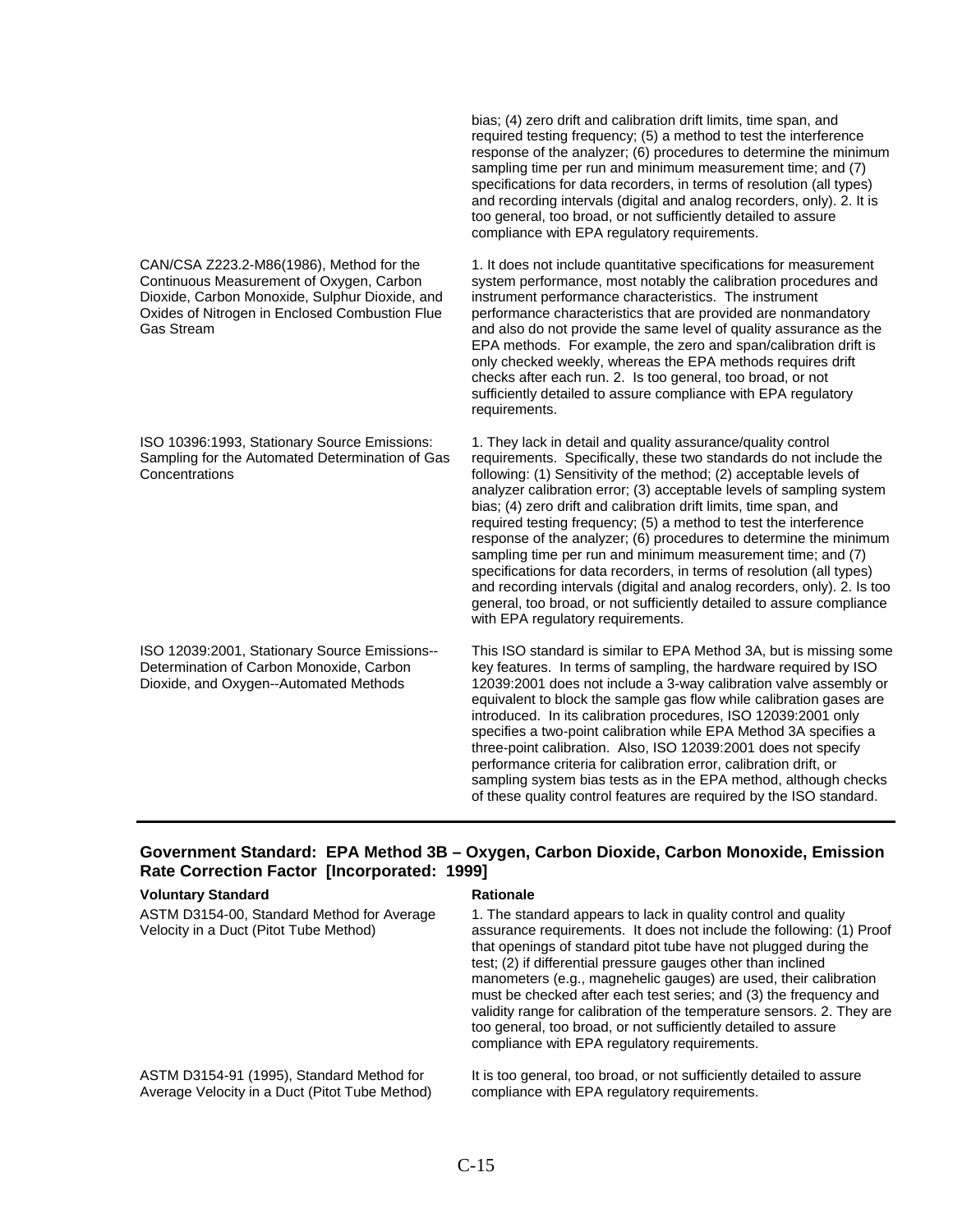## **Government Standard: EPA Method 4 – Moisture Content in Stack Gases [Incorporated: 1999]**

### **Voluntary Standard Rationale Rationale**

ASTM D3154-00, Standard Method for Average Velocity in a Duct (Pitot Tube Method)

1. The standard appears to lack in quality control and quality assurance requirements. It does not include the following: (1) Proof that openings of standard pitot tube have not plugged during the test; (2) if differential pressure gauges other than inclined manometers (e.g., magnehelic gauges) are used, their calibration must be checked after each test series; and (3) the frequency and validity range for calibration of the temperature sensors. 2. They are too general, too broad, or not sufficiently detailed to assure compliance with EPA regulatory requirements.

ASTM D3154-91 (1995), Standard Method for Average Velocity in a Duct (Pitot Tube Method)

ASTM E337-84 (1996), Standard Test Method for Measuring Humidity with a Psychrometer (the Measurement of Wet- and Dry-Bulb Temperatures)

It is too general, too broad, or not sufficiently detailed to assure compliance with EPA regulatory requirements.

They are too general, too broad, or not sufficiently detailed to assure compliance with EPA regulatory requirements.

### **Government Standard: EPA Method 5 – Particulate Matter, Stationary Sources [Incorporated: 1999]**

### **Voluntary Standard Rationale Rationale Rationale**

ASME PTC-38-80 R85 or C00049, Determination of the Concentration of Particulate Matter in Gas Streams

ASTM D3685/D3685M-98, Test Methods for Sampling and Determination of Particulate Matter in Stack Gases

ISO 9096:1992, Determination of Concentration and Mass Flow Rate of Particulate Matter in Gas Carrying Ducts-- Manual Gravimetric Method

It lacks sufficient quality assurance and quality control requirements necessary for EPA compliance assurance requirements.

It lacks sufficient quality assurance and quality control requirements necessary for EPA compliance assurance requirements.

It lacks sufficient quality assurance and quality control requirements necessary for EPA compliance assurance requirements.

# **Government Standard: EPA Method 515.1 - Chlorinated Acids in Water by CC/ECD [Incorporated: 1998 and 2003]**

# **Voluntary Standard Rationale Rationale Rationale**

Standard Methods 6640B Standard Methods 6640B for acid herbicides was tentatively deemed impractical for EPA's needs because its sample preparation and quality control procedures were not similar enough to EPA Method 515.1 to ensure that there would not be underreporting of acid herbicide contamination. EPA plans to offer to work with the Standard Methods committee to resolve this issue prior to the next publication.

# **Government Standard: EPA Method 515.4 – Chlorinated Acids in DW by LL Fast CG/ECD [Incorporated: 2003]**

### **Voluntary Standard Communisty Standard Rationale Rationale**

ASTM D5317-98 -- Standard Test Method For Determination of Chlorinated Organic Acid Compounds in Water by Gas Chromatography With an Electron Capture Detector

ASTM D5317-98 specifies acceptance windows for the initial demonstration of proficiency for laboratory fortified blank samples that are as small as 0 percent to as large as 223 percent recovery for picloram, with tighter criteria for other regulated contaminants.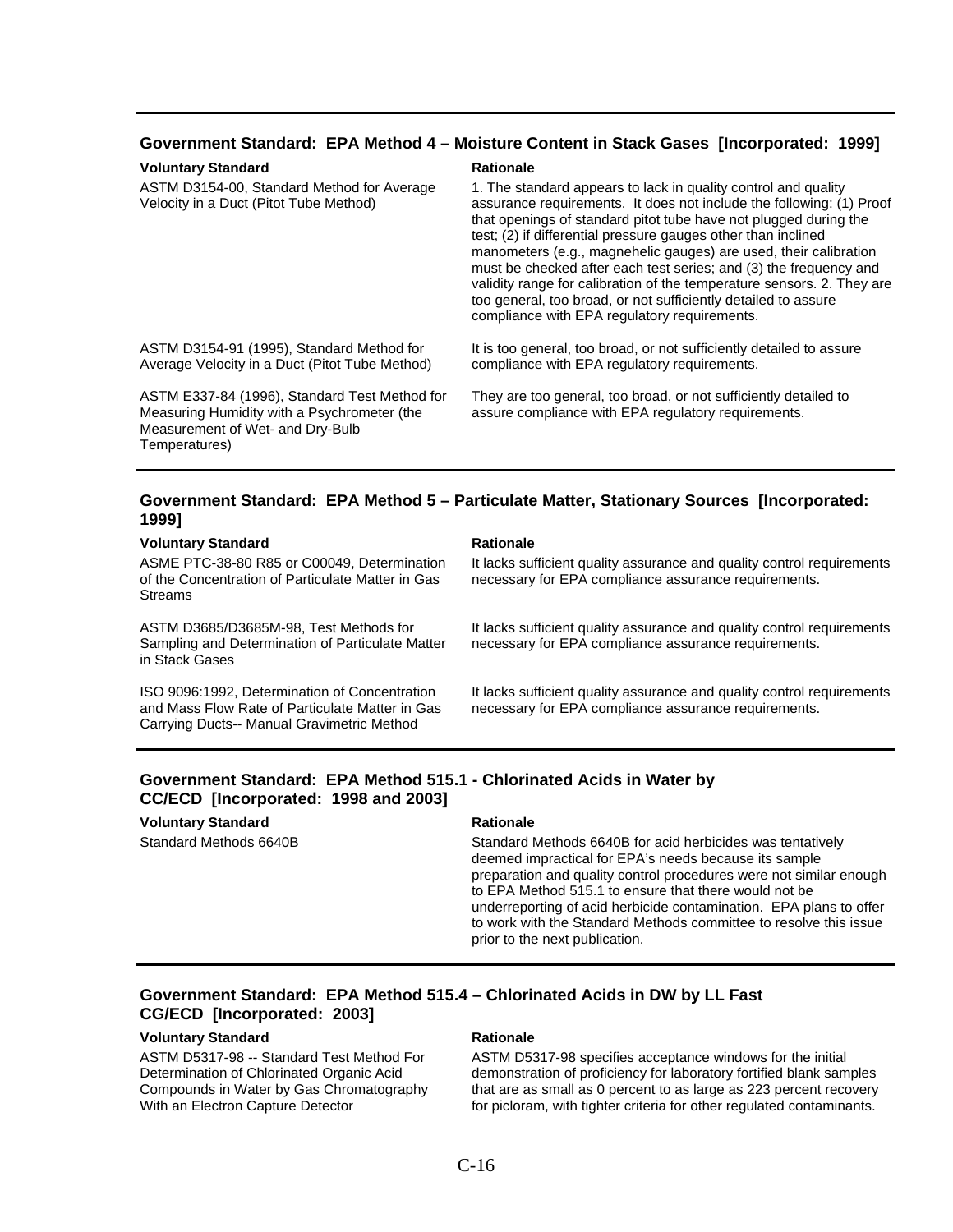Therefore, this method permits unacceptably large control limits, which include 0 percent recovery. Standard Method 6640 B for the chlorinated acids The use of this voluntary consensus standard would have been impractical due to significant shortcomings in the sample preparation and quality control sections of the method instructions. Section 1b of Method SM 6640 B states that the alkaline wash detailed in section 4b2 is optional. The hydrolysis that occurs during this step is essential to the analysis of the esters of many of the analytes. Therefore, this step is necessary and cannot be optional. In addition, the method specifies that the quality control limits for laboratory-fortified blanks are to be based upon plus or minus three times the standard deviation of the mean recovery of the analytes, as determined in each laboratory. Therefore, this method permits unacceptably large control limits, which may include 0 percent recovery.

# **Government Standard: EPA Method 531.2 – N-Methylcarbamoylozimes/ates, Aqueous In/HPLC [Incorporated: 2003]**

**Voluntary Standard Rationale Rationale Rationale** Standard Method 6610, 20th Edition Standard Method 6610, 20th Edition has recently been approved for compliance monitoring. Standard Method 6610, 20th Supplemental Edition permits the use of a strong acid, hydrochloric acid (HCL), as a preservative. The preservatives in all of the other approved EPA and Standard Methods procedures for these analytes are weak acids that adjust the pH to a specific value based upon the pKa of the preservative. The use of HCL would require accurate determinations of the pH of the sample in the field and could be subject to considerable error and possible changes in pH upon storage. Although not specifically observed for oxamyl or carbofuran during the development of similar methods, structurally similar pesticides have been shown to degrade over time when kept at pH 3. Therefore, approval of this method is impractical because it specifies the use of a strong acid (HCL) when positive control of the pH is critical. Standard Method 6610, 20th Supplemental Edition Standard Method 6610, 20th Edition has recently been approved for compliance monitoring. Standard Method 6610, 20th Supplemental Edition permits the use of a strong acid, hydrochloric acid (HCL), as a preservative. The preservatives in all of the other approved EPA and Standard Methods procedures for these analytes are weak acids that adjust the pH to a specific value based upon the pKa of the preservative. The use of HCL would require accurate determinations of the pH of the sample in the field and could be subject to considerable error and possible changes in pH upon storage. Although not specifically observed for oxamyl or carbofuran during the development of similar methods, structurally similar pesticides have been shown to degrade over time when kept at pH 3. Therefore, approval of this method is impractical because it specifies the use of a strong acid (HCL) when positive control of the pH is critical.

# **Government Standard: EPA Method 5i - Low Level Particulate Matter, Stationary Sources [Incorporated: 2001]**

**Voluntary Standard Mationale Rationale Rationale** 

ASTM D6331-98 This standard does not have paired trains as specified in method 5 and does not include some quality control procedures specified in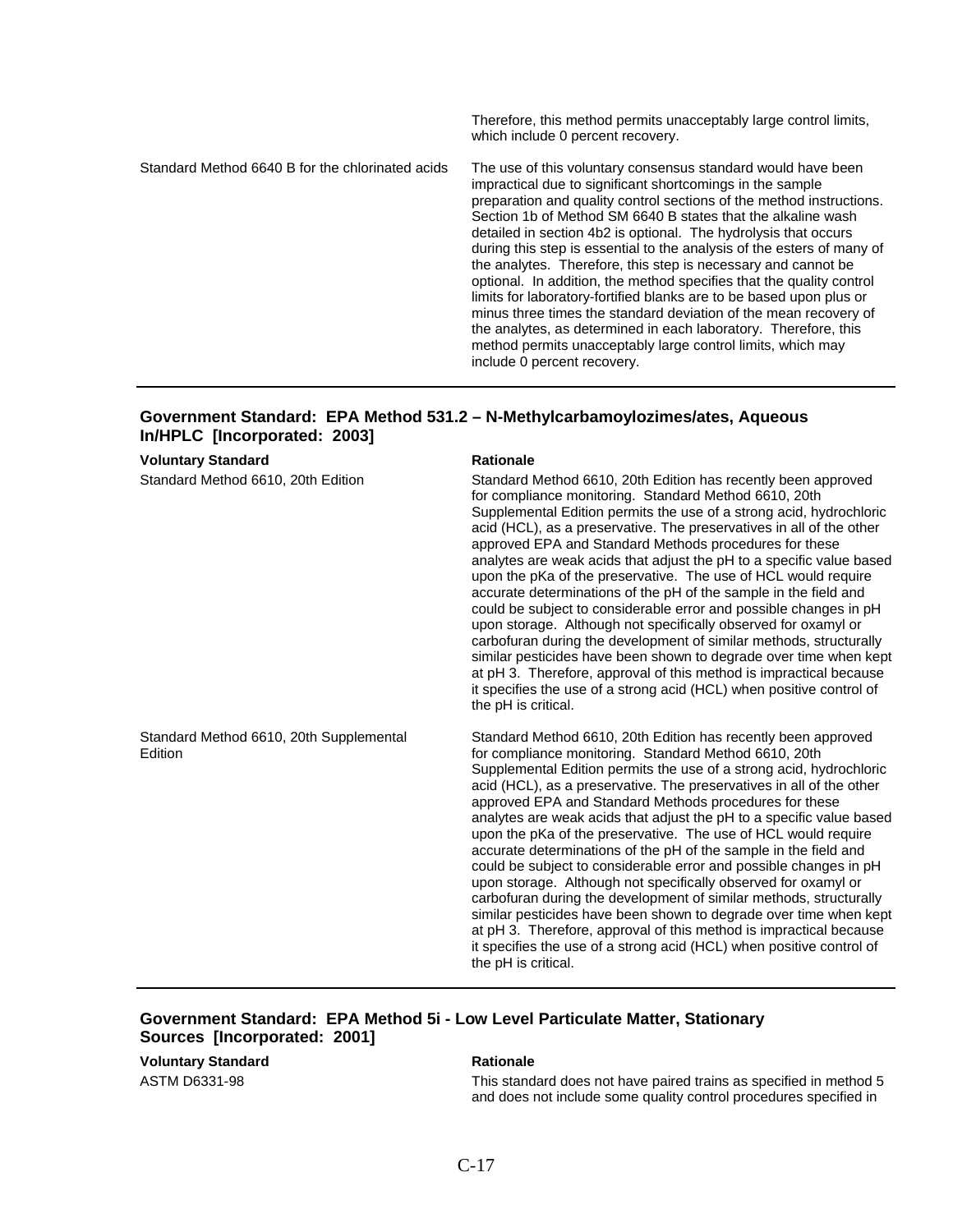### **Government Standard: EPA Method 6 - Sulphur Dioxide Emissions [Incorporated: 1999]**

### **Voluntary Standard Rationale Rationale**

ASME C00031 or PTC 19-10-1981 - Part 10 Flue and Exhaust Gas Analyses

ISO 11632:1998 - Stationary Source Emissions - Determination of the Mass Concentration of Sulfur Dioxide - Ion Chromatography

ISO 7934:1998 - Stationary Source Emissions - Determination of the Mass Concentration of Sulfur Dioxide - Hydrogen Peroxide/Barium Perchlorate/ Thorin Method

They are too broad to be useful in regulatory sense. Covers Methods 3, 6, 7, and 15 with variants.

This standard is only applicable to sources with 30 mg/m3 SO2 or more. In addition, this method does not separate SO3 from SO2 as does EPA Method 6; therefore, this method is not valid if more than a negligible amount of SO3 is present. Also, does not address ammonia interferences.

## **Government Standard: EPA Method 6c - Sulphur Dioxide Emissions Stationary by IAP [Incorporated: 1999]**

### **Voluntary Standard Mationale Rationale**

ASTM D5835-95 - Standard Practice for Sampling Stationary Source Emissions for Automated Determination of Gas Concentration

CAN/CSA Z223.2-M86 - (1986) Method for the Continuous Measurement of Oxygen, Carbon Dioxide, Carbon Monoxide, Sulphur Dioxide, and Oxides of Nitrogen in Enclosed Combustion Flue Gas Streams

ISO 10396:1993 - Stationary Source Emissions: Sampling for the Automated Determination of Gas **Concentrations** 

Similar to Methods 3a, 6c, 7e, 10, ALT 004, CTM 022, the standard lacks in detail and quality assurance and quality control requirements; very similar to ISO 10396.

It is too general. This standard lacks in detail and quality assurance/quality control requirements. Appendices with valid quality control information are not a required part of this method.

It duplicates Method 3a, 6c, 7e, 10, ALT 004, CTM 022 and lacks in detail and quality assurance plus quality control requirements. Similar to ASTM D5835.

## **Government Standard: EPA Method 7 - Nitrogen Oxide Emissions Stationary Sources [Incorporated: 1999]**

### **Voluntary Standard Rationale Rationale Rationale**

ASME C00031 or PTC 19-10-1981 - Part 10 Flue and Exhaust Gas Analyses

It is too broad to be useful in regulatory sense. Covers Methods 3, 6, 7, and 15 with variants.

### **Government Standard: EPA Method 7e - Nitrogen Oxide, Instrumental [Incorporated: 1999]**

### **Voluntary Standard Rationale Rationale Rationale**

ASTM D5835-95 - Standard Practice for Sampling Stationary Source Emissions for Automated Determination of Gas Concentration

CAN/CSA Z223.2-M86 - (1986) Method for the Continuous Measurement of Oxygen, Carbon Dioxide, Carbon Monoxide, Sulphur Dioxide, and Oxides of Nitrogen in Enclosed Combustion Flue Gas Streams

Similar to Methods 3a, 6c, 7e, 10, ALT 004, CTM 022, It lacks in detail and quality assurance and quality control requirements; very similar to ISO 10396.

It is too general. This standard lacks in detail and quality assurance/quality control requirements. Appendices with valid quality control information are not a required part of this method.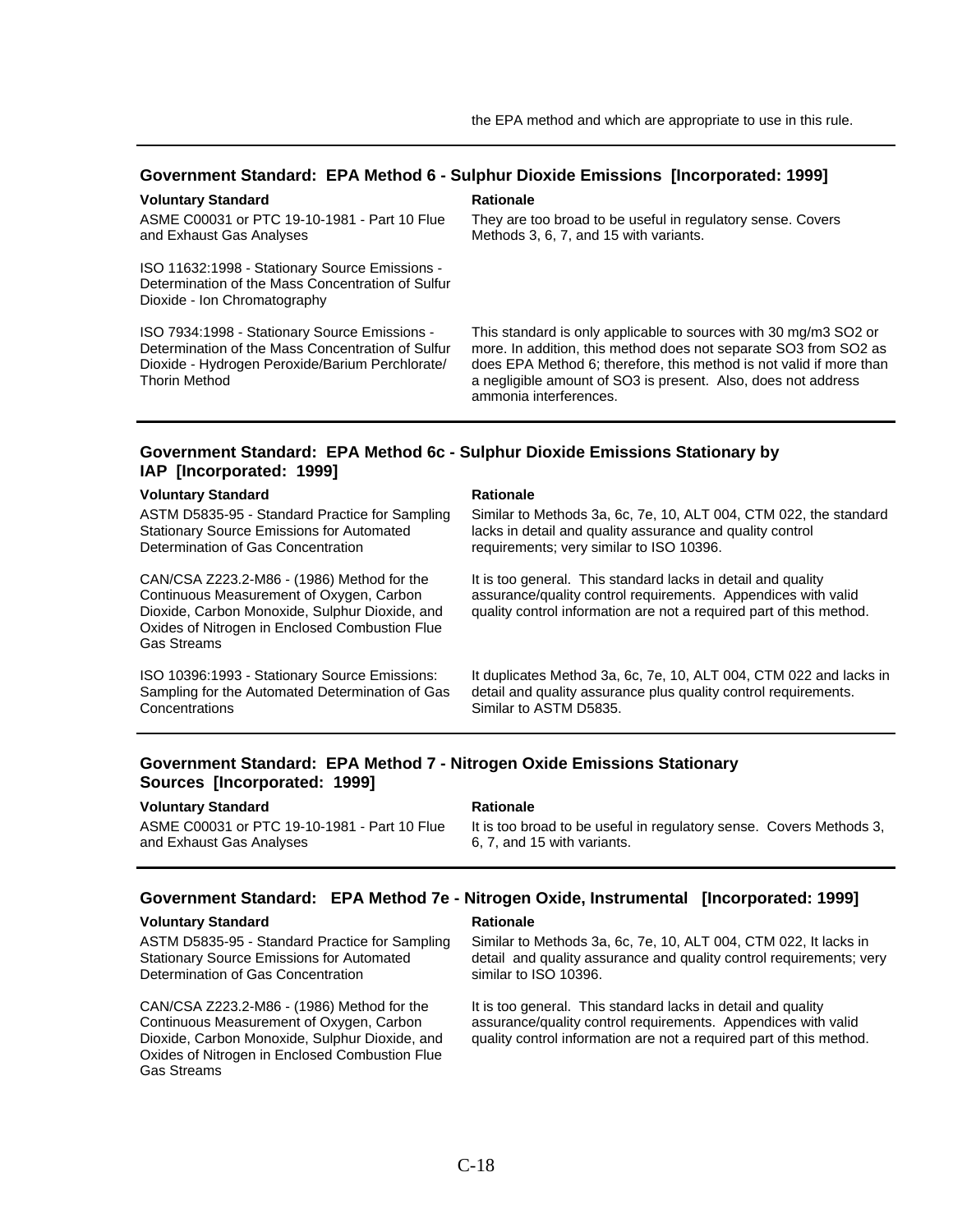ISO 10396:1993 - Stationary Source Emissions: Sampling for the Automated Determination of Gas **Concentrations** 

It duplicates Method 3a, 6c, 7e, 10, ALT 004, CTM 022 and lacks in detail and quality assurance plus quality control requirements; similar to ASTM D5835.

### **Government Standard: EPA Method ALT 004 [Incorporated: 2002]**

### **Voluntary Standard Rationale Rationale**

ASTM D5835-95 - Standard Practice for Sampling Stationary Source Emissions for Automated Determination of Gas Concentration

ISO 10396:1993 - Stationary Source Emissions: Sampling for the Automated Determination of Gas **Concentrations** 

Similar to Methods 3a, 6c, 7e, 10, ALT 004, CTM 022, it lacks in detail and quality assurance and quality control requirements; very similar to ISO 10396.

It duplicates Method 3a, 6c, 7e, 10, ALT 004, CTM 022 and lacks in detail and quality assurance plus quality control requirements; similar to ASTM D5835.

### **Government Standard: EPA Method CTM 022 [Incorporated: 2002]**

### **Voluntary Standard Rationale Rationale Rationale**

ASTM D5835-95 - Standard Practice for Sampling Stationary Source Emissions for Automated Determination of Gas Concentration

ISO 10396:1993 - Stationary Source Emissions: Sampling for the Automated Determination of Gas **Concentrations** 

Similar to Methods 3a, 6c, 7e, 10, ALT 004, CTM 022, it lacks in detail and quality assurance and quality control requirements; very similar to ISO 10396.

It duplicates Method 3a, 6c, 7e, 10, ALT 004, CTM 022 and lacks in detail and quality assurance plus quality control requirements; similar to ASTM D5835.

# **Government Standard: EPA Method GG – (Title not found in index) [Incorporated: 2003]**

### **Voluntary Standard Rationale Rationale Rationale**

ASTM D3031-81 – Method of Test for Total Sulfur in Natural Gas (Hyrogenation), Withdrawn

This method has been deleted from the final rule because it was discontinued by the ASTM in 1990 with no replacement. If the total sulfur content of the fuel being fired in the turbine is less than 0.4 weight percent, we are adding a provision that the following methods may be used to measure the sulfur content of the fuel: ASTM D4084-82 or 94, D5504-01, D6228-98, or the Gas Processors Association Method 2377-86. This provision is consistent with the provision in 40 CFR 60.13(j)(1) allowing alternatives to reference method tests to determine relative accuracy of CEMS for sources with emission rates demonstrated to be less than 50 percent of the applicable standard.

### **Government Standard: EPA Performance Specification 1 [Incorporated 2001]**

### **Voluntary Standard Rationale Rationale Rationale**

ASTM D6216-98 –Standard Procedure for Opacity Monitor Manufacturers to Certify Conformance with Design and Performance Specifications

EPA incorporates ASTM D6216 (manufacturers certification) by reference into EPA Performance Specification 1, Sections 5 and 6 in another rulemaking. ASTM D6216 does not address all the requirements specified in PS-1.

# **Government Standard: EPA Performance Specification 2 (sulfur dioxide portion only) [Incorporated: 2001] (nitrogen oxide portion only) [Incorporated: 2001]**

### **Voluntary Standard Rationale Rationale Rationale**

ISO 7935:1992, Stationary Source Emissions-- Determination of the Mass Concentration of Sulfur Dioxide--Performance Characteristics of

It is too general, too broad, or not sufficiently detailed to assure compliance with EPA regulatory requirements.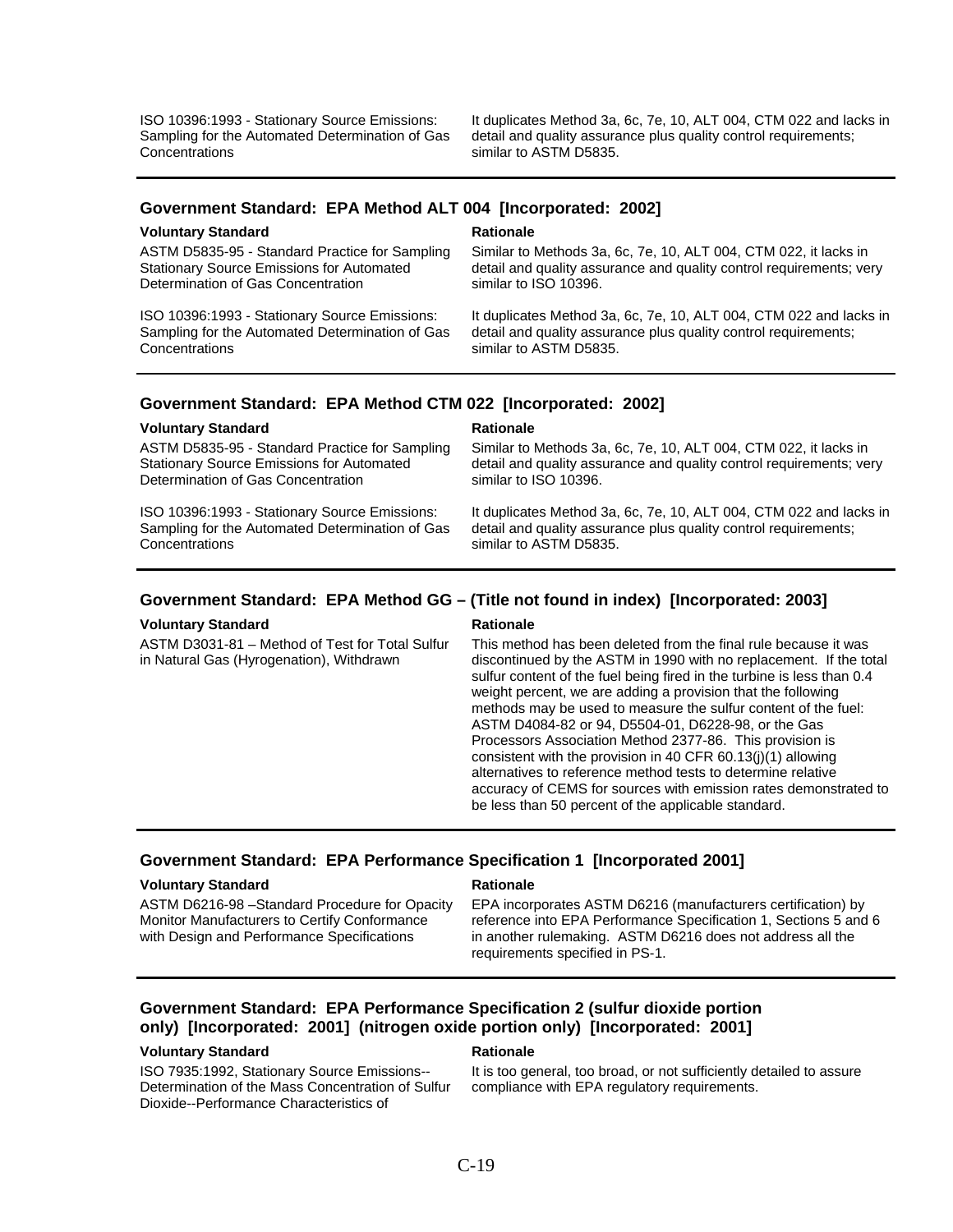Automated Measuring Methods"

### **Voluntary Standard Communisty Construction Communisty Rationale**

ISO 10849:1996, Determination of the Mass Concentration of Nitrogen Oxides--Performance

It is too general, too broad, or not sufficiently detailed to assure compliance with EPA regulatory requirements.

# **Government Standard: EPA Performance Specifications 11 - Particulate Matter Continuous Monitoring System [Incorporated: 1999]**

### **Voluntary Standard Rationale Rationale**

ISO 10155:1995 - Stationary source emissions. Automated monitoring of mass concentration of particles - Performance characteristics, test methods and specifications.

This international standard is only applicable on a site specific basis by direct correlation with the manual method ISO 9096 (which does not produce particulate matter measurements like EPA Method 5). This appears to be a PM CEMS performance specification similar to EPA Performance Specification 11, but does not contain detailed RATA procedures. Also, EPA doesn't have a final performance specification to compare this to.

# **Government Standard: GLI Method 2 [Incorporated: 1999]**

### **Voluntary Standard Mationale Rationale Rationale**

ISO 7027 - Water Quality Determination of **Turbidity** 

EPA has no data upon which to evaluate whether the separate 90 degrees scattered or transmitted light measurement evaluations according to the ISO 7027 method would produce results that are equivalent to results produced by the other methods.

# **Government Standard: Standard Method 2130B [Incorporated: 1999]**

### **Voluntary Standard Rationale Rationale Rationale**

ISO 7027 - Water Quality Determination of **Turbidity** 

EPA has no data upon which to evaluate whether the separate 90 degrees scattered or transmitted light measurement evaluations according to the ISO 7027 method would produce results that are equivalent to results produced by the other methods.

# **Government Standard: SW846-6010b [Incorporated: 2002]**

### **Voluntary Standard Rationale Rationale Rationale**

ASTM C1111-98 (1998) - Standard Test Method for Determining Elements in Waste Streams by Inductively Coupled Plasma-Atomic Emission **Spectrometers** 

ASTM D6349-99 (1999) - Standard Test Method for Determining Major and Minor Elements in Coal, Coke, and Solid Residues from Combustion of Coal and Coke by Inductively Coupled Plasma-Atomic Emission Spectrometers

This standard lacks details for instrument operation QA/QC, such as optimizing plasma operating conditions; upper limit of linear dynamic range; spectral interference correction; and calibration procedures, which include initial and continuous calibration verifications. Also lacks internal standard and method of standard addition options for samples with interferences.

This standard lacks details for instrument operation QA/QC, such as optimizing plasma operating conditions, upper limit of linear dynamic range, spectral interference correction, and calibration procedures, that include initial and continuous calibration verifications. Also lacks details for standard preparation, and internal standard and method of standard addition options for samples with interferences.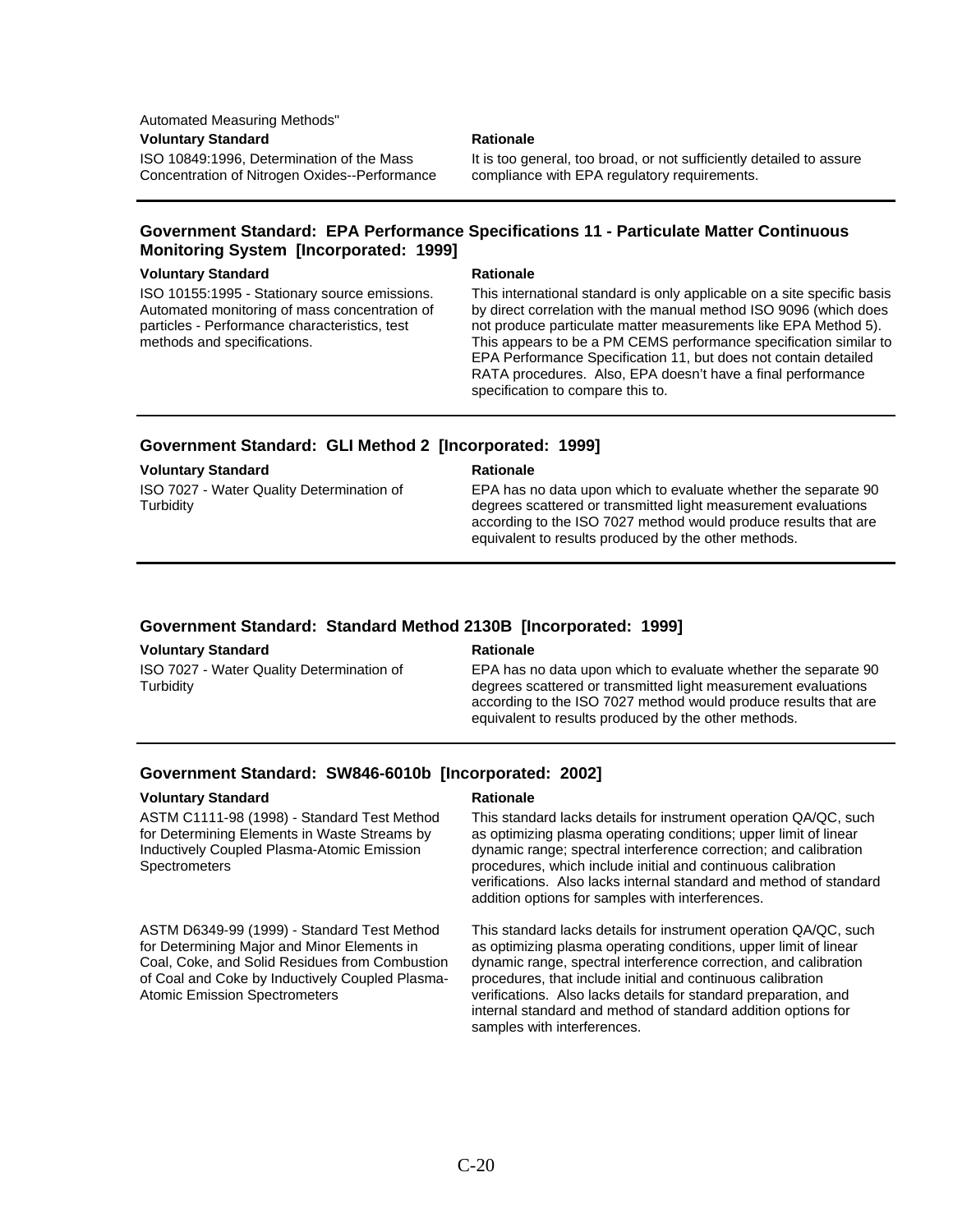| <b>Agency: Government Printing Office (GPO)</b><br>Government Standard: FED-STD 209 [Incorporated: 2000] [Discontinued: 2005] |                                                                                    |  |  |  |
|-------------------------------------------------------------------------------------------------------------------------------|------------------------------------------------------------------------------------|--|--|--|
| <b>Voluntary Standard</b>                                                                                                     | <b>Rationale</b>                                                                   |  |  |  |
| ISO 14644-1 & ISO 14644-2                                                                                                     | Military and Federal quality assurance standards used and<br>gradually phased out. |  |  |  |
|                                                                                                                               | Government Standard: MIL-STD 105 [Incorporated: 2000] [Discontinued: 2005]         |  |  |  |
| <b>Voluntary Standard</b>                                                                                                     | <b>Rationale</b>                                                                   |  |  |  |
| ANSI/ASQC Z1.4                                                                                                                | Military and Federal quality assurance standards used and<br>gradually phased out. |  |  |  |
|                                                                                                                               | Government Standard: MIL-STD 1189 [Incorporated: 2000] [Discontinued: 2005]        |  |  |  |
| <b>Voluntary Standard</b>                                                                                                     | <b>Rationale</b>                                                                   |  |  |  |
| ANSI/AIM X5-2 & ANSI X3.182                                                                                                   | Military and Federal quality assurance standards used and                          |  |  |  |

gradually phased out.

# **Government Standard: MIL-STD 498 [Incorporated: 2000] [Discontinued: 2005]**

**Voluntary Standard Mationale Rationale Rationale** IEEE/EIA 12207.0, IEEE/EIA 12207.1, & IEEE/EIA 12207.2

Military and Federal quality assurance standards used and gradually phased out.

### **Agency: General Services Administration (GSA)**

**Government Standard: FF-L-2740 Locks, Combination [Incorporated: 1999] [Discontinued: 2002]; AA-D-600B and AA-V-2737, Door Vault Security and Modular Vault Systems [Incorported: 2000] [Discontinued: 2001]** 

| <b>Voluntary Standard</b> | <b>Rationale</b>                                                                            |
|---------------------------|---------------------------------------------------------------------------------------------|
| UL 608/UL 768             | The government standards were justified for protection of National<br>security information. |

## **Government Standard: Federal Specification KKK-A-1822E - Federal Specification for Ambulances [Incorporated: 2000]**

### **Voluntary Standard Rationale Rationale Rationale**

ASTM F2020 - Standard Practice for Design, Construction, and Procurement of Emergency Medical Services Ambulances

The ASTM Standard Practice for Design, Construction, and Procurement of Emergency Medical Services (EMSS) Ambulances (ASTM F2020) is not practical for use, and therefore GSA uses the Federal Specification for Ambulances (KKK-A-1822E). GSA has determined the ASTM document is not practical for use for the following reasons:

1) GSA has determined that ASTM F2020 contains specific practices that are technically and economically impractical to use for the acquisition of commercial based vehicles because the document is financially burdensome and technically ineffective. Specifically at issue is the ASTM Standard Specification for Medical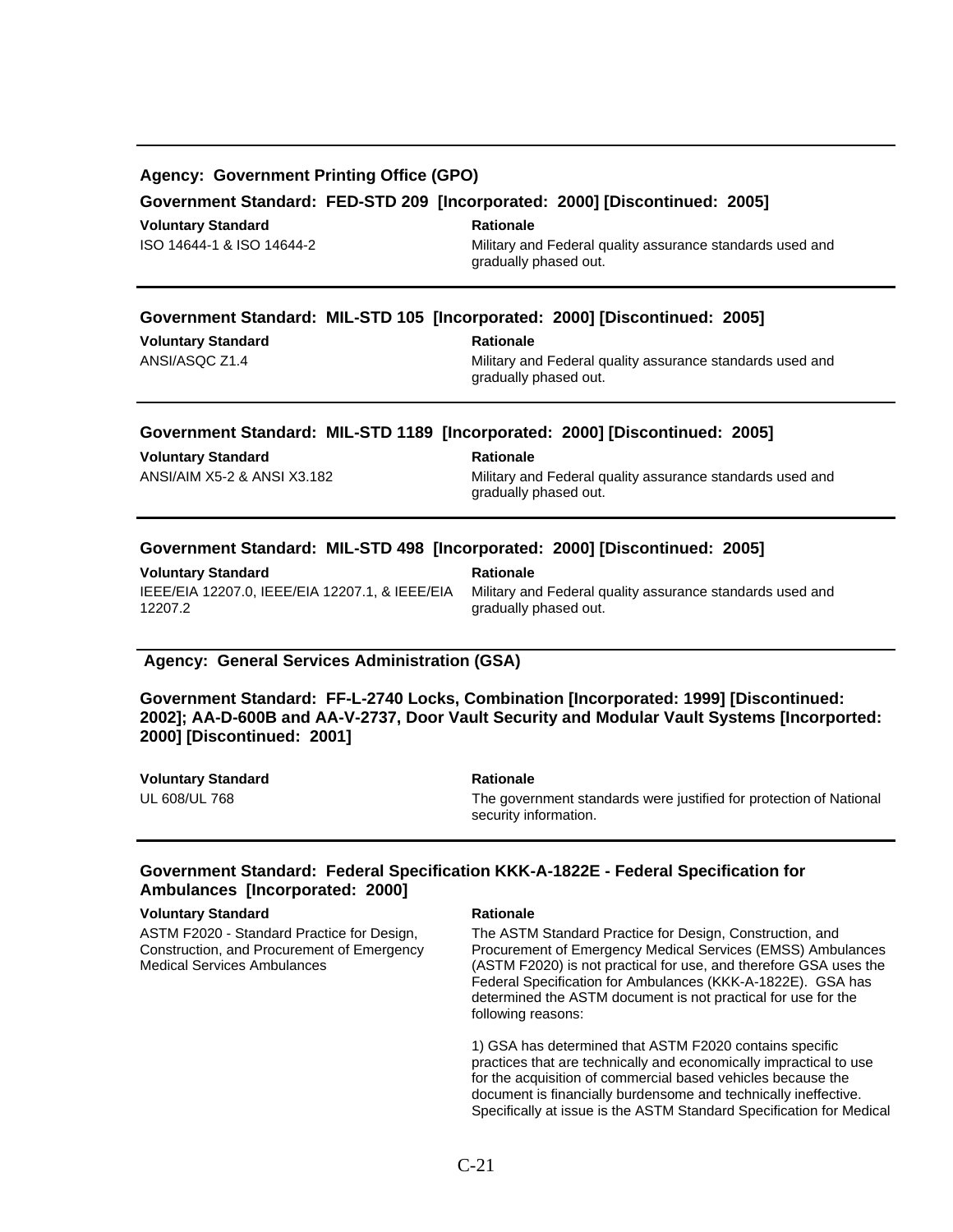Oxygen Delivery Systems for EMS Ground Vehicles, F1949-99 which is inclusive to ASTM F2020.

2) GSA has determined that ASTM F2020 is impractical because it is defined as a standard practice which is ambiguous and an ineffective substitution for specifications or requirements for use in GSA contract documents. ASTM F1949-99, a Standard Specification for Medical Oxygen Delivery Systems for EMS Ground Vehicles is included in ASTM F2020. ASTM F1949-99 is defined as a "standard specification".

3) GSA has determined that ASTM F2020 is impractical because ASTM International does not provide interpretations and written guidance to their publications which is inadequate and less useful. ASTM members may only offer personal opinions. ASTM offers no mechanism to support timely resolution of conflicts between contractor and procurement organizations on technical subject matter. GSA provides interpretations, clarifications and engineering determinations when required. This is one of the most important concerns presented by the Ambulance Manufacturers Division (AMD).

4) The AMD has determined through consensus that it is impractical to replace the Federal Specification for Ambulances, KKK-A-1822E with the ASTM Standard Practice, F2020. GSA initiated a survey to collect public responses from a wide range of constituent users of the Federal Ambulance Specification. The National Association of Emergency Medical Technicians (NAEMT), the International Association of Fire Chiefs (IAFC), the National Association of State EMS Directors (NASEMSD) and the National Association of EMS Physicians universally accept and support the continued use of the Federal Specification. The AMD and constituent users have determined that it is impractical to replace the Federal Specification for Ambulances, KKK-A-1822E with the ASTM Standard Practice, F2020 because rule promulgation is burdensome and costly. Staff and administration resources would need to be diverted in each state EMS office to implement the change in statutes, public health codes, rules and regulations.

5) GSA has determined that ASTM F2020 is impractical because it is burdensome to GSA procurement efforts. While the current ASTM document recites many of the requirements from the Federal Specification, a future ASTM document would likely have diverging requirements unacceptable to the Government. This was verified by a member of the ASTM F2020 subcommittee at the September 4, 2003 meeting of the Federal Interagency Committee on Emergency Medical Services.

# **Government Standard: MIL-G-9954 - Glass Beads for Cleaning and Peening [Incorporated: 2003]**

### **Voluntary Standard Mationale Rationale Rationale**

SAE/AMS 2431 - Peening Media, General Requirements

This government-unique standard contains specific size & performance required for Air Force critical applications that are not present in the voluntary standards.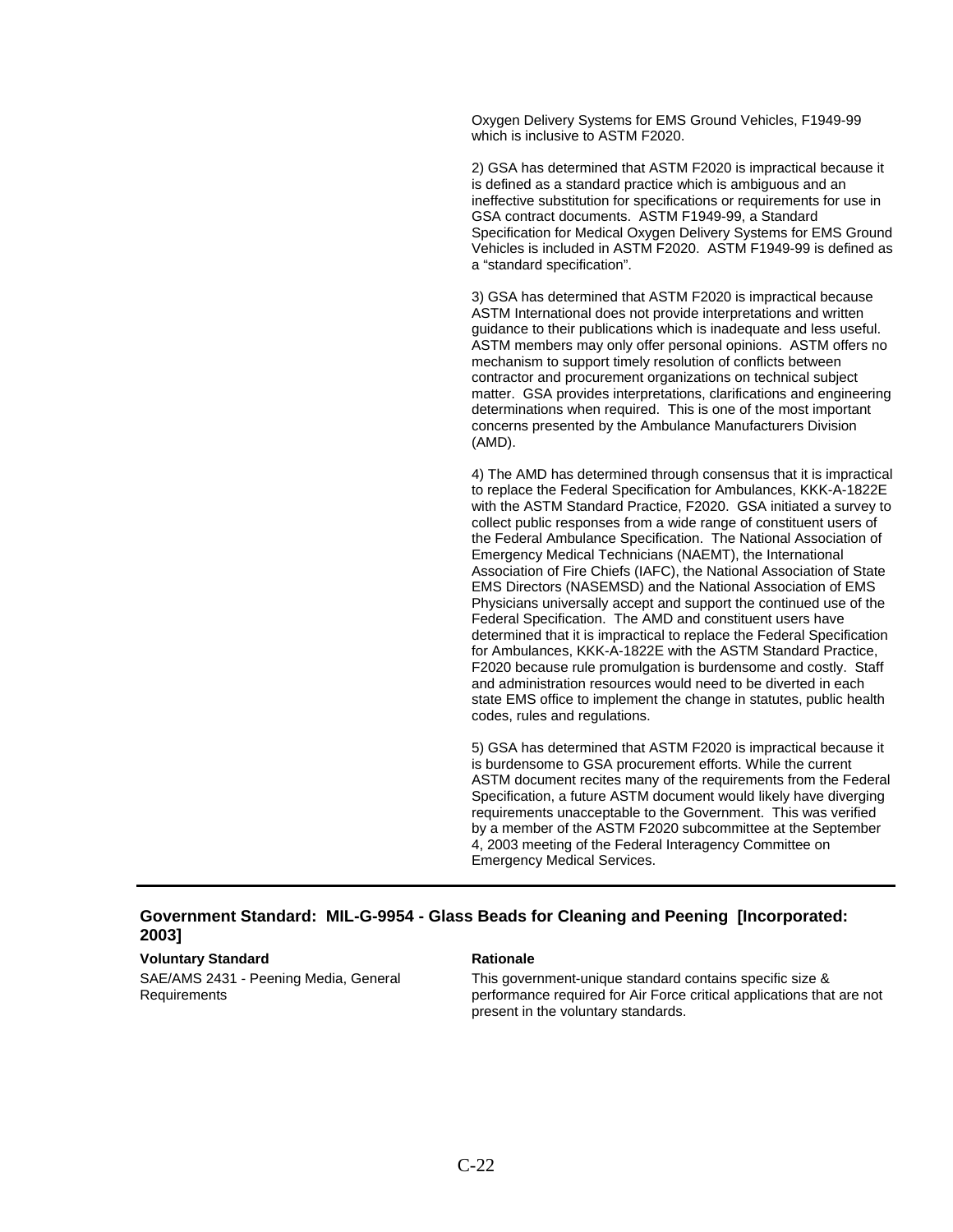# **Government Standard: Federal Specification A-A-1925 - Shield, Expansion (Nail Anchors) [Incorporated: 2000] [Discontinued: 2004]**

**Voluntary Standard Mationale Rationale Rationale** 

**\_\_\_\_\_\_\_\_\_\_\_\_\_\_\_\_\_\_\_\_\_\_\_\_\_\_\_\_\_\_\_\_\_\_\_\_\_\_\_\_\_\_\_\_\_\_\_\_\_\_\_\_\_\_\_\_\_\_\_\_\_\_\_\_\_\_\_\_\_\_\_\_\_\_\_\_\_\_\_\_** 

Not applicable Upon subsequent review, it was determined that this is not a government-unique standard. Rather, it is described by the Defense Logistics Agency, the originator of the document, as a Commercial Item Description (CID), and it does not replace the applicable test method standard ASTM E488.

### **Agency: Department of Health and Human Services (HHS)**

### **Government Standard: FDA Guidelines on Asceptic Processing (2004) [Incorporated: 1997]**

### **Voluntary Standard Rationale Rationale Rationale**

ISO 13408-1 Asceptic Processing of Health Care Products, Part 1, General Requirements

FDA is not using the ISO standard because the applicability of these requirements is limited to only portions of aseptically manufactured biologics and does not include filtration, freezedrying, sterilization in place, cleaning in place, or barrier-isolator technology. There are also significant issues related to aseptically produced bulk drug substance that are not included in the document.

# **Government Standard: National Standard Format [Incorporated: 1997] [Discontinued: 2004]**

**\_\_\_\_\_\_\_\_\_\_\_\_\_\_\_\_\_\_\_\_\_\_\_\_\_\_\_\_\_\_\_\_\_\_\_\_\_\_\_\_\_\_\_\_\_\_\_\_\_\_\_\_\_\_\_\_\_\_\_\_\_\_\_\_\_\_\_\_\_\_\_\_\_** 

**Voluntary Standard Mationale Rationale Rationale** 

ANSI X12 837 The NSF was used widely across the health care payment industry and has become a defacto national standard. However, the Centers for Medicare and Medicaid Services (CMS) directed their contractors to discontinue use of the NSF standard and replace it with ANSI X12 837 by the beginning of FY 2003.

# **Government Standard: FR Notice dated June 17, 1994 Tentative Final Monograph for Health Care Antiseptic Drug Products; Proposed Rule [Incorporated: 1997]**

### **Voluntary Standard Communisty Construction Communisty Rationale**

ASTM Standard E1115 - Test Method for Evaluation of Surgical Hand Scrub Formulations

ASTM Standard E1173-93 - Standard Test Method of an Evaluation of Preoperative, Precatheterization, or Pre-injection Skin Preparations

ASTM Standard E1174-00 - Standard Test method for the Evaluation of the Effectiveness of Health Care Personnel or Consumer Handwash **Formulations** 

Sensitivity and bias of the ASTM Standard has not been established.

Sensitivity and bias of the ASTM Standard has not been established.

Sensitivity and bias of the ASTM Standard has not been established.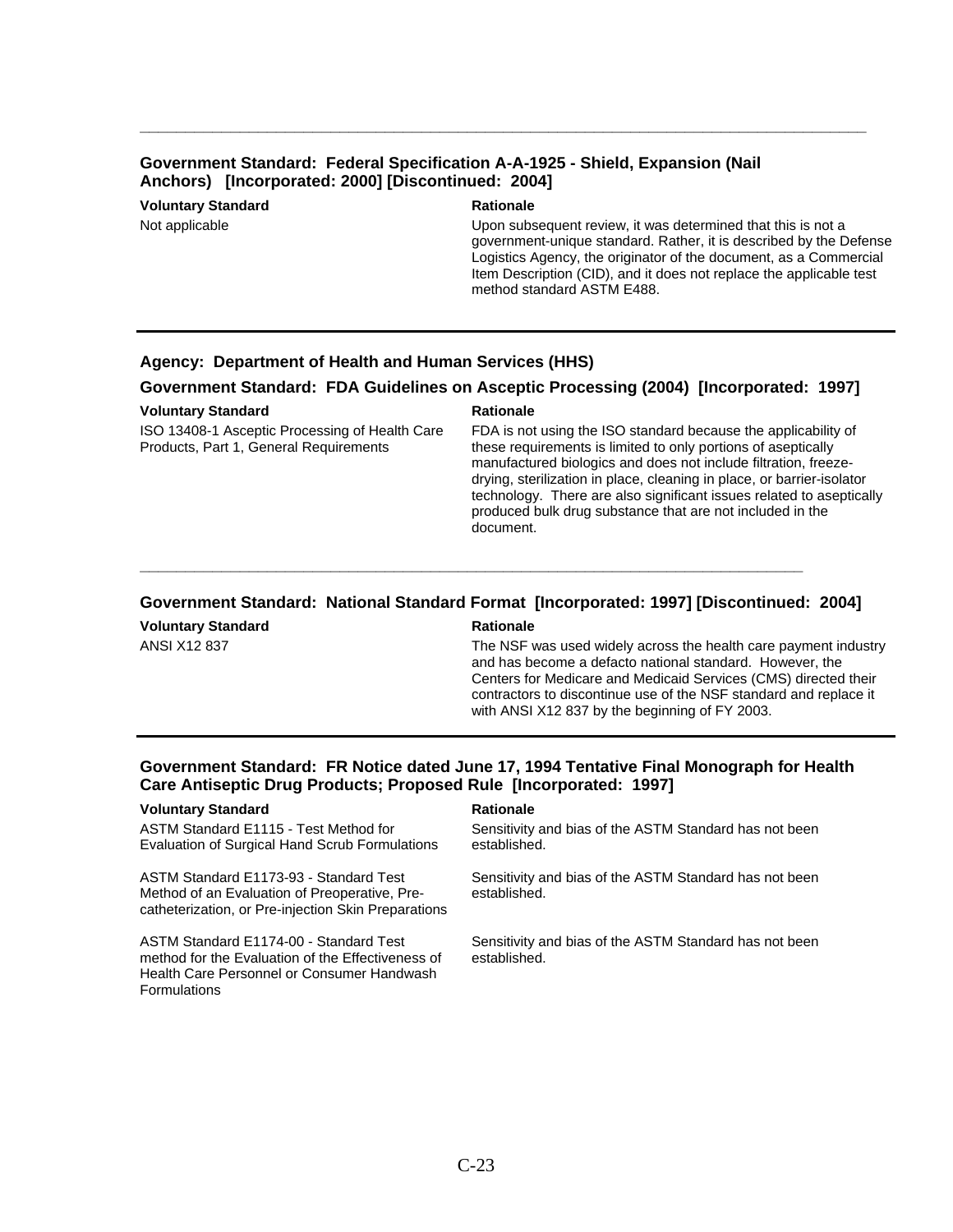# **Agency: Department of Housing and Urban Development (HUD)**

# **Government Standard: 24 CFR 200.935 – 24 CFR 200.955 - Administrator qualifications and procedures for HUD building products and certification programs [Incorporated: 2000]**

### **Voluntary Standard Rationale Rationale** ANSI A119.1 N - Recreation Vehicles HUD Building-Product Standards & Certification Programs. HUD was required by legislation to "establish Federal construction and safety standards for manufactured homes and to authorize manufactured home safety research and development". HUD uses VC together with program administrators who are qualified to validate manufacturers' certifications that particular building products or materials meet applicable HUD standards. VCS without conformity assessments would not provide assurances that the products conform to HUD requirements. HUD retained a private consensus body (NFPA) to update and modernize the Manufactured Home Standards. At the conclusion of the development process, NFPA will submit the revised standard to HUD for regulatory adoption.

# **Government Standard: 24 CFR 3280 - Manufactured Home Construction and Safety Standards [Incorporated: 2000]**

**Voluntary Standard Rationale Rationale Rationale** 

NFPA 501, Standard on Manufactured Housing HUD-Unique Manufactured Home Construction & Safety Standards. HUD was required by legislation to "establish Federal Manufactured Housing Construction and Safety Standards that comport with the purposes of the National Manufacturing Housing and Construction Safety Standards Act. As a result of recent changes in the Act, HUD is now required to consider recommendations for revising the standards that are developed by the Manufactured Housing Consensus Committee (MHCC) through its consensus standards development process. While the NFPA 501 standard has served as the basis for a number of the revisions recommended by the MHCC to the Secretary, the MHCC has modified or did not accept other provisions of the NFPA 501 standard because those requirements did not fully conform to all purposes of the Act.

# **Agency: National Archives and Records Administration (NARA)**

# **Government Standard: NARA data standard [Incorporated: 2000]**

### **Voluntary Standard Communisty Construction Communisty Rationale**

Archives, Personal Papers, and Manuscripts (APPM); General International Standard Archival Description (ISAD(G)); International Standard Archival Authority Record for Corporate Bodies, Persons, and Families (ISAAR(CPF)); Encoded Archival Description (EAD); Machine Readable Cataloging (MARC)

These voluntary standards do not meet the precise needs of the agency.